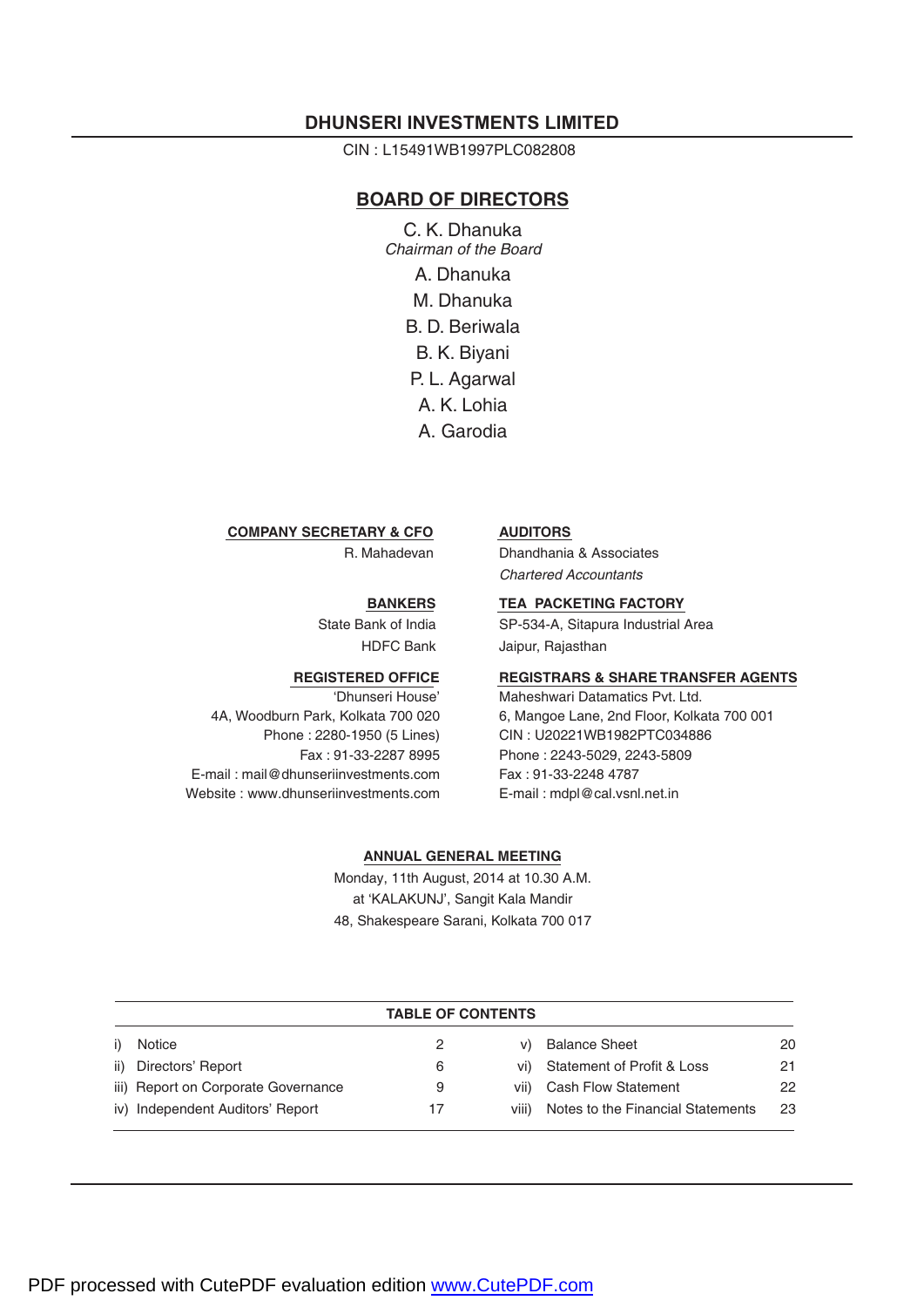#### **DHUNSERI INVESTMENTS LIMITED**

#### CIN: L15491WB1997PLC082808

Regd. Office: 'Dhunseri House' 4A, Woodburn Park, Kolkata 700 020 Phone: 2280-1950 (5 Lines); Fax: 91-33-2287 8995 E-mail: mail@dhunseriinvestments.com Website: www.dhunseriinvestments.com

## **NOTICE**

NOTICE is hereby given that the 17th Annual General Meeting (AGM) of the Members of DHUNSERI INVESTMENTS LIMITED will be held on Monday, the 11th day of August, 2014 at 'Kala Kunj', Sangit Kala Mandir Trust, 48, Shakespeare Sarani, Kolkata 700017 at 10.30 a.m. to transact the following business:

#### **ORDINARY BUSINESS:**

- To consider and adopt the financial statements of the Company for the year ended 31st March, 2014 including the audited  $\mathbf{1}$ Balance Sheet as at 31st March, 2014, the Statement of Profit & Loss for the year ended 31st March, 2014, the Cash Flow Statement for the year ended 31st March, 2014 and the Reports of the Directors' and Auditors' thereon.
- $2.$ To declare a dividend of Rs.1.25 per equity share for the year ended 31st March, 2014.
- 3. To elect a director in place of Smt. Aruna Dhanuka (DIN 00005677) who retires by rotation and being eligible offers herself for re-appointment.
- To re-appoint Auditors of the Company to hold office from the conclusion of this AGM until the conclusion of the Twentieth  $\overline{4}$ AGM of the Company to be held in the year 2017 and to fix their remuneration and to pass the following resolution thereof:

"RESOLVED that pursuant to the provisions of Section 139 of the Companies Act, 2013 and the Rules made thereunder and pursuant to the recommendations of the audit committee of the Board of Directors, M/s. Dhandhania & Associates, Chartered Accountants (Firm Registration No. 316052E) be and are hereby re-appointed as the auditors of the Company to hold office from the conclusion of this AGM until the conclusion of the Twentieth AGM of the Company to be held in the year 2017 (subject to ratification of the appointment by the members at every AGM held after this AGM) and that the Board of Directors be and are hereby authorized to fix such remuneration as may be determined by the audit committee in consultation with the auditors."

#### **SPECIAL BUSINESS:**

To consider and if thought fit, to pass with or without modification, the following resolution as an Ordinary Resolution: 5

"RESOLVED that pursuant to the provisions of Sections 149, 152 and other applicable provisions, if any, of the Companies Act, 2013 (Act) and the Rules framed thereunder read with Schedule IV to the Act, Sri Ashok Kumar Lohia (DIN 00132070), a non-executive director of the Company, who has submitted a declaration that he meets the criteria for independence as provided in Section 149(6) of the Act and who is eligible for appointment, be and is hereby appointed as an Independent Director of the Company, to hold office for five consecutive years w.e.f. the date of this AGM, not liable to retire by rotation."

- To consider and if thought fit, to pass with or without modification, the following resolution as an Ordinary Resolution: 6. "RESOLVED that pursuant to the provisions of Sections 149, 152 and other applicable provisions, if any, of the Companies Act, 2013 (Act) and the Rules framed thereunder read with Schedule IV to the Act, Sri Basudeo Beriwala (DIN 00118319), a non-executive director of the Company, who has submitted a declaration that he meets the criteria for independence as provided in Section 149(6) of the Act and who is eligible for appointment, be and is hereby appointed as an Independent Director of the Company, to hold office for five consecutive years w.e.f. the date of this AGM, not liable to retire by rotation."
- $\overline{7}$ To consider and if thought fit, to pass with or without modification, the following resolution as an Ordinary Resolution:

"RESOLVED that pursuant to the provisions of Sections 149, 152 and other applicable provisions, if any, of the Companies Act, 2013 (Act) and the Rules framed thereunder read with Schedule IV to the Act, Sri Adarsh Garodia (DIN 01917780), a non-executive director of the Company, who has submitted a declaration that he meets the criteria for independence as provided in Section 149(6) of the Act and who is eligible for appointment, be and is hereby appointed as an Independent Director of the Company, to hold office for five consecutive years w.e.f. the date of this AGM, not liable to retire by rotation."

To consider and if thought fit, to pass with or without modification, the following resolution as an Ordinary Resolution:  $\mathsf{R}$ "RESOLVED not to fill for the time being the vacancy caused by the retirement of Sri Purushottam Lal Agarwal, Director, who retires by rotation at the AGM and does not seek re-appointment."

> By Order of the Board For DHUNSERI INVESTMENTS LIMITED

R. MAHADEVAN Company Secretary & Compliance Officer

27th May, 2014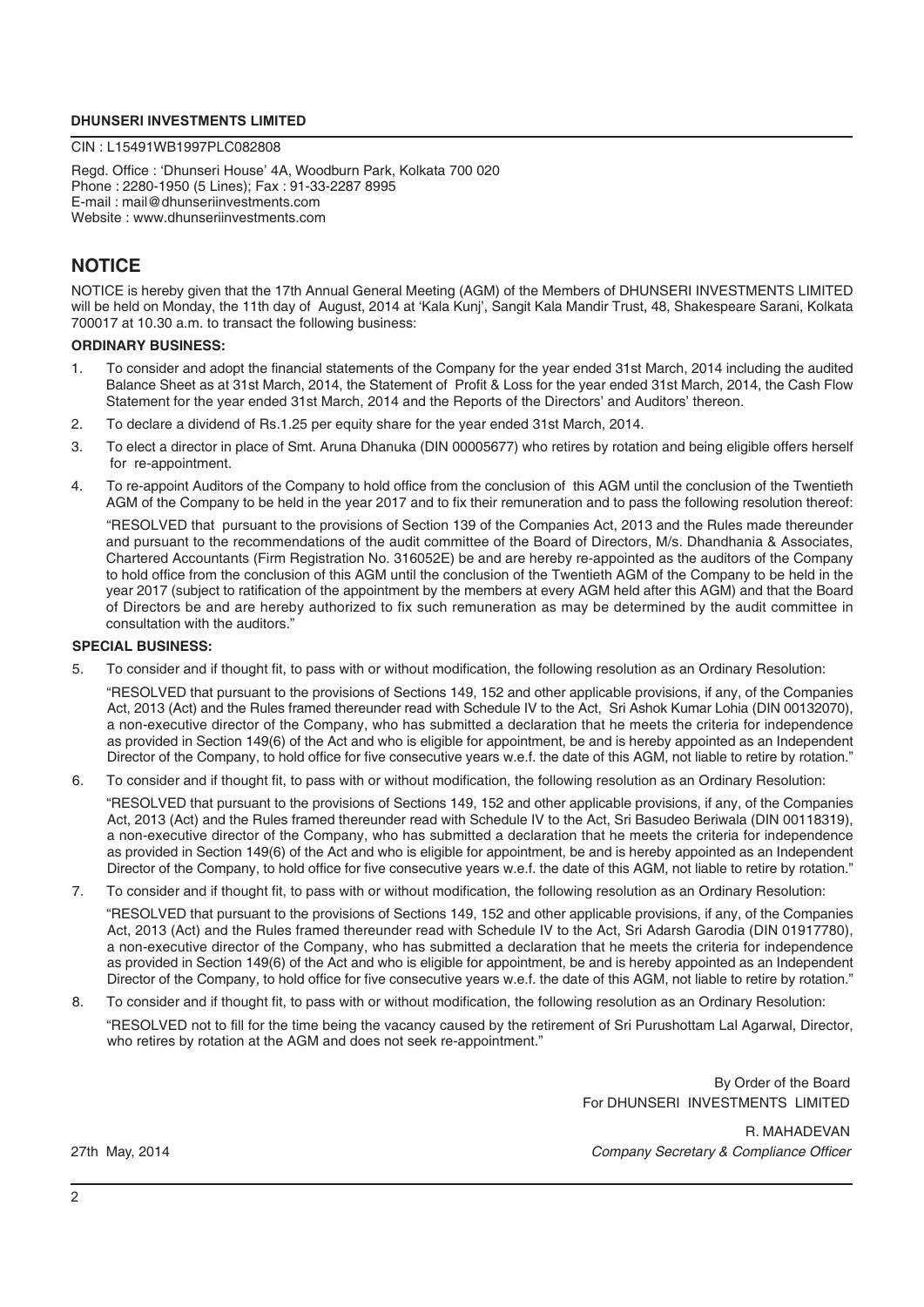## NOTICE (Contd.)

#### NOTES:

- $\blacksquare$ The Statement pursuant to Section 102 (1) of the Companies Act, 2013 with respect to the special business set out in the Notice is annexed.
- A MEMBER ENTITLED TO ATTEND AND VOTE AT THE AGM IS ENTITLED TO APPOINT A PROXY TO ATTEND  $\mathbf{P}$ AND VOTE AT THE MEETING INSTEAD OF HIMSELF, AND THE PROXY NEED NOT BE A MEMBER OF THE **COMPANY**
- The instrument appointing the proxy, duly completed, must be deposited at the Company's registered office not less than  $3.$ 48 hours before the commencement of the meeting. A proxy form is enclosed.
- Members/ proxies should bring the duly filled in Attendance Slip enclosed herewith to attend the meeting.  $\overline{4}$ .
- $5.$ The Register of Members and Share Transfer Books of the Company will remain closed from Thursday, 31st July 2014 to Monday, 11th August, 2014 (both days inclusive).
- Subject to the provisions of the Companies Act, 2013, dividend as recommended by the Board of Directors, if declared at 6. the meeting, will be paid within a period of 30 days from the date of declaration, to those members whose names appear on the Register of Members as on 11th August, 2014.
- $7.$ Members whose shareholding is in the electronic mode are requested to direct change of address notification and updates of bank account details to their respective Depository Participants(s). Members are encouraged to utilize the Electronic Clearing System (ECS) for receiving dividends.
- Members are requested to address all correspondence, including dividend matters, to the Registrar and Share Transfer  $\mathsf{R}$ Agents, Maheshwari Datamatics Private Limited, 6, Mangoe Lane, 2nd Floor, Kolkata-700 001.
- 9. Members wishing to claim dividends, which remain unclaimed, are requested to correspond with Sri R. Mahadevan, Company Secretary & Compliance Officer, at the Company's registered office. Members are requested to note that dividends not claimed within seven years from the date of transfer to the Company's Unpaid Dividend Account, will, as per Section 124 of the Companies Act, 2013 (Section 205A of the erstwhile Companies Act, 1956), be transferred to the Investor Education and Protection Fund.
- 10. Pursuant to the provisions of Investor Education and Protection Fund (Uploading of information regarding unpaid and unclaimed amounts lying with Companies) Rules, 2012, the Company has uploaded the details of unpaid and unclaimed amounts lying with the Company as on 13th August, 2013 (i.e the date of the last AGM) on the website of the Company (www.dhunseriinvestments.com) as also on the Ministry of Corporate Affairs website.
- 11. Shareholders desiring any information as regards the accounts are requested to write to the Company at an early date so as to enable the management to keep the information ready at the meeting.
- The Company is concerned about the environment and encourages utilization of all natural resources in a sustainable way.  $12.$ We request you to update your email address with your Depository Participant to enable us to send you the reports and other communications via email.
- 13. The Notice of the 17th AGM alongwith the Annual Report 2013-14 is being sent by electronic mode to those Members whose email addresses are registered with the Company / Depositories, unless any Member has requested for a physical copy of the same. For members who have not registered their email addresses, physical copy of the Annual Report is being sent by the permitted mode.
- 14. Members may also note that the Notice of the 17th AGM and the Annual Report 2013-14 will be available on the Company's website www.dhunseriinvestments.com
- Additional information pursuant to Clause 49 of the Listing Agreement with the stock exchanges in respect of the Directors  $15.$ seeking appointment / re-appointment at the AGM are furnished and forms a part of the Notice. The Directors have furnished the requisite consents / declarations for their appointment / re-appointment.
- $16$ The Securities and Exchange Board of India (SEBI) has mandated the submission of the Permanent Account Number (PAN) by every participant in the securities market. Members holding shares in electronic form are, therefore, requested to submit their PAN to their Depository Participant(s). Members holding shares in physical form shall submit their PAN details to the Company's Registrars M/s. Maheshwari Datamatics Private Limited.
- All documents referred to in the Notice will be available for inspection at the Company's registered office during normal  $17$ business hours on working days up to the date of the AGM.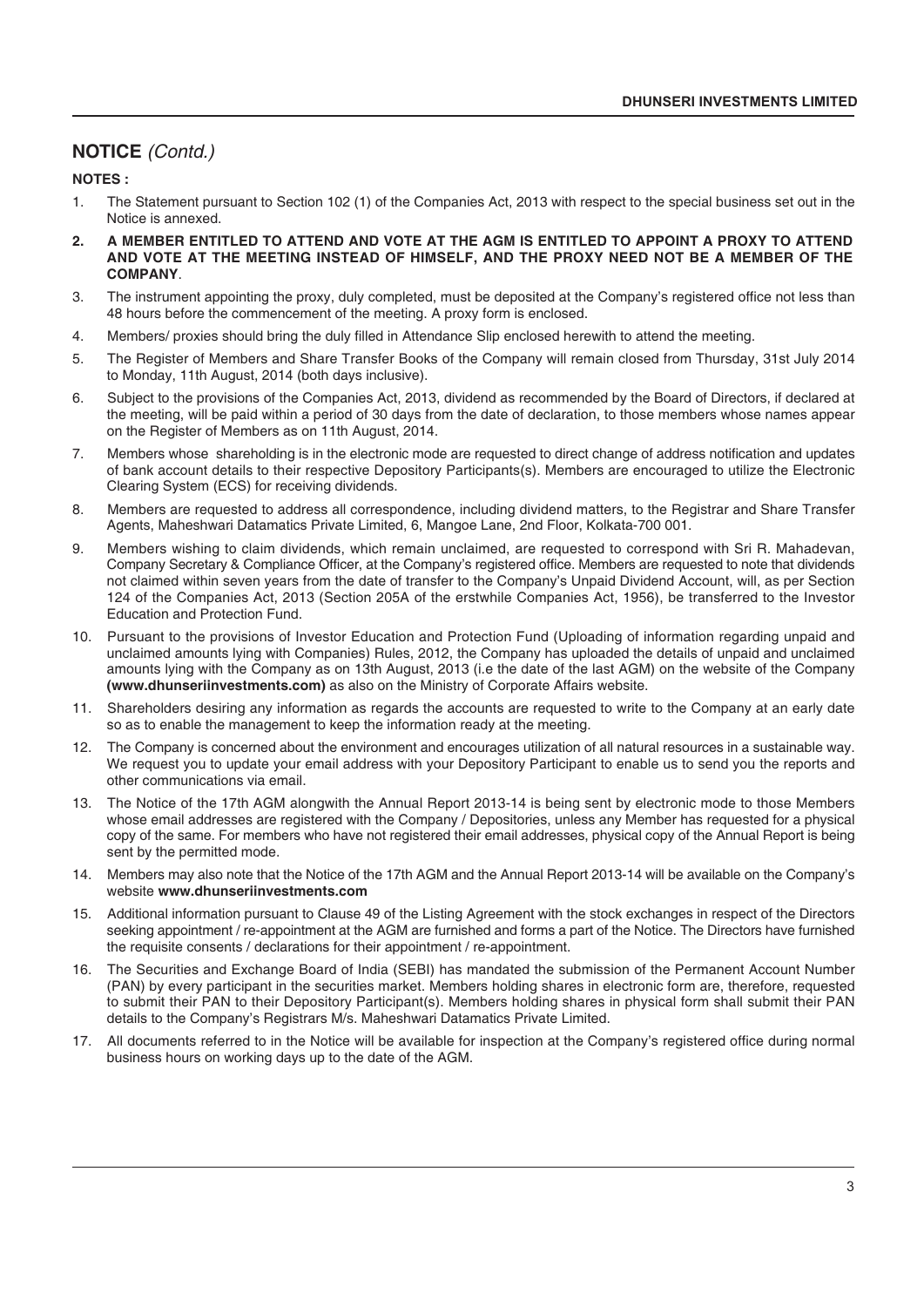## NOTICE (Contd.)

Pursuant to Section 108 of the Companies Act, 2013, read with the relevant Rules of the Act, the Company is pleased to 18 provide the facility to Members to exercise their right to vote by electronic means. The Members, whose names appear in the Register of Members as on Friday, 11th July, 2014 are entitled to vote on the Resolutions set forth in this Notice. The e-voting period will commence at 9.00 a.m. on 3rd August, 2014, and will end at 6.00 p.m. on 5th August, 2014. The Company has appointed Mr. Kailash Chandra Dhanuka (FCS-2204; CP-1247), Practising Company Secretary, to act as the Scrutinizer, for conducting the scrutiny of the votes cast (including the Ballot Form received from members) in a fair and transparent manner. The Members desiring to vote through electronic mode may refer to the detailed procedure on e-voting given hereinafter.

#### **Procedure for E-voting**

The Company has entered into an arrangement with National Securities Depository Limited (NSDL) for facilitating e-voting for AGM. The instructions for e-voting are as under:

#### In case of Members who receive the Notice in electronic mode :

- Open the e-mail and open the PDF file viz "DHUNINV e-voting.pdf", using your Client ID/Folio No. as password. The  $(i)$ PDF file contains your User ID and Password for e-voting. Please note that the Password provided in PDF is an 'Initial Password'.
- (ii) Launch an internet browser by typing the URL : https://www.evoting.nsdl.com/
- (iii) Click on Shareholder-Login
- (iv) Insert 'User ID' and 'Initial Password' as noted in step (i) above and click 'Login'.
- (v) Password change menu will appear. Change the Password with a new Password of your choice. Please keep a note of the new Password. It is strongly recommended not to share your Password with any person and take utmost care to keep it confidential.
- (vi) Home page of e-voting will open. Click on e-voting Active Voting Cycles.
- (vii) Select EVEN' of Dhunseri Investments Limited.
- (viii) Now you are ready for e-voting as 'Cast Vote' page opens.
- (ix) Cast your vote by selecting appropriate option and click on 'Submit', Click on 'Confirm' when prompted.
- (x) Upon confirmation, the message 'Vote Cast successfully' will be displayed.
- (xi) Once you have voted on the resolution, you will not be allowed to modity your vote.
- (xii) Institutional shareholders (i.e. other than individuals, HUF, NRI, etc.) are required to send scanned copy (PDF/JPG Format) of the relevant Board Resolution/Authority Letter, along with attested specimen signature of the duly authorized signatory(ies) who are authorized to vote to the Scrutinizer by an e-mail at **dhanuka419@yahoo.co.in** with a copy marked to evoting@nsdl.co.in

#### In case of Members who receive the Notice by permitted mode :  $(b)$

- (i) USER ID and initial password is provided in the admission slip for the AGM.
- (ii) Please follow all steps from Sr. No. (ii) to Sr. No. (xii) above, to cast vote.

#### $(c)$ **General Instructions:**

- In case of any queries, you may refer to the 'Frequently Asked Questions' [FAQs] and e-voting user manual available  $(i)$ in the downloads section of NSDL's e-voting website www.evoting.nsdl.com
- (ii) If you are already registered with NSDL, for e-voting then you can use your existing User ID and password for casting atov
- (iii) The voting rights shall be as per the number of equity share held by the Member(s) as on 11th July, 2014. Members are eligible to cast vote electronically only if they are holding shares as on that date.
- (iv) The Companies (Management and Administration) Rules, 2014 provides that the electronic voting period shall be completed three days prior to the date of AGM. Accordingly, the voting period shall commence at 9.00 a.m. on Sunday, the 3rd day of August, 2014 and will end at 6.00 p.m. on Tuesday, the 5th day of August, 2014. The e-voting module shall be disabled by NSDL at 6.00 p.m. on 5th August 2014.
- (v) Members who do not have access to e-voting facility may send duly completed Ballot Form (enclosed with the Annual Report) so as to reach the Scrutinizer Mr. Kailash Chandra Dhanuka, at the Registered Office of the Company, not later than Tuesday, 5th August, 2014.
- (vi) The result shall be declared on or after the AGM. The results along with the Scrutinizer's Report shall also be placed on the website of the Company and forwarded to the Stock Exchanges where the Company's shares are listed.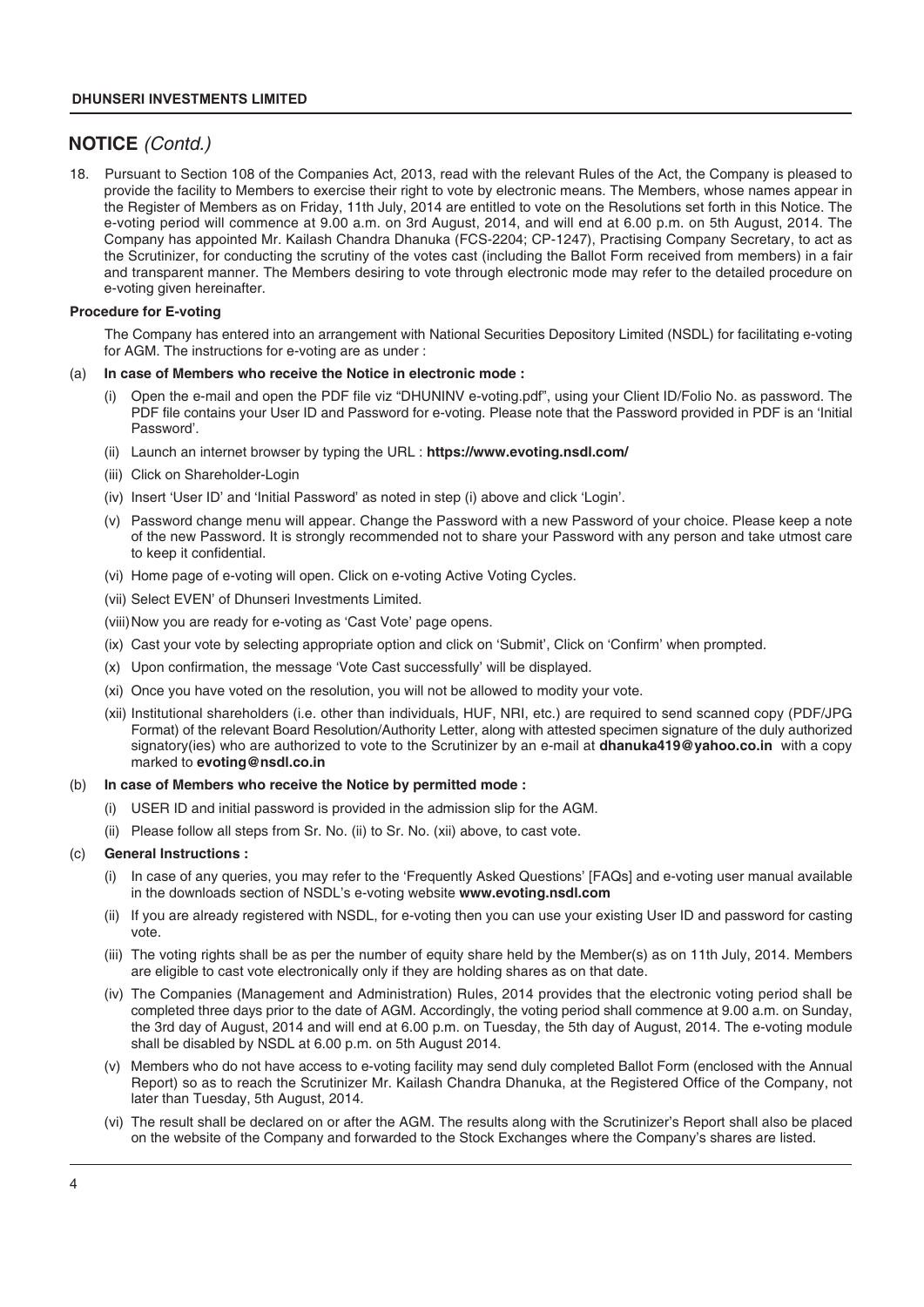## **NOTICE** (Contd.)

#### Statement pursuant to Section 102(1) of the Companies Act. 2013

#### Item Nos. 5, 6 & 7

Sri Ashok Kumar Lohia, Sri Basudeo Beriwala and Sri Adarsh Garodia being Non-Executive (Independent) Directors of the Company are proposed to be appointed for a term of five years w.e.f. the date of the ensuing AGM, pursuant to the provisions of Sections 149, 152 and other applicable provisions of the Companies Act. 2013 and the Rules made thereunder read with Schedule IV to the Companies Act. 2013.

The Company has also received from Sri Ashok Kumar Lohia, Sri Basudeo Beriwala and Sri Adarsh Garodia (i) consent in writing<br>to act as director in Form DIR-2 pursuant to Rule 8 of the Companies (Appointment & Qualification meets the criteria of independence as provided in sub-section (6) of Section 149 of the Companies Act, 2013.

The approval is sought from the members for the appointment of aforesaid independent directors for a term of five consecutive years from the date of the ensuing AGM pursuant to Section 149 and other applicable provisions of the Companies Act, 2013 and the Rules made thereunder. They shall not be liable to retire by rotation.

In the opinion of the Board of Directors, Sri Ashok Kumar Lohia, Sri Basudeo Beriwala and Sri Adarsh Garodia, who are proposed to be appointed as Independent Directors, fulfil the conditions specified in the Act and Rules made thereunder and they are independent of the Management.

The Board considers that the continued association of Sri Ashok Kumar Lohia, Sri Basudeo Beriwala and Sri Adarsh Garodia would be of immense benefit to the Company and it is desirable to continue to avail their services as Independent Directors.

No director, key managerial personal or their relatives, except Sri Ashok Kumar Lohia, Sri Basudeo Beriwala and Sri Adarsh Garodia to whom the respective resolution relates, is interested or concerned in the resolution.

The Board recommends the resolutions set forth in Item Nos.5, 6 and 7 for the approval of the members.

#### Item No. 8

Sri Purushottam Lal Agarwal, non-executive independent director of the Company, who had joined the Board in August, 2010, retires by rotation at the ensuing AGM under the erstwhile applicable provisions of the Companies Ac being, the vacancy caused due to his retirement.

No director, key managerial personnel or their relatives, is interested or concerned in the resolution.

The Board recommends the resolution set forth in Item No. 8 for approval of the members.

By Order of the Board For DHUNSERI INVESTMENTS LIMITED

27th May, 2014

R. MAHADEVAN

Company Secretary & Compliance Officer

Details of Directors seeking appointment / re-appointment in forthcoming Annual General Meeting (In pursuance of Clause 49 of the Listing Agreement)

| Name of Director                                                                                                                                                       | Smt. Aruna Dhanuka                                                                                         | Sri Ashok Kumar Lohia                                                                | Sri Basudeo Beriwala                                                                                 | Sri Adarsh Garodia |
|------------------------------------------------------------------------------------------------------------------------------------------------------------------------|------------------------------------------------------------------------------------------------------------|--------------------------------------------------------------------------------------|------------------------------------------------------------------------------------------------------|--------------------|
| Date of Birth                                                                                                                                                          | 05.09.1959                                                                                                 | 07.12.1952                                                                           | 18.10.1937                                                                                           | 06.10.1976         |
| Date of Appointment                                                                                                                                                    | 24.01.2001                                                                                                 | 11.08.2010                                                                           | 11.08.2010                                                                                           | 13.08.2012         |
| Expertise in specific<br>functional areas                                                                                                                              | Expertise in Invesment<br><b>Business</b>                                                                  | <b>Business</b>                                                                      | <b>Business</b>                                                                                      | <b>Business</b>    |
| Qualifications                                                                                                                                                         | B.A.                                                                                                       | B. Com (Hons)                                                                        | Graduate                                                                                             | B.Com.             |
| Directorship held in<br>other public companies<br>(excluding foreign<br>companies)                                                                                     | Naga Dhunseri Group Ltd.<br>Mint Investments Ltd.<br>Plenty Valley Intra Ltd.<br>Trimplex Investments Ltd. | Bio Tea Estates Ltd.<br>Nagri Farm Tea Co. Ltd.<br>East India Commercial<br>Co. Ltd. | Kaniska Engineering<br>Industries Ltd.<br>Rainbow Engineering<br>Ltd.<br>Bee Aar Enterprises<br>Ltd. | <b>NIL</b>         |
| Membership/<br>Chairmanship of<br>Committees of other<br>public companies<br>(includes only Audit<br>Committee and<br>Shareholders'/Investors'<br>Grievance Committee) | <b>NIL</b>                                                                                                 | <b>NIL</b>                                                                           | <b>NIL</b>                                                                                           | <b>NIL</b>         |
| Shareholdings in the<br>Company                                                                                                                                        | 46,250                                                                                                     | <b>NIL</b>                                                                           | <b>NIL</b>                                                                                           | <b>NIL</b>         |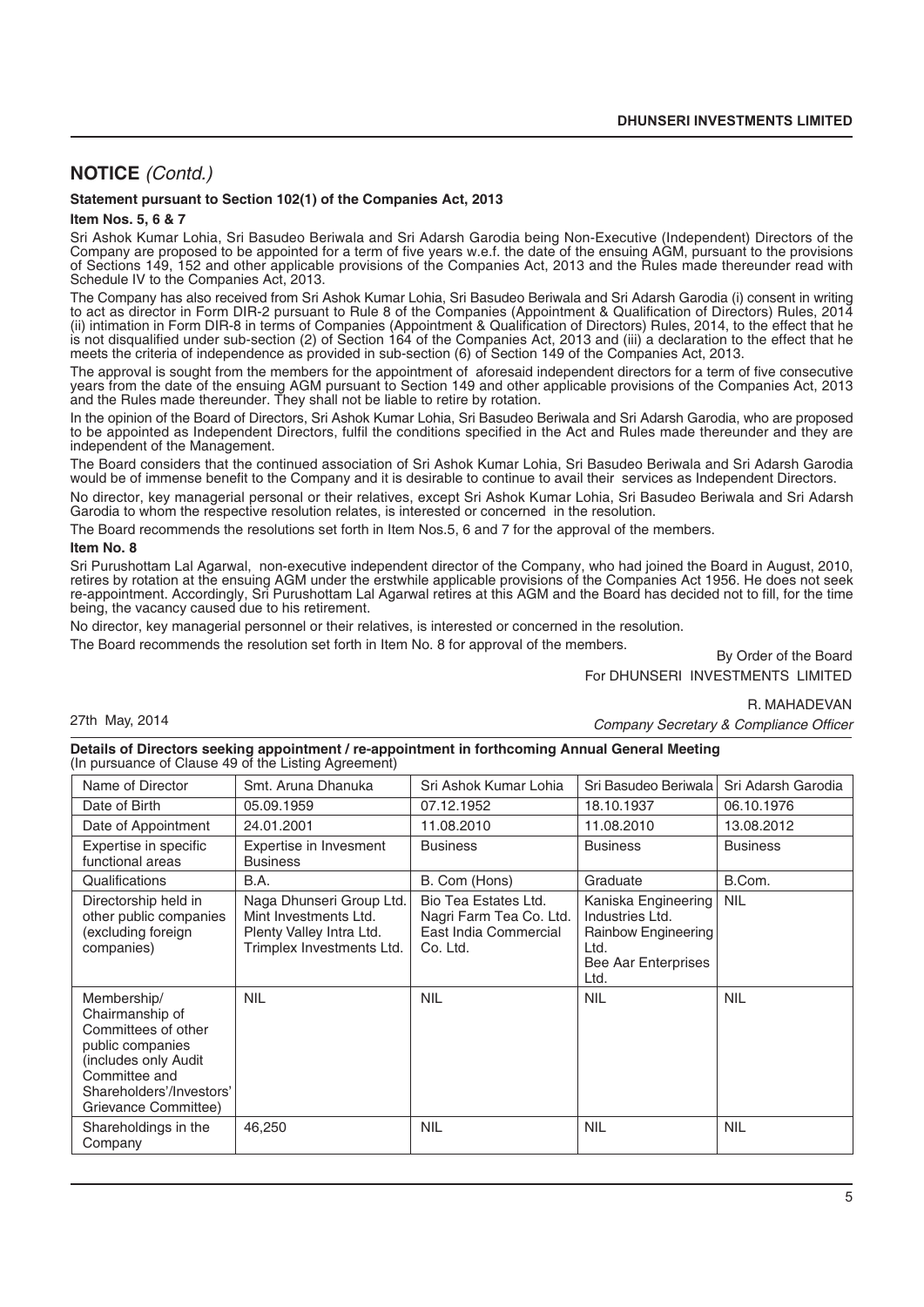## **DIRECTORS' REPORT**

We have pleasure in presenting the Annual Report together with the Audited Accounts of your Company for the year ended 31st March, 2014.

#### **FINANCIAL RESULTS**

|                                                                  | For the year ended  | For the year ended |
|------------------------------------------------------------------|---------------------|--------------------|
|                                                                  | 31.03.2014          | 31.03.2013         |
|                                                                  | $(3 \nvert$ in Lac) | $($ ₹ in Lac)      |
| Profit before Depreciation & Taxation                            | 876.31              | 748.41             |
| Less: Depreciation (Net)                                         | 14.03               | 13.41              |
| Provision for Taxation (Net)                                     | 64.43               | 40.84              |
| Net Profit for the year                                          | 797.85              | 694.16             |
| Add: Balance brought forward                                     | 173.72              | 204.02             |
|                                                                  | 971.57              | 898.18             |
| The Directors recommend this amount to be appropriated as under: |                     |                    |
| Transfer to NBFC Reserve Fund                                    | 159.57              | 138.83             |
| <b>Transfer to General Reserve</b>                               | 500.00              | 500.00             |
| Proposed Dividend (@12.5%)                                       | 73.19               | 73.19              |
| Tax on Dividend                                                  | 12.44               | 12.44              |
| Balance carried forward                                          | 226.37              | 173.72             |
|                                                                  | 971.57              | 898.18             |
|                                                                  |                     |                    |

#### **Dividend**

The Directors recommend a dividend of ₹ 1.25 per equity share for the financial year ended 31st March, 2014.

#### **Operations**

Your Company's income during the year under review comprised of income from dividend, profit from sale of investments of shares & securities and tea packeting income etc.

#### **Auditors' Report**

The notes to the accounts referred to in the Auditors' Report are self-explanatory.

#### **Particulars of employees**

The provisions of Section 217(2A) of the Companies Act, 1956 read with the Companies (Particulars of Employees) Rules, 1975 is not attracted and hence no statement is being enclosed.

#### Particulars regarding conservation of energy & technology absorption etc.

The particulars in respect of conservation of energy, technology absorption and foreign exchange earnings and outgo are attached and form part of this report.

#### **NBFC Public Deposits Directions**

The Company neither invited nor accepted any deposit from the public during the financial year 2013-14. The Company does not intend to invite or accept any public deposit during the financial year 2014-15.

#### **Directors**

Smt. Aruna Dhanuka, Non-Executive, Non-Independent director, will retire by rotation at the ensuing Annual General Meeting and being eligible offers herself for re-appointment. The Board of Directors recommend her re-appointment.

The Companies Act, 2013 provides for appointment of independent directors. Sub-section (10) of Section 149 of the Companies Act, 2013 (effective 1st April, 2014) provides that independent directors shall hold office for a term of upto five consecutive years on the Board of a company and shall be eligible for re-appointment on passing a special resolution by the shareholders of the Company.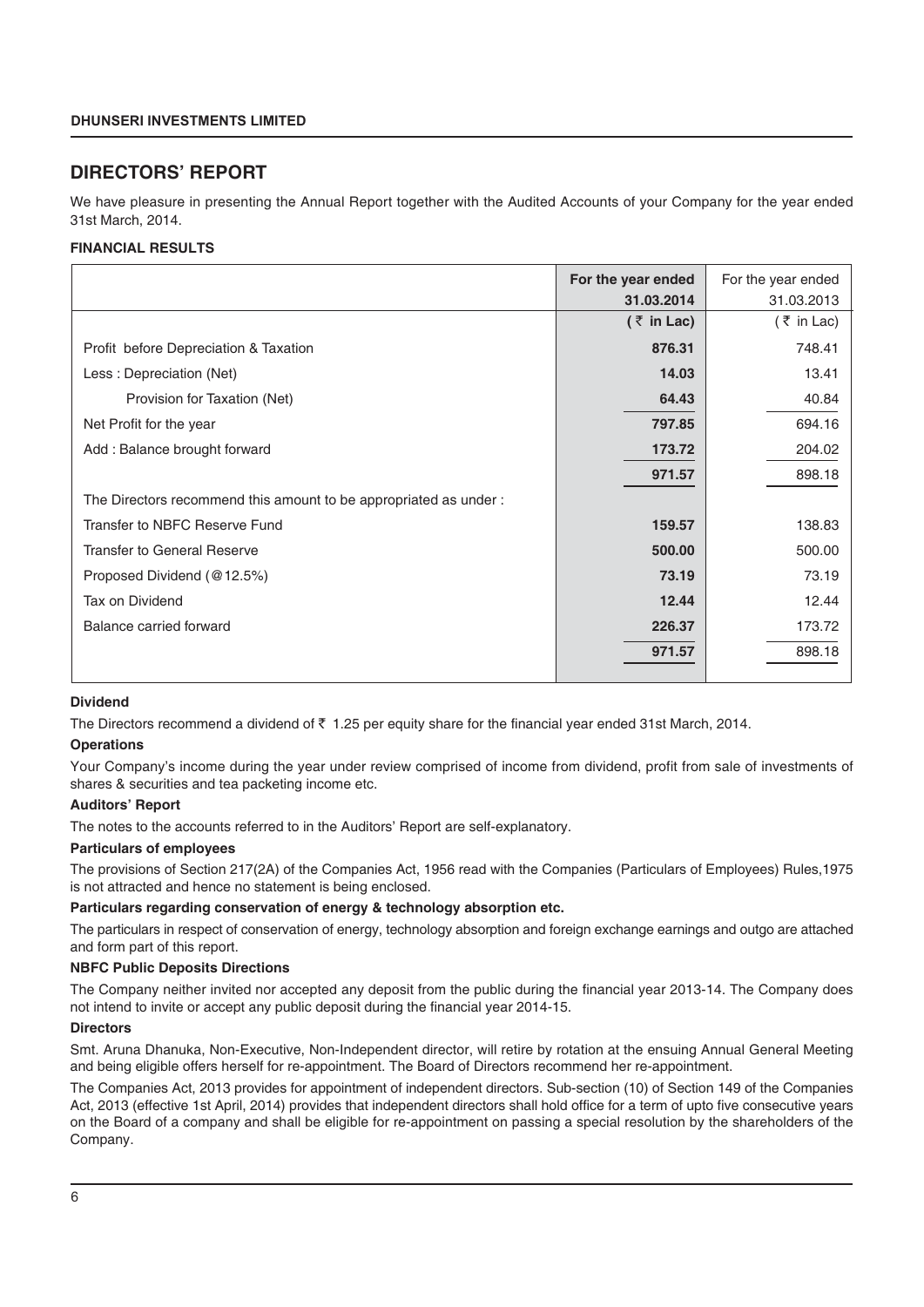## **DIRECTORS' REPORT (Contd.)**

Sub-section (11) states that no independent director shall hold office for more than two consecutive terms but such independent director shall be eligible for appointment after the expiration of three years of ceasing to become an independent director. Sub-section (13) states that the provisions of sub-sections (6) and (7) of Section 152 in respect of retirement of directors by rotation, shall not be applicable to the appointment of independent directors.

Sri Ashok Kumar Lohia, Sri Basudeo Beriwala and Sri Adarsh Garodia, non-executive independent directors of the Company, are proposed to be appointed for a term of five consecutive years w.e.f. from the date of this ensuing AGM subject to members approval at the ensuing AGM. The Board of Directors recommend their appointment.

Sri Purushottam Lal Agarwal, non-executive independent director, who is retiring by rotation at the ensuing AGM, under the erstwhile provisions of the Companies Act, 1956 has informed, that, he does not wish to offer himself and seek re-appointment as a director at the ensuing AGM.

#### **Directors' Responsibility Statement**

Pursuant to Section 217(2AA) of the Companies Act, 1956 the Board of Directors confirm:

- that in the preparation of the annual accounts the applicable accounting standards have been followed and no material departures have been made from the same:
- $(iii)$ that they have selected such accounting policies and applied them consistently and made judgements and estimates that are reasonable and prudent so as to give a true and fair view of the state of affairs of the Company at the end of the financial vear and of the profits for that period:
- that they have taken proper and sufficient care for the maintenance of adequate accounting records in accordance with the provisions of the Companies Act, 1956 (to the extent applicable) and the Companies Act, 2013 (to the extent notified) for safeguarding the assets of the Company and for preventing and detecting fraud and other irregularities:
- (iv) that they have prepared the annual accounts on a 'going concern' basis.

#### **Report on Corporate Governance**

A separate section on Corporate Governance and Management Discussion and Analysis together with a certificate from a Practicing Company Secretary confirming compliance, is set out in the annexure forming part of this report.

#### **Auditors**

The Auditors, Dhandhania & Associates, Chartered Accountants, retire at the ensuing AGM and have confirmed their eligibility and willingness to accept office, if appointed.

#### **Corporate Social Responsibility**

Every company having net worth of Bs. 500 crore or turnover of Bs. 1000 crore or net profit of Bs. 5 crore or more, during any financial year, is required to constitute a Corporate Social Responsibility Committee, to formulate policy and to implement and monitor such activities as envisaged under Section 135 of the Companies Act, 2013.

The net profit of your Company mostly comprises of dividend income received from its associate company and hence is excluded for the purpose of arriving at the net profit of the Company, under the Companies (Corporate Social Responsibility Policy) Rules, 2014. Accordingly, the provisions of Section 135 is not attracted in respect of your Company.

#### **Green Initiatives**

As part of our green initiative, the electronic copies of this Annual Report including the Notice of the 17th AGM are sent to all members whose email addresses are registered with the Company / Depository Participant(s). For members who have not registered their email addresses, physical copies of this Annual report including the Notice of the 17th AGM are sent by permitted mode.

The Company is providing e-voting facility to all members to enable them to cast their votes electronically on all resolutions set forth in the Notice. This is pursuant to Section 108 of the Companies Act. 2013 and Rule 20 of the Companies (Management and Administration) Rules, 2014. The instructions for e-voting is provided in Note No. 18 annexed to the Notice.

#### **Acknowledgement**

Your Directors take this opportunity to express their grateful appreciation for the excellent assistance and cooperation received from the banks and other authorities. Your Directors also thank the employees of the Company for their valuable service and support during the year. Your Directors also gratefully acknowledge with thanks the cooperation and support received from the shareholders of the Company.

For and on behalf of the Board of Directors

Kolkata. 27th May, 2014

C. K. DHANUKA Chairman of the Board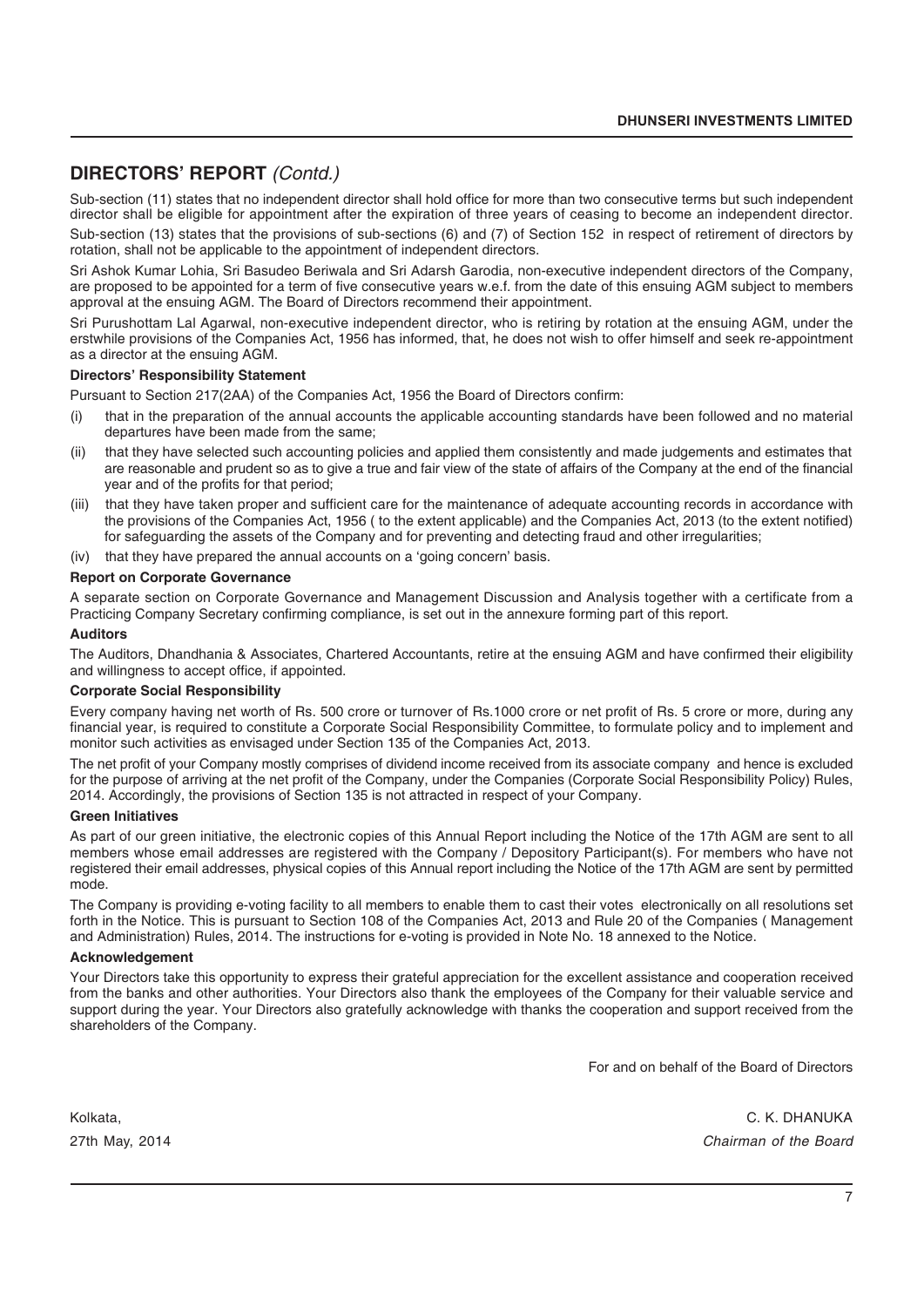## **ANNEXURE TO THE DIRECTORS' REPORT**

## **CONSERVATION OF ENERGY, TECHNOLOGY ABSORPTION & FOREIGN EXCHANGE EARNINGS & OUTGO**

(Pursuant to Section 217 (1) (e) of the Companies Act, 1956 read with the Companies (Disclosure of Particulars in the Report of Board of Directors) Rules, 1988

| <b>FORM A</b>                                                                                              |                     |                      |
|------------------------------------------------------------------------------------------------------------|---------------------|----------------------|
| <b>CONSERVATION OF ENERGY</b>                                                                              | <b>Current Year</b> | <b>Previous Year</b> |
| <b>A. POWER &amp; FUEL CONSUMPTION</b>                                                                     | ended 31.03.2014    | ended 31.03.2013     |
| 1. Electricity                                                                                             |                     |                      |
| a) Purchased Units (Lac KWH)                                                                               | 0.6944              | 0.6604               |
| Total Amount (₹ Lac)                                                                                       | 4.98                | 4.42                 |
| Rate / Unit (₹/KWH)                                                                                        | 7.17                | 6.69                 |
| b) Own Generation                                                                                          |                     |                      |
| Through Diesel Generator Units (Lac KWH)<br>i)                                                             | 0.0056              | 0.0029               |
| Units per Ltr. of Diesel Oil                                                                               | 0.8430              | 0.8841               |
| Cost/Unit (₹/KWH)                                                                                          | 54.46               | 43.70                |
| ii) Through Gas Generator Units (Lac KWH)                                                                  | Not applicable      | Not applicable       |
| Units per cu.m of Gas                                                                                      |                     |                      |
| Cost / Unit (₹/KWH)                                                                                        |                     |                      |
| 2. Coal                                                                                                    | Not applicable      | Not applicable       |
| Quantity (Tonne)                                                                                           |                     |                      |
| Total Cost (₹ Lac)                                                                                         |                     |                      |
| Average Rate (₹ / Tonne)                                                                                   |                     |                      |
| 3. Furnace Oil                                                                                             | Not applicable      | Not applicable       |
| Quantity (Lac Ltrs.)                                                                                       |                     |                      |
| Total Cost (₹ Lac)                                                                                         |                     |                      |
| Average Rate (₹/Ltr.)                                                                                      |                     |                      |
| 4. Gas                                                                                                     | Not applicable      | Not applicable       |
| Quantity (Lac Cu.m)                                                                                        |                     |                      |
| Total Cost (₹ Lac)                                                                                         |                     |                      |
| Average Rate (₹/Cu.m)                                                                                      |                     |                      |
| <b>B. CONSUMPTION PER UNIT OF PRODUCTION</b>                                                               |                     |                      |
| Product - Tea Packeting                                                                                    |                     |                      |
| Tea Packeting (Lac Kgs.)                                                                                   | 27.16               | 25.86                |
| Electricity (KWH)                                                                                          | 0.0256              | 0.0255               |
| Diesel Oil (Ltrs.)                                                                                         | 0.0001              | 0.0001               |
| <b>RESEARCH AND DEVELOPMENT (R &amp; D)</b>                                                                |                     |                      |
| The Company has no R & D unit.                                                                             |                     |                      |
| <b>TECHNOLOGY ABSORPTION, ADAPTATION AND INNOVATION</b>                                                    |                     |                      |
| 1. Efforts in brief made towards technology absorption, adaptation and innovation :                        |                     |                      |
| Efforts are being made to conserve the energy to the maximum extent possible.                              |                     |                      |
| 2. Benefits derived as a result of the above efforts, e.g. product improvement, import substitution, etc : |                     |                      |
| Reduction in cost of production.                                                                           |                     |                      |
| 3. Imported Technology: Nil                                                                                |                     |                      |
| <b>FOREIGN EXCHANGE EARNINGS AND OUTGO</b>                                                                 |                     |                      |
| Foreian Exchange Earnings - : こ そ Nil (Previous vear そ Nil)                                                |                     |                      |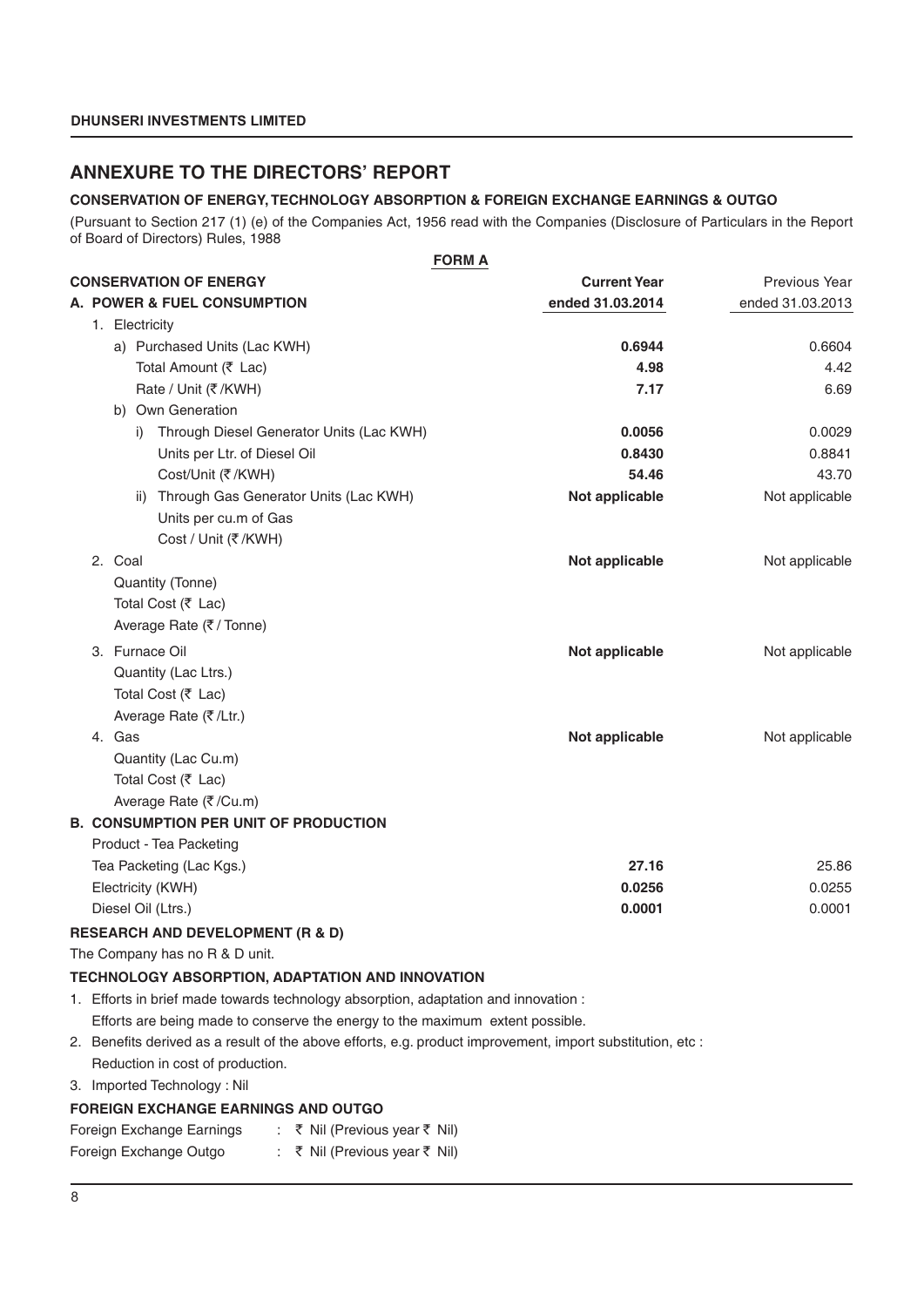## **CORPORATE GOVERNANCE**

In accordance with Clause 49 of the Listing Agreement with the stock exchanges:

#### **COMPANY'S PHILOSOPHY**  $\blacksquare$

The Company believes in good Corporate Governance and emphasizes on transparency, accountability and integrity in all its dealings without compromising on any of its obligations. It seeks to focus on regulatory compliances, fair play, justice and aims at enhancement of long-term shareholder value.

The Company endeavors to improve on these aspects on an ongoing basis.

#### $2.$ **BOARD OF DIRECTORS (BOARD)**

#### a) **Composition of Board**

The Board comprises of four Non-Executive Independent Directors, one Non-Executive/Non-Independent Director, two Non-Executive Directors related to promoter and a Promoter Director, who is the Chairman of the Board. The number of Non-Executive Independent Directors is half the total strength of the Board. The composition of the Board:

| Sri C. K. Dhanuka    | <b>Promoter Director</b><br>Not Liable to retirement by rotation as Managing Director w.e.f. 01.09.2010. |
|----------------------|----------------------------------------------------------------------------------------------------------|
| Smt. A. Dhanuka      | Non-Executive/Promoter Relative                                                                          |
|                      | Liable to retirement by rotation                                                                         |
| Sri M. Dhanuka       | Non-Executive/Promoter Relative                                                                          |
|                      | Liable to retirement by rotation                                                                         |
| Sri B. K. Biyani     | Non-Executive/Non-Independent                                                                            |
|                      | Liable to retirement by rotation                                                                         |
| Sri B. D. Beriwala * | Non-Executive Independent                                                                                |
|                      | Liable to retirement by rotation                                                                         |
| Sri P. L. Agarwal #  | Non-Executive Independent                                                                                |
|                      | Liable to retirement by rotation                                                                         |
| Sri A. K. Lohia *    | Non-Executive Independent                                                                                |
|                      | Liable to retirement by rotation                                                                         |
| Sri A. Garodia *     | Non-Executive Independent                                                                                |
|                      | liable to retirement by rotation.                                                                        |

Proposed to be re-appointed as independent directors of the Company (subject to members approval) at the ensuing 17th AGM for a term of five (5) consecutive years and shall not be liable to retire by rotation.

Retiring by rotation at the ensuing 17th AGM of the Company.

#### b) Attendance of each Director at the Board Meetings and at the last AGM and other directorships / committee memberships held

During the financial year 2013-14, the Board met four times on the following dates: 22nd May, 2013, 13th August, 2013; 12th November, 2013; and 30th January, 2014.

The attendance and number of other directorship / committee membership of each director is given below :

| Name of Director   | No. of Board<br>meetings | Whether<br>attended last AGM | * No. of<br>Directorships in other | @ Other Committee<br>Memberships |          |
|--------------------|--------------------------|------------------------------|------------------------------------|----------------------------------|----------|
|                    | attended                 | on 13.08.2013                | <b>Public Limited Companies</b>    | Member                           | Chairman |
| Sri C. K. Dhanuka  | 4                        | Yes                          |                                    | 3                                |          |
| Smt. A. Dhanuka    | 4                        | Yes                          |                                    |                                  |          |
| Sri M. Dhanuka     | З                        | Yes                          |                                    |                                  |          |
| Sri B. K. Biyani   |                          | No                           |                                    |                                  |          |
| Sri B. D. Beriwala | З                        | Yes                          |                                    |                                  |          |
| Sri P. L. Agarwal  |                          | Yes                          |                                    |                                  |          |
| Sri A. K. Lohia    | っ                        | No                           |                                    |                                  |          |
| Sri A. Garodia     |                          | Yes                          |                                    |                                  |          |

The Board meetings were held at the Company's Registered Office.

\* Excluding directorship in Indian Private Limited Companies, Foreign Companies, Alternate Directorship and Section 25 Companies.

@ Only the membership/chairmanship of Audit Committee and Shareholders'/Investors' Grievance Committee has been considered.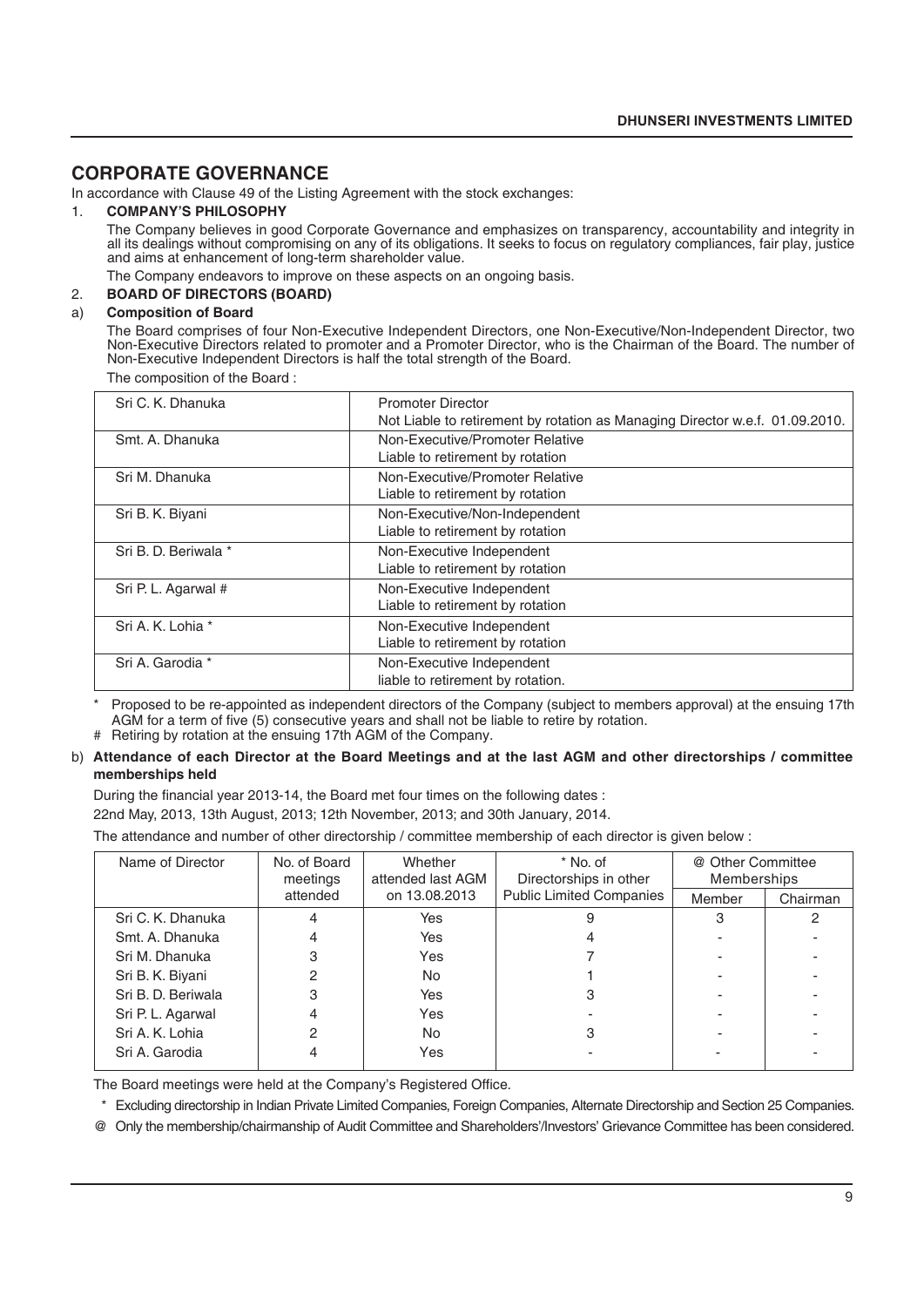#### **DHUNSERI INVESTMENTS LIMITED**

#### c) Remuneration of Directors, sitting fees, salary, perquisites and commission

Details of remuneration paid /payable to Directors :

 $(ln \overline{\tau})$ 

| Name of Director                | <b>Sitting Fees</b>  |                   | Salary                   | Total  |
|---------------------------------|----------------------|-------------------|--------------------------|--------|
|                                 | <b>Board Meeting</b> | Committee Meeting | Perquisites & Commission |        |
| Smt. A. Dhanuka*                | 20,000               | 8.000             |                          | 28,000 |
| Sri M. Dhanuka*                 | 15.000               |                   |                          | 15,000 |
| Sri B. K. Biyani                | 10.000               |                   |                          | 10,000 |
| Sri B. D. Beriwala              | 15.000               | 10.000            |                          | 25,000 |
| Sri P. L. Agarwal <sup>\$</sup> | 20,000               | 4.000             |                          | 24,000 |
| Sri A. K. Lohia                 | 10.000               | 4.000             |                          | 14.000 |
| Sri A. Garodia                  | 20,000               | 12,000            |                          | 32,000 |
| Sri C. K. Dhanuka <sup>@</sup>  | Nil                  | Nil               |                          | Nil    |

Smt. A. Dhanuka & Sri M. Dhanuka are related to Sri C. K. Dhanuka.

<sup>\$</sup> Paid to Khaitan & Co. LLP of which Sri P. L. Agarwal is a Partner.

<sup>◎</sup> Sri C. K. Dhanuka is not entitled to any sitting fees for attending Board/Committee meetings of the Company.

Sri C.K. Dhanuka was appointed Managing Director with concurrent designation as Chief Executive Officer of the Company, without any remuneration, for a period of five years w.e.f. 1st September, 2010 at the Board meeting held on 11th August, 2010 and approved by the members at the Annual General Meeting held on 20th September, 2010. Sri C. K. Dhanuka holds 27,750 shares of the Company which were allotted on 21.07.2010.

#### Details of shares held by Non-Executive Directors in the Company as on 31st March, 2014;

None of the Directors except promoter directors hold shares in the Company.

#### d) Code of Conduct for Directors and Senior Management

The Board of Directors of the Company at its meeting held on 11th August, 2010 adopted the code of conduct for directors and the senior management. The code is put up on the Company's website www.dhunseriinvestments.com

The Code was duly circulated to all the members of the Board and senior management and they have affirmed their compliance with the code. A declaration to this effect is appearing along with the report.

#### 3 AUDIT COMMITTEE

The Audit Committee comprises of three Non-Executive & Independent Directors viz Sri Basudeo Beriwala, Sri Ashok Kumar Lohia and Sri Adarsh Garodia and one Non-Executive Non-Independent Director viz Smt. Aruna Dhanuka.

Sri Basudeo Beriwala is the Chairman of the Audit Committee.

#### **Powers of Audit Committee**

- a) To investigate any activity within its terms of reference.
- b) To seek information from any employee.
- To obtain outside legal or other professional advice.  $\mathbf{C}$ )
- $\mathsf{d}$ To secure attendance of outsiders with relevant expertise, if it considers necessary.

#### **Role of Audit Committee**

A brief description of the role of the Audit Committee as contained under Clause 49 of the Listing Agreement is as follows:

- 1. Oversight of the Company's financial reporting process and the disclosure of its financial information to ensure that the financial statement is correct, sufficient and credible.
- 2. Recommending to the Board, the appointment, re-appointment and, if required, the replacement or removal of the statutory auditor and the fixation of audit fees.
- 3. Approval of payment to statutory auditors for any other services rendered by the statutory auditors.
- 4. Reviewing, with the management, the annual financial statements before submission to the board for approval, with particular reference to:
	- Matters required to be included in the Director's Responsibility Statement to be included in the Board's report in terms  $\mathsf{a}$ of Clause (2AA) of Section 217 of the Companies Act, 1956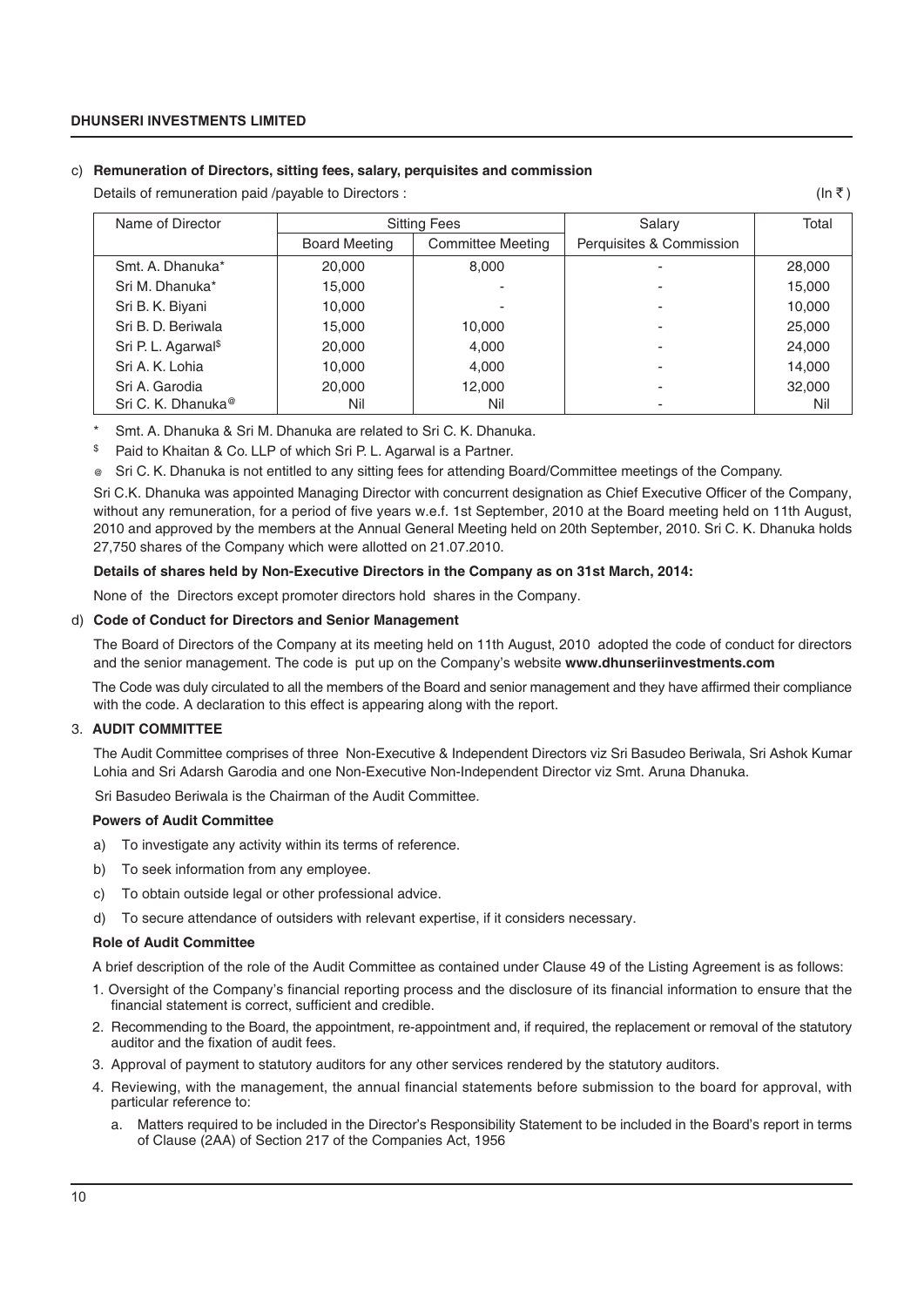- b. Changes, if any, in accounting policies and practices and reasons for the same.
- c. Major accounting entries involving estimates based on the exercise of judgment by management.
- d. Significant adjustments made in the financial statements arising out of audit findings.
- e. Compliance with listing and other legal requirements relating to financial statements.
- f. Disclosure of any related party transactions.
- g. Qualifications in the draft audit report.
- Reviewing, with the management, the quarterly financial statements before submission to the board for approval.  $5^{\circ}$
- 5A. Reviewing, with the management, the statement of uses / application of funds raised through an issue (public issue, rights issue, preferential issue, etc.), the statement of funds utilized for purposes other than those stated in the offer document/prospectus/notice and the report submitted by the monitoring agency monitoring the utilisation of proceeds of a public or rights issue, and making appropriate recommendations to the Board to take up steps in this matter.
- 6. Reviewing, with the management, performance of statutory and internal auditors, and adequacy of the internal control systems.
- Reviewing the adequacy of internal audit function, if any, including the structure of the internal audit department, staffing 7. and seniority of the official heading the department, reporting structure coverage and frequency of internal audit.
- 8. Discussion with internal auditors any significant findings and follow up there on.
- $\mathbf{Q}$ Reviewing the findings of any internal investigations by the internal auditors into matters where there is suspected fraud or irregularity or a failure of internal control systems of a material nature and reporting the matter to the Board.
- 10. Discussion with statutory auditors before the audit commences, about the nature and scope of audit as well as post-audit discussion to ascertain any area of concern.
- 11. To look into the reasons for substantial defaults in the payment to the depositors, debenture holders, shareholders (in case of non payment of declared dividends) and creditors.
- 12. To review the functioning of the Whistle Blower mechanism, in case the same is existing.
- 12A. Approval of appointment of CFO (i.e. the Whole-time Finance Director or any other person heading the finance function or discharging that function) after assessing the qualifications, experience & background, etc. of the candidate.
- 13. Carrying out any other function as is mentioned in the terms of reference of the Audit Committee.

#### **Review of information by Audit Committee**

The Audit Committee mandatorily reviews the following information

- Management discussion and analysis of financial condition and results of operations.  $1.$
- $2.$ Statement of significant related-party transactions (as defined by the Audit Committee), submitted by management.
- 3. Management letters / letters of internal control weaknesses issued by the statutory auditors.
- $4.$ Internal audit reports relating to internal control weaknesses, and
- 5. The appointment, removal and terms of remuneration of the Chief Internal Auditor shall be subject to review by the Audit Committee.

Sri. R. Mahadevan, Company Secretary is the Compliance Officer to the Audit Committee.

The Audit Committee met four times during the year on 22nd May, 2013; 13th August, 2013; 12th November, 2013 and 30th January, 2014.

#### The attendance of the directors at the Audit Committee Meetings is summarized below :-

| Name               | No. of Meetings held | No. of Meetings attended |
|--------------------|----------------------|--------------------------|
| Sri B. D. Beriwala |                      |                          |
| Smt. A. Dhanuka    |                      |                          |
| Sri A. K. Lohia    |                      |                          |
| Sri A. Garodia     |                      |                          |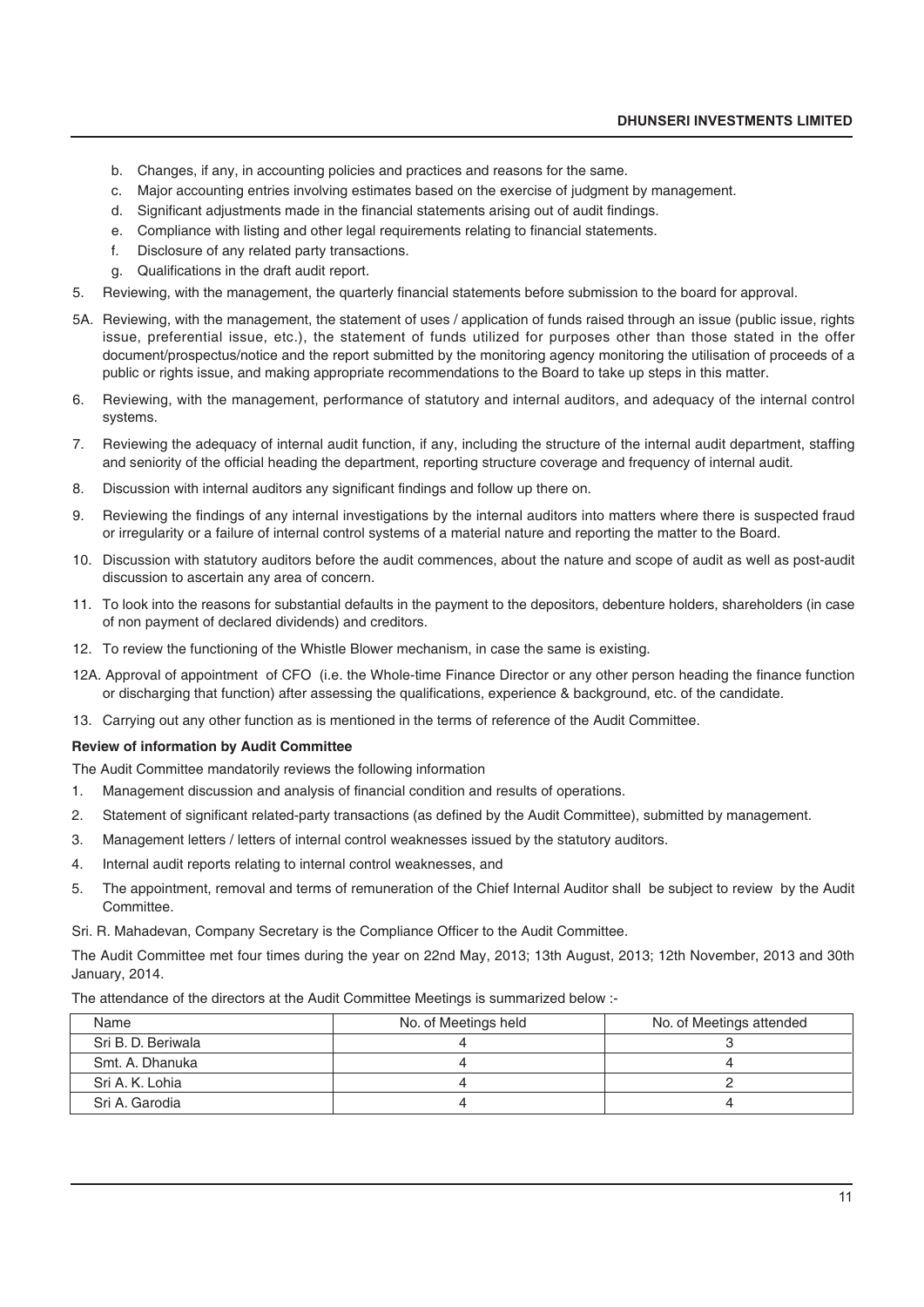#### **DHUNSERI INVESTMENTS LIMITED**

#### **4. REMUNERATION COMMITTEE**

i) The Board may, if it considers expedient constitute a Remuneration Committee.

Sri. C.K. Dhanuka was appointed as Managing Director with concurrent designation as Chief Executive Officer of the Company without any remuneration for a period of five years w.e.f. 1st September, 2010 by the Board at its meeting held on 11th August, 2010 and approved by the members at the Annual General Meeting held on 20th September, 2010.

Sri C. K. Dhanuka holds 27,750 shares of the Company which were alloted on 21.07.2010.

#### ii) Non-Executive Directors

The Non-Executive Directors are paid ₹5,000/- each as sitting fees for every board meeting attended and ₹2,000/- each as sitting fees for every Audit Committee / Shareholders' & Investors' Grievance Committee meeting attended by them. No sitting fee is payable for attending the other committee meetings of the Company.

The details of remuneration paid / payable to the Directors of the Company are detailed under Para 2(c) above.

#### 5. SHAREHOLDERS'/INVESTORS' GRIEVANCE COMMITTEE

The Shareholders'/Investors' Grievance Committee comprises of three Non-Executive Directors namely, Sri Basudeo Beriwala, Sri Purushottam Lal Agarwal, Sri Adarsh. Garodia and one Promoter Director Sri. Chandra Kumar Dhanuka. Sri Basudeo Beriwala is the Chairman of the Committee.

Sri R. Mahadevan, Company Secretary acts as the Compliance Officer to the Committee.

The Committee deals with all matters relating to shareholders'/investors' grievance viz. transfer of shares, non-receipt of balance sheet, non-receipt of declared dividend, etc.

The Committee met twice during the year on 13th August, 2013 and 30th January, 2014.

The attendance of the directors at the Shareholders'/Investors' Grievance Committee Meetings are summarized below :-

| Name               | No. of Meetings held | No. of Meetings attended |
|--------------------|----------------------|--------------------------|
| Sri B. D. Beriwala |                      |                          |
| Sri C. K. Dhanuka  |                      |                          |
| Sri P. L. Agarwal  |                      |                          |
| Sri A. Garodia     |                      |                          |

During the year three complaints were received from shareholders' / investors' which were resolved to the satisfaction of the complainants. All valid requests for share transfers received during the year were acted upon by the Company and no such transfer is pending.

#### **6. SHARE TRANSFER COMMITTEE**

The Share Transfer Committee comprises of the following Directors of the Company:

| Member of the Share Transfer Committee | Category |
|----------------------------------------|----------|
| Sri C. K. Dhanuka                      | Chairman |
| Sri M. Dhanuka                         | Director |
| Smt. A. Dhanuka                        | Director |

The said committee is authorized to deal with as well as accord its approval to all share-related matters. The scrutiny and other formalities relating to share transfers, etc. are undertaken by the Registrars & Share Transfer Agents, M/s. Maheshwari Datamatics Private Limited.

The Committee met four times during the year on the following dates: 8th May, 2013; 1st August, 2013; 5th November, 2013 and 20th January, 2014.

The attendance of the directors at the Share Transfer Committee Meetings are given below:

| Name              | No. of Meetings held | No. of Meetings attended |
|-------------------|----------------------|--------------------------|
| Sri C. K. Dhanuka |                      |                          |
| Sri M. Dhanuka    |                      |                          |
| Smt. A. Dhanuka   |                      |                          |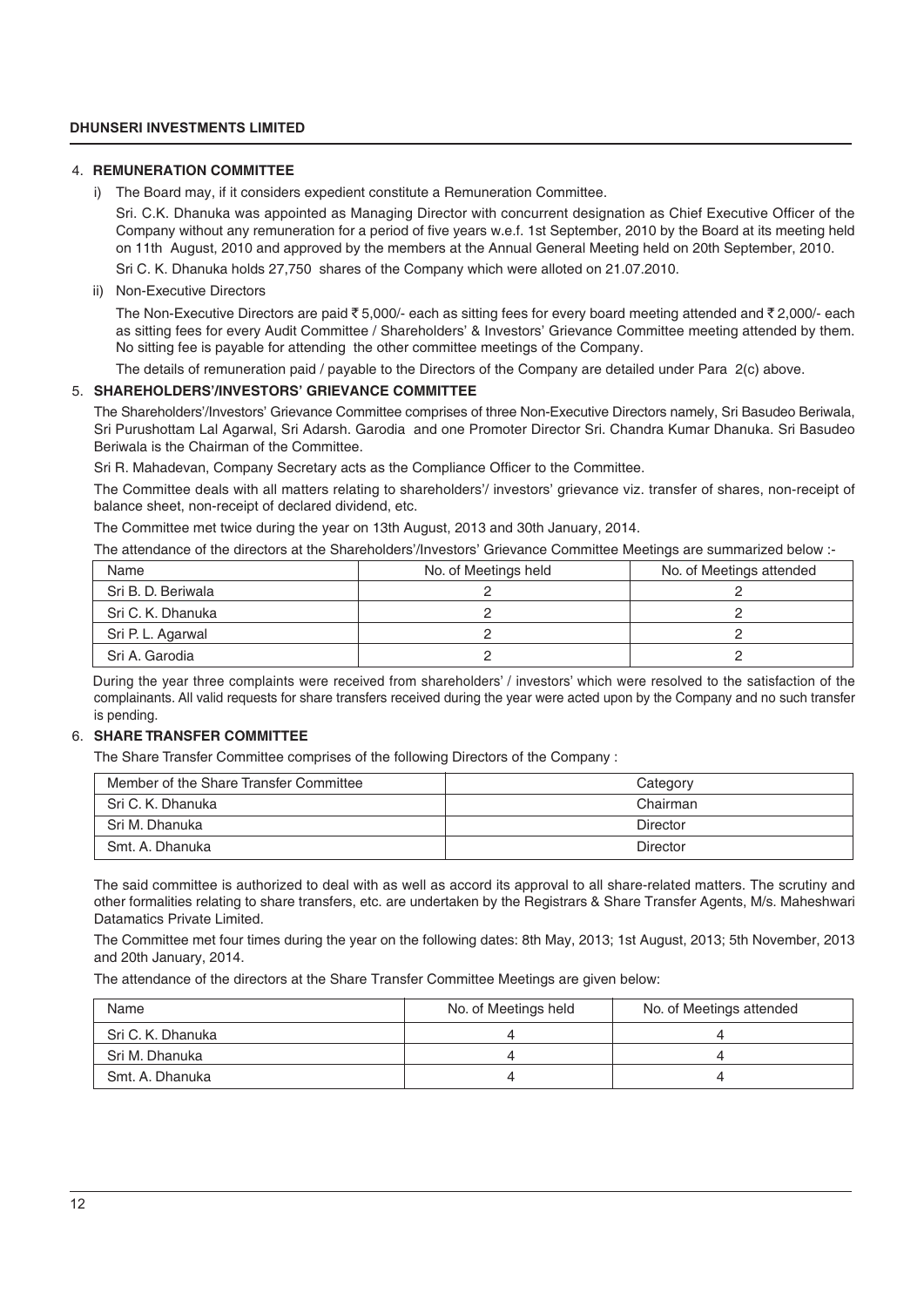#### **7.1 GENERAL BODY MEETINGS**

The last three Annual General Meetings of the Company were held as under:

| Year    | Location                                                                     | Date              | Time       | Details of Special Resolution |
|---------|------------------------------------------------------------------------------|-------------------|------------|-------------------------------|
| 2012-13 | Kalakuni,<br>Sangit Kala Mandir<br>48, Shakespeare Sarani<br>Kolkata 700 017 | 13th August, 2013 | 10.30 A.M. | None                          |
| 2011-12 | Kalakuni,<br>Sangit Kala Mandir<br>48, Shakespeare Sarani<br>Kolkata 700 017 | 13th August, 2012 | 10.30 A.M. | None                          |
| 2010-11 | Kalakuni,<br>Sangit Kala Mandir<br>48, Shakespeare Sarani<br>Kolkata 700 017 | 11th August, 2011 | 10.30 A.M. | None                          |

Other than the above, there were no other General Meetings during the last three years.

#### 7.2 Postal Ballot and postal ballot process

No resolution was put through postal ballot during the year 2013-14.

## 7.3 Information about Directors seeking re-appointment, etc.

The details of the Directors of the Company seeking appointment / re-appointment are given in the Annexure to the Notice, under the head 'Information Pursuant to Clause 49 of the Listing Agreement'.

#### $\mathsf{R}$ **DISCLOSURES**

a) There are no materially significant related party transactions made by the Company with its Promoters, Directors or their relatives, or the management, or subsidiaries etc. that may have potential conflict with the interests of the Company at large.

Transactions with related parties are disclosed in Note 30 under 'Notes annexed to and forming part of financial statements' in the Annual Report.

- b) During the last three years, there were no strictures or penalties imposed by either SEBI or the Stock Exchanges or any statutory authority for non-compliance of any matter related to the capital markets.
- c) The Company does not have a whistle blower policy as of now, but no personnel is being denied access to the Audit Committee.
- d) The Company has adopted all the mandatory requirements as recommended by Clause 49 of the Listing Agreement with stock exchanges and is in the process of examining the implementation of some of the non-mandatory requirements.
- e) There are no pecuniary relationships or transactions with Non-Executive Independent Directors other than those disclosed in this report.

#### 9. CEO AND CFO CERTIFICATION

As per Clause 49 (v) of the Listing Agreement, the CEO, i.e. the Managing Director of the Company and the CFO of the Company certifies to the Board regarding the review of the financial statement, compliance with the accounting standard, maintenance of the internal control systems for financial reporting and accounting policies etc.

#### 10. MEANS OF COMMUNICATION

The quarterly and annual results of the Company are generally published in Business Standard as well as in Arthik Lipi. These results are also posted in the Company's website www.dhunseriinvestments.com shortly after its submission to the Stock Exchanges.

#### 11. MANAGEMENT DISCUSSION AND ANALYSIS REPORT

#### **Industry Trend and Development**

The Company's main business being Investments in Shares and Securities, the business strategy is largely dependent on the economic environment of the Country and the policy of the Government and Reserve Bank of India.

#### **Opportunities and Threats**

The Company's major income is from dividend that may be receivable on investments held by it in the associate company. Any adverse impact on the business of the associate company will have a bearing on the performance of your Company.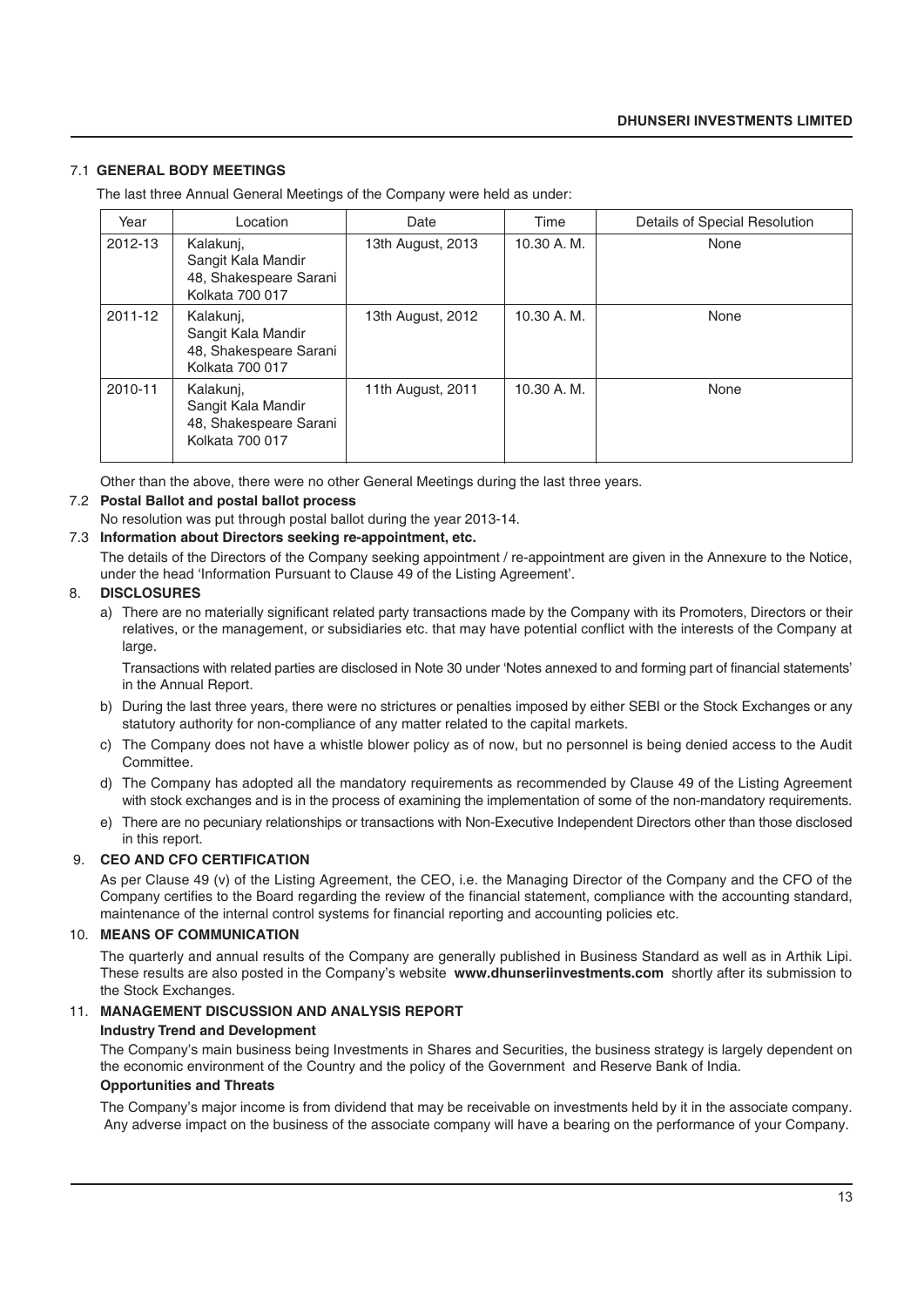#### **Risk and Concern**

The Management has to regularly monitor the changing market conditions and the trends. Further, any slowdown of the economic growth or volatility in global financial market could also adversely affect the Company's business.

#### Internal Control System & their adequacy

The Company has an effective system of internal control, commensurate with the size of the Company and ensures operational efficiency, accuracy in financial reporting and compliance of applicable laws and regulations. The system is also reviewed from time to time.

#### Disclosures by Management to the Board:

All disclosures relating to financial and commercial transactions where directors may have a potential interest are provided to the Board and the interested directors do not participate in the discussions nor do they vote on such matters.

#### **Cautionary Statement**

Statements in this management discussion and analysis describing the Company's objectives, projections, estimates and expectations may be forward looking statements' within the meaning of applicable laws and regulations. Actual results may differ substantially or materially from those expressed or implied. Important developments that could affect the Company's operations include a downtrend in the industry-global or domestic or both, significant changes in political and economic environment in India, applicable statues, litigations etc.

#### 12. Shareholders' Information

#### a) Annual General Meeting

Monday, 11th August, 2014 at 10.30 a.m. at Kalakunj, 48, Shakespeare Sarani, Kolkata-700017.

#### b) Book Closure

The Register of Members and Share Transfer Register will remain closed from Thursday, 31st July, 2014 to Monday, 11th August, 2014 (both days inclusive) on account of the Annual General Meeting and dividend payment.

c) E-voting

The e-voting period commences on 3rd August, 2014 (9.00 a.m. IST) and ends on 5th August, 2014 (6.00 p.m. IST). During this period, members of the Company holding shares either in physical form or in dematerialized form, as on the cut-off date i.e 11th July, 2014, may cast their vote electronically.

Members may send duly completed Ballot Form (enclosed with the Annual Report) so as to reach the Scrutinizer Mr. Kailash Chandra Dhanuka, at the Registered Office of the Company, not later than Tuesday, 5th August, 2014. The e-voting module shall be disabled by NSDL for voting thereafter. Once the e-voting on a resolution is cast by the Member, the member shall not be allowed to change it subsequently.

#### d) Dividend payment

The dividend, if declared, shall be paid / credited on or after 12th August, 2014.

e) Registered office: 'Dhunseri House', 4A, Woodburn Park, Kolkata - 700 020

| CIN     | : L15491WB1997PLC082808          |
|---------|----------------------------------|
| Ph. No. | : 2280-1950 (five lines)         |
| Fax No. | $: 91332287 - 8995/8350$         |
| Email   | $:$ mail@dhunseriinvestments.com |
| Website | : www.dhunseriinvestments.com    |
|         |                                  |

f) Listing on Stock Exchanges: The Company's shares are listed with the Bombay Stock Exchange (BSE) and the National Stock Exchange (NSE). The Company has paid the annual listing fees to the Stock Exchanges for the financial year 2014-15.

g) i) Exchange Scrip Code

- BSE: Scrip Code: 533336
- 
- NSE: Symbol: DHUNINV
- ii) Demat ISIN number for NSDL and CDSL
- INE 320L01011  $\mathcal{I}^{\mathcal{I}}$  .

#### h) Stock Market Price data for the year 2013-14 :

| Period    |       | <b>BSE</b> | <b>NSE</b> |       | <b>BSE Sensex</b> |          |
|-----------|-------|------------|------------|-------|-------------------|----------|
| 2013-14   | High  | Low        | High       | Low   | High              | Low      |
| April     | 56.00 | 51.60      | 53.90      | 50.00 | 19622.68          | 18144.22 |
| May       | 53.55 | 50.60      | 51.00      | 48.10 | 20443.65          | 19451.26 |
| June      | 53.00 | 47.50      | 49.95      | 46.60 | 19860.19          | 18467.16 |
| July      | 55.00 | 46.50      | 48.95      | 45.00 | 20351.06          | 19126.82 |
| August    | 51.40 | 43.75      | 44.10      | 42.50 | 19569.20          | 17448.71 |
| September | 52.50 | 43.20      | 44.00      | 38.85 | 20739.69          | 18166.17 |
| October   | 52.50 | 47.50      | 50.95      | 44.05 | 21205.44          | 19264.72 |
| November  | 52.50 | 47.80      | 50.20      | 47.15 | 21321.53          | 20137.67 |
| December  | 52.50 | 47.65      | 56.25      | 49.00 | 21483.74          | 20568.70 |
| January   | 53.55 | 49.20      | 53.55      | 48.90 | 21409.66          | 20343.78 |
| February  | 59.00 | 51.05      | 57.75      | 50.00 | 21140.51          | 19963.12 |
| March     | 59.90 | 51.95      | 59.00      | 50.40 | 22467.21          | 20920.98 |

i) Registrars and Share Transfer Agents:

Maheshwari Datamatics Pvt. Ltd. 6, Mangoe Lane, 2nd Floor, Kolkata 700 001, Phone: 2243-5029, 2243-5809,

Fax: 91 33 2248-4787, Email: mdpl@cal.vsnl.net.in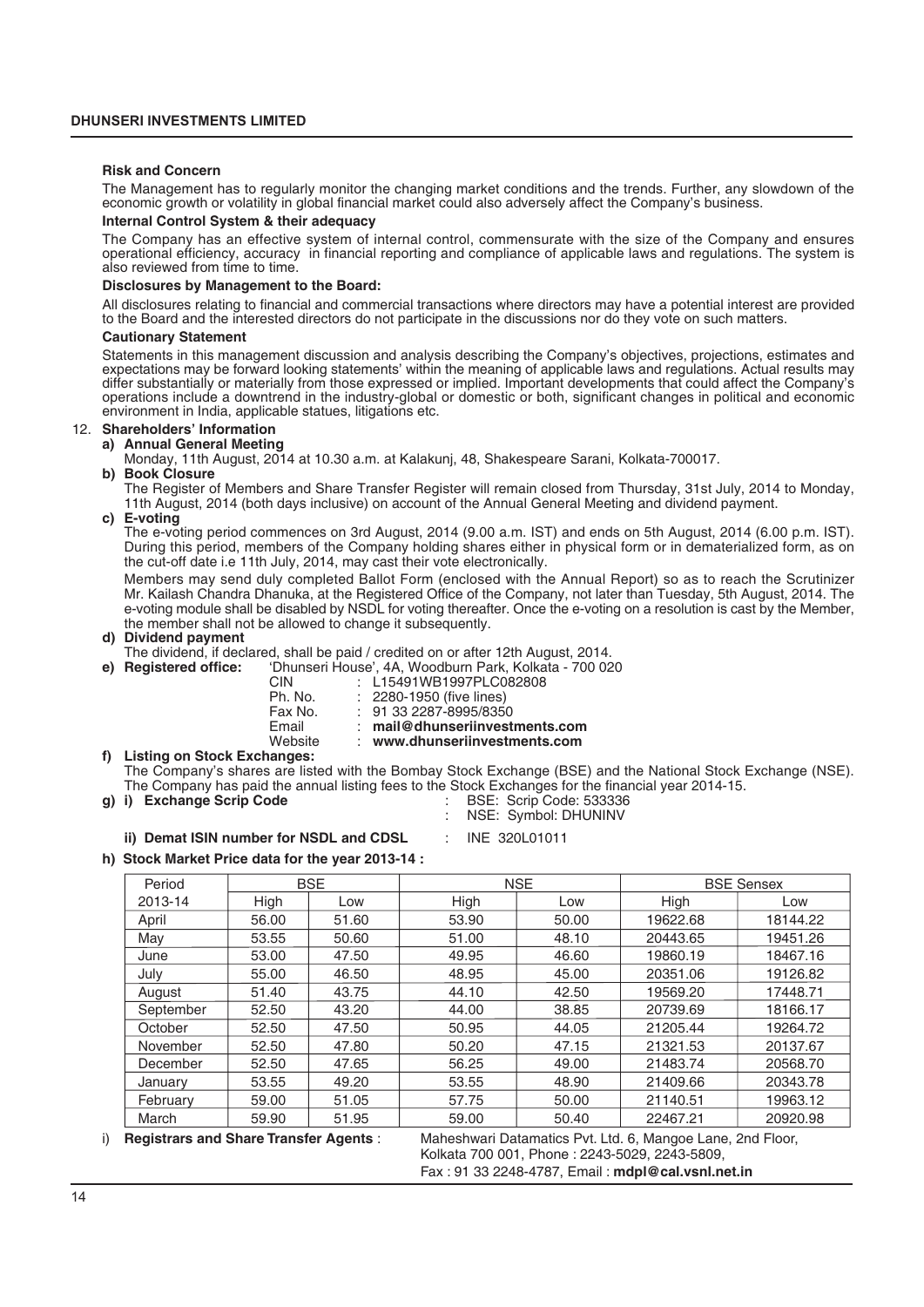#### i) Share Transfer System

The Company's Registrars and Share Transfer Agents M/s. Maheshwari Datamatics Pvt. Ltd. after scrutiny and completion of all required formalities process the share transfers and thereafter return the scrips in the normal course within 15 days of its receipt, if the documents are found valid and complete in all respects.

Further, M/s.Maheshwari Datamatics Pvt. Ltd. also being the Company's Demat Registrars, the reguests for dematerialisation of shares are processed and confirmation given by them to the respective depositories i.e. National Securities Depository Limited (NSDL) and Central Depository Services India Limited (CDSL) within 15 days.

#### k) Shareholding Pattern and Distribution of Shares as on 31.03.2014

| <b>Shareholding Pattern</b>                   |                    |                |  |  |
|-----------------------------------------------|--------------------|----------------|--|--|
| Category                                      | No. of Shares held | Percentage (%) |  |  |
| <b>Promoters</b>                              | 43,91,584          | 75.00          |  |  |
| Financial Institutions, Mutual Funds, Banks & |                    |                |  |  |
| <b>Insurance Companies</b>                    | 2.956              | 0.05           |  |  |
| <b>Bodies Corporate</b>                       | 6,49,706           | 11.10          |  |  |
| Indian Public                                 | 7,96,776           | 13.60          |  |  |
| NRI's & Others                                | 14.426             | 0.25           |  |  |
|                                               | 58,55,448          | 100.00         |  |  |

| <b>Distribution Schedule</b> |              |        |               |        |
|------------------------------|--------------|--------|---------------|--------|
| Range                        | Shareholders |        | <b>Shares</b> |        |
|                              | No.          | $\%$   | No.           | $\%$   |
| $1 - 500$                    | 7,169        | 96.80  | 4,27,551      | 7.30   |
| $501 - 1000$                 | 112          | 1.51   | 83,549        | 1.43   |
| $1001 - 2000$                | 47           | 0.63   | 63,839        | 1.09   |
| 2001 - 3000                  | 22           | 0.30   | 53,078        | 0.91   |
| $3001 - 4000$                | 10           | 0.14   | 32,130        | 0.55   |
| $4001 - 5000$                | 9            | 0.12   | 39,961        | 0.68   |
| $5001 - 10000$               | 14           | 0.19   | 1,02,125      | 1.74   |
| 10001 - and above            | 23           | 0.31   | 50,53,215     | 86.30  |
|                              | 7.406        | 100.00 | 58,55,448     | 100.00 |

#### I) Dematerialisation of Shares And Liquidity

As on 31st March, 2014, 96.11% of the Company's share capital representing 56, 27, 760 shares were held by 4093 shareholders in dematerialised form and the balance 3.89% of the Company's share capital representing 2.27,688 shares were held by 3313 shareholders in physical form.

#### m) Insider Trading Regulation

The Company has adopted a code of internal procedure for prevention of any unauthorised trading in the shares of the Company by insiders, as required under SEBI (Prohibition of Insider Trading) Requlations, 1992. The Company Secretary is the Compliance Officer for this purpose.

#### n) Plant Location

The Company's tea packeting factory is located at Jaipur, Rajasthan.

#### o) Address for Investor Correspondence

Shareholders can correspond at the registered office of the Company and/or at the Company's Registrar and Share Transfer Agents.

Shareholders holding shares in electronic mode should address all correspondence to their respective depository participants.

## p) Financial Calendar 2014-15 (Tentative)

#### **Board meetings**

| Unaudited results for quarter ending June 30, 2014            | By 14th August, 2014     |
|---------------------------------------------------------------|--------------------------|
| Unaudited results for quarter ending September 30, 2014       | - By 14th November, 2014 |
| Unaudited results for quarter ending December 31, 2014        | - By 14th February 2015  |
| Audited results for year ending March 31, 2015                | By 30th May, 2015        |
| Annual General Meeting for the year ending 31st March, 2015 - | <b>August, 2015</b>      |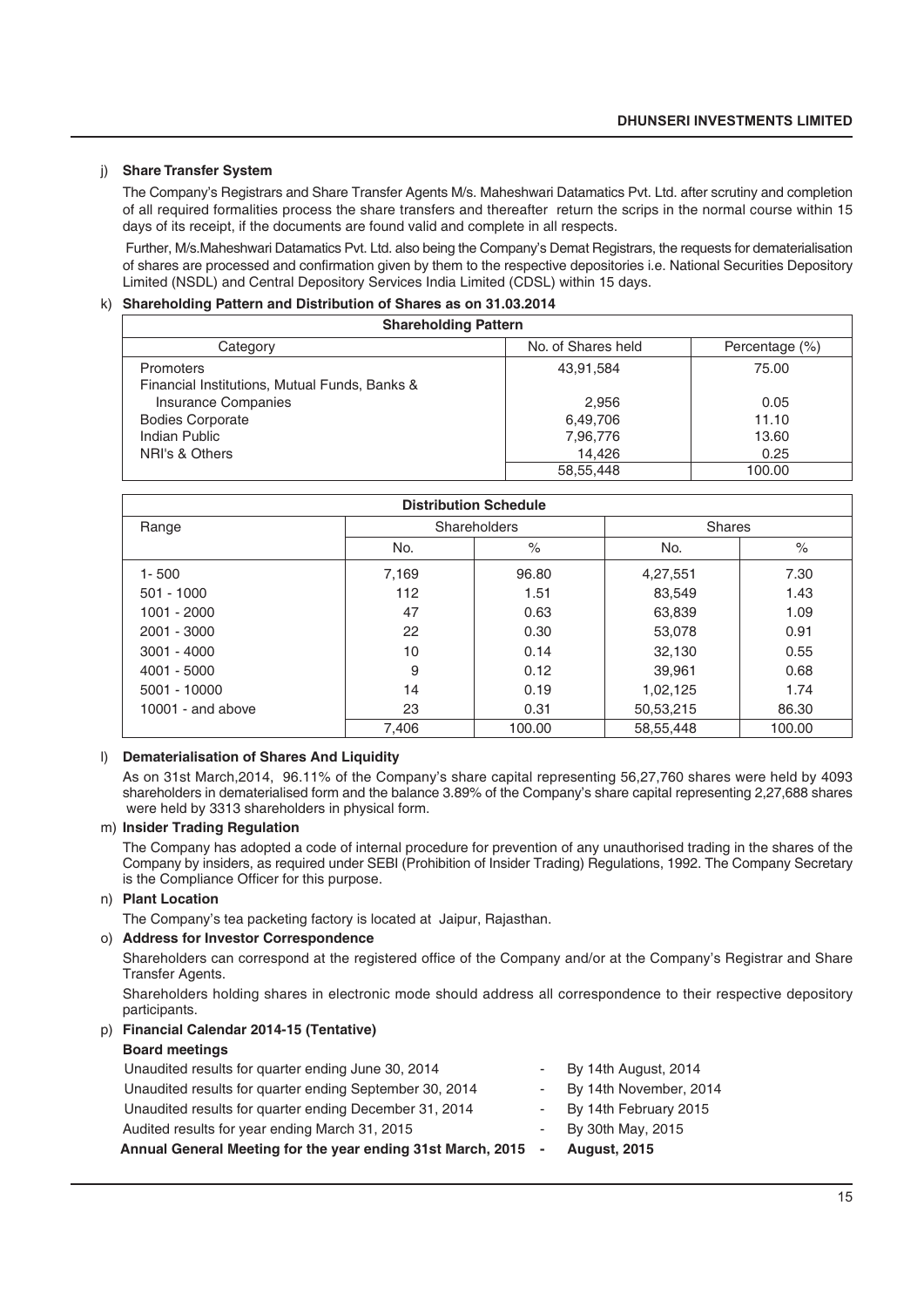#### **DHUNSERI INVESTMENTS LIMITED**

g) Grievance Redressal Division / Compliance Officer Sri, R.Mahadevan Company Secretary and Compliance Officer Dhunseri Investments Ltd. "Dhunseri House, 4A, Woodburn Park, Kolkata - 700 020 Phone: (033) 2280-1950 (5 lines) Fax: (033) 2287-8995/8350 E-mail: mail@dhunseriinvestments.com

#### r) Auditors' Certificate on Corporate Governance

As required by Clause 49 of the Listing Agreement, a certificate from a Practising Company Secretary, confirming compliance with the conditions of Corporate Governance, is attached to the Directors' Report forming part of the Annual Report.

For and on behalf of the Board of Directors

Kolkata. 27th May, 2014

C. K. DHANUKA Chairman of the Board

#### DECLARATION REGARDING COMPLIANCE BY BOARD MEMBERS AND SENIOR MANAGEMENT PERSONNEL WITH THE COMPANY'S CODE OF CONDUCT

I confirm that the Company has in respect of the financial year ended 31st March, 2014 received from the members of the Board and the senior management personnel, a declaration of compliance with the Company's Code of Conduct.

For and on behalf of the Board of Directors

Kolkata. 27th Mav. 2014

C. K. DHANIJKA Chairman of the Board

#### **CERTIFICATE ON CORPORATE GOVERNANCE**

# TO THE MEMBERS OF

#### **DHUNSERI INVESTMENTS LIMITED**

We have examined the compliance of conditions of Corporate Governance by DHUNSERI INVESTMENTS LIMITED for the year ended 31st March, 2014 as stipulated in Clause 49 of the Listing Agreement with the Stock Exchanges and the relevant records and documents maintained and also furnished to us by the Company.

The compliance of conditions of Corporate Governance is the responsibility of the management. Our examination was limited to procedures and implementation thereof, adopted by the Company for ensuring compliance of the conditions of Corporate Governance. It is neither an audit nor an expression of opinion on the financial statements of the Company.

We further state that such compliance is neither an assurance as to future viability of the Company nor the efficiency or effectiveness with which the management has conducted the affairs of the Company.

On the basis of our review and according to the information and explanation given to us, we certify that the conditions of Corporate Governance as stipulated in Clause 49 of the Listing Agreement with the Stock Exchanges have been complied with by the Company.

> For K. C. DHANUKA & CO. **Company Secretaries**

> > K. C. DHANUKA Proprietor **FCS 2204** C. P. No. 1247

Kolkata. 27th May, 2014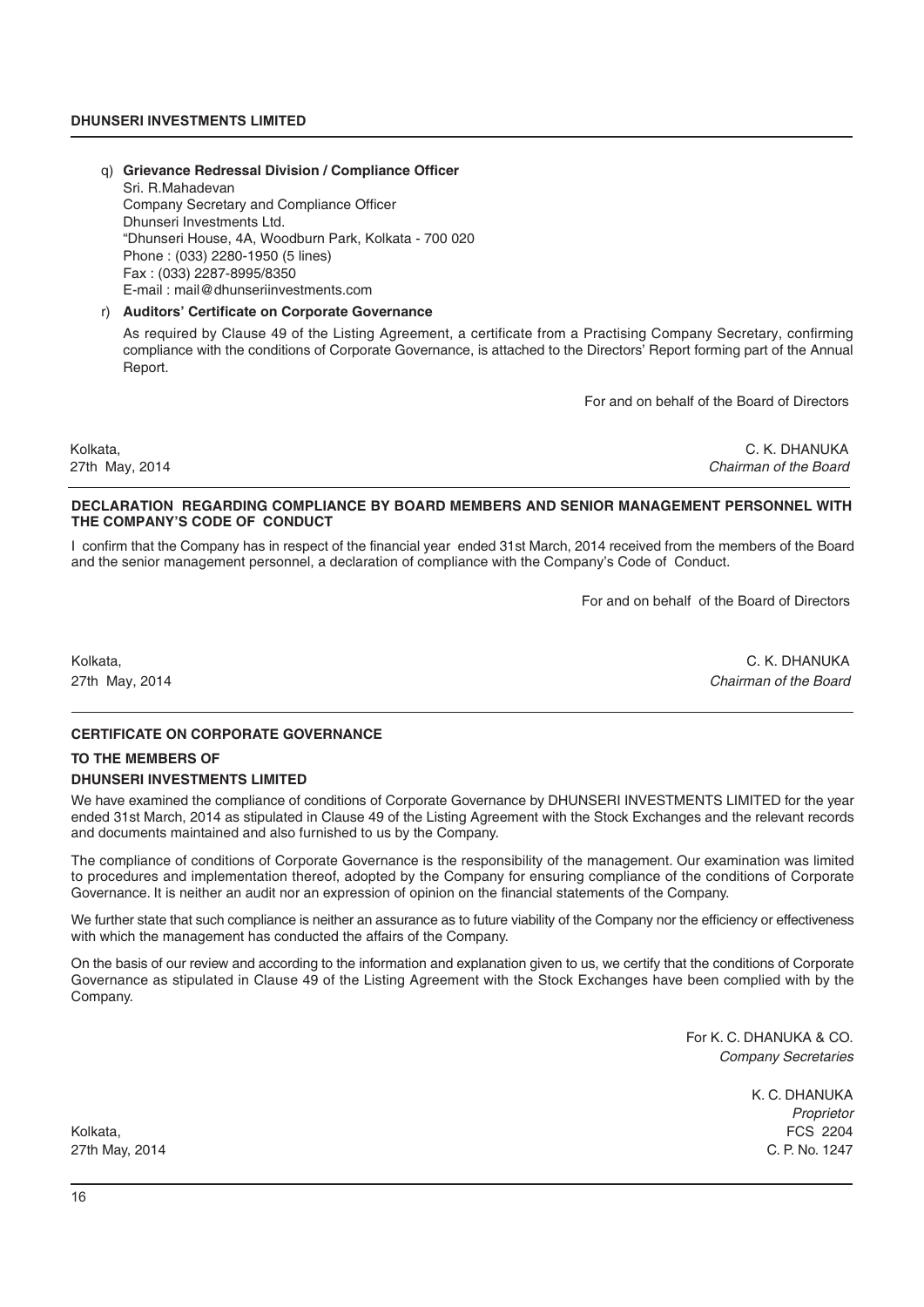## **INDEPENDENT AUDITORS' REPORT**

## TO THE MEMBERS OF **DHUNSERI INVESTMENTS LIMITED**

#### **Report on the Financial Statements**

We have audited the accompanying financial statements of DHUNSERI INVESTMENTS LIMITED, ('the Company'), which comprise the Balance Sheet as at March 31, 2014, the Statement of Profit and Loss and Cash Flow Statement for the year then ended, and a summary of significant accounting policies and other explanatory information.

#### **Management's Responsibility for the Financial Statements**

Management is responsible for the preparation of these financial statements that give a true and fair view of the financial position, financial performance and cash flows of the Company in accordance with the Accounting Standards notified under the Companies Act, 1956 ("the Act") read with General Circular 15/2013 dated September 13, 2013 of the Ministry of Corporate Affairs in respect of Section 133 of the Companies Act, 2013. This responsibility includes the design, implementation and maintenance of internal control relevant to the preparation and presentation of the financial statements that give a true and fair view and are free from material misstatement, whether due to fraud or error.

#### **Auditors' Responsibility**

Our responsibility is to express an opinion on these financial statements based on our audit. We conducted our audit in accordance with the Standards on Auditing issued by the Institute of Chartered Accountants of India. Those Standards require that we comply with ethical requirements and plan and perform the audit to obtain reasonable assurance about whether the financial statements are free from material misstatement.

An audit involves performing procedures to obtain audit evidence about the amounts and disclosures in the financial statements. The procedures selected depend on the auditor's judgement, including the assessment of the risks of material misstatements of the financial statements, whether due to fraud or error. In making those risk assessments, the auditor considers internal control relevant to the Company's preparation and fair presentation of the financial statements in order to design audit procedures that are appropriate in the circumstances but not for the purpose of expressing an opinion on the effectiveness of the company's internal control. An audit also includes evaluating the appropriateness of accounting policies used and the reasonableness of the accounting estimates made by management, as well as evaluating the overall presentation of the financial statements.

We believe that the audit evidence we have obtained is sufficient and appropriate to provide a basis for our audit opinion.

#### Opinion

In our opinion and to the best of our information and according to the explanations given to us, the said financial statements together with notes thereon give the information required under the Companies Act, 1956 in the manner so required and give a true and fair view in conformity with the accounting principles generally accepted in India :

- a) in the case of the Balance Sheet, of the state of affairs of the Company as at March 31, 2014;
- b) in the case of the Statement Profit and Loss, of the profit for the year ended on that date; and
- c) in the case of the Cash Flow Statement, of the cash flows for the year ended on that date.

#### **Report on Other Legal and Regulatory Requirements**

- 1. As required by the Companies (Auditor's Report) Order, 2003 ("the Order"), as amended by the Companies (Auditor's Report) (Amendment) Order, 2004, issued by the Central Government of India in terms of sub-section (4A) of Section 227 of the Act, (hereinafter referred to as the "Order") and on the basis of such checks of the books and records of the Company as we considered appropriate and according to the information and explanations given to us, we give in the Annexure a statement on the matters specified in paragraphs 4 and 5 of the Order.
- 2. As required by Section 227(3) of the Act, we report that :
	- $a)$ we have obtained all the information and explanations which to the best of our knowledge and belief were necessary for the purpose of our audit;
	- b) in our opinion proper books of account as required by law have been kept by the Company so far as appears from our examination of those books;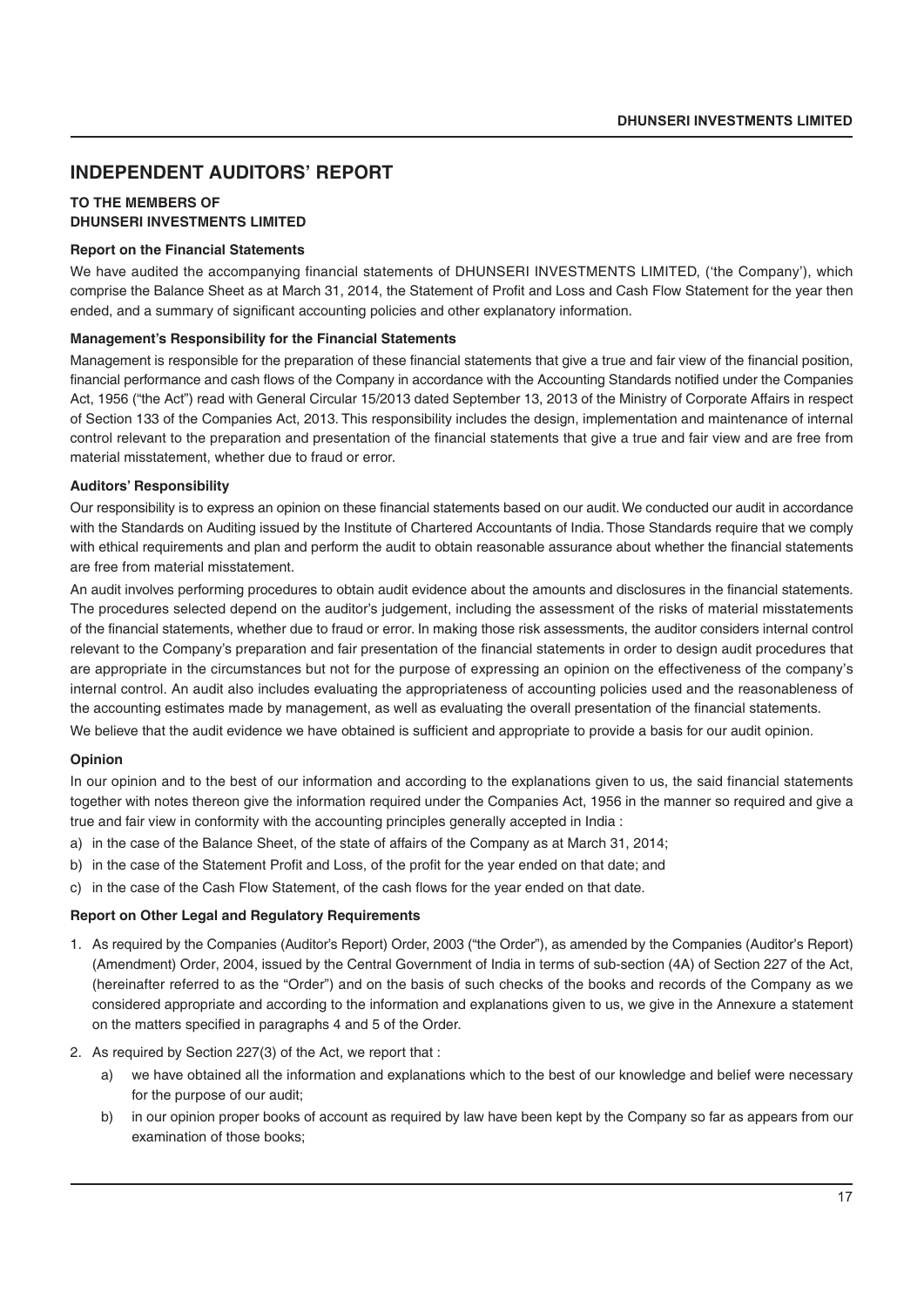- the Balance Sheet, Statement of Profit and Loss, and Cash Flow Statement dealt with by this Report are in agreement  $\mathsf{C}$ with the books of account;
- in our opinion, the Balance Sheet, Statement of Profit and Loss, and the Cash Flow Statement dealt with by this report  $(h)$ comply the Accounting Standards notified under the Companies Act, 1956 read with the General Circular 15/2013 dated September 13, 2013 of the Ministry of Corporate Affairs is respect of Section 133 of the Companies Act, 2013;
- on the basis of written representations received from the directors as on March 31, 2014, and taken on record by the  $e)$ Board of Directors, none of the directors is disgualified as on March 31, 2014, from being appointed as a director in terms of clause (g) of sub-section (1) of Section 274 of the Companies Act, 1956.

Place: Kolkata Dated: 27th day of May, 2014

SUNIL OSWAL, FCA, Partner Membership No. 071678 For and on behalf of **DHANDHANIA & ASSOCIATES Chartered Accountants** Firm Rean No. 316052E

## ANNEXURE TO INDEPENDENT AUDITORS' REPORT

#### Referred to in Paragraph 1 under the heading of "Report on Other Legal and Regulatory Requirements" of our report of even date

On the basis of such checks as we considered appropriate and according to the information and explanation given to us during the course of our audit, we report that:

- In respect of its fixed assets : i.
	- (a) The Company is maintaining proper records showing full particulars, including quantitative details and situations of fixed assets.
	- (b) The fixed assets have been physically verified by the management at reasonable intervals, and as certified to us, no material discrepancy was noticed on such verification.
	- (c) In our opinion and according to the information and explanation given to us, no substantial part of the fixed assets has been disposed off by the management during the year.
- In respect of its inventories: ii.
	- (a) The inventory of stores and spares has been physically verified by the management at regular intervals.
	- (b) In our opinion, the procedures of physical verification of inventory of stores and spares followed by the management are reasonable and adequate in relation to the size of the Company and the nature of its business.
	- In our opinion and on the basis of our examination of the inventory records, the Company is maintaining proper records  $(c)$ of inventory of stores and spares no discrepancy was noticed on such physical verification.
- In respect of the loans, secured or unsecured, granted and / or taken by the Company to and / or from companies, firms iii. or other parties covered in the register maintained under Section 301 of the Companies Act, 1956 :
	- (a) The Company has not granted loan secured or unsecured to companies, firms or other parties listed in the register maintained under Section 301 of the Act. Therefore, the provisions of the sub-clauses (b), (c) & (d) of clause 4(iii) of the Order are not applicable to the Company.
	- (b) The Company has not taken unsecured loan from companies, firms or other parties listed in the register maintained under Section 301 of the Act. Therefore, the provisions of the sub-clauses (f) & (g) of clause 4(iii) of the Order are not applicable to the Company.
- In our opinion and according to the information and explanations given to us, there is adequate internal control system iv. commensurate with the size of the Company and the nature of its business with regard to purchase of shares, fixed assets and sale of shares, securities and goods including job work. Further, on the basis of our examination of the books and records of the Company, and according to the information and explanations given to us, we have neither come across nor have been informed of any continuing failure to correct major weakness in the aforesaid internal control system.
- In respect of the contract or arrangements referred to in Section 301 of the Companies Act. 1956 :  $V_{\cdot}$

In our opinion and according to the information and explanation given to us, the Company has not entered into any contract or arrangements referred to in Section 301 of the Act during the year. Hence, a comment under clause v (a) and v (b) of the Order is not applicable.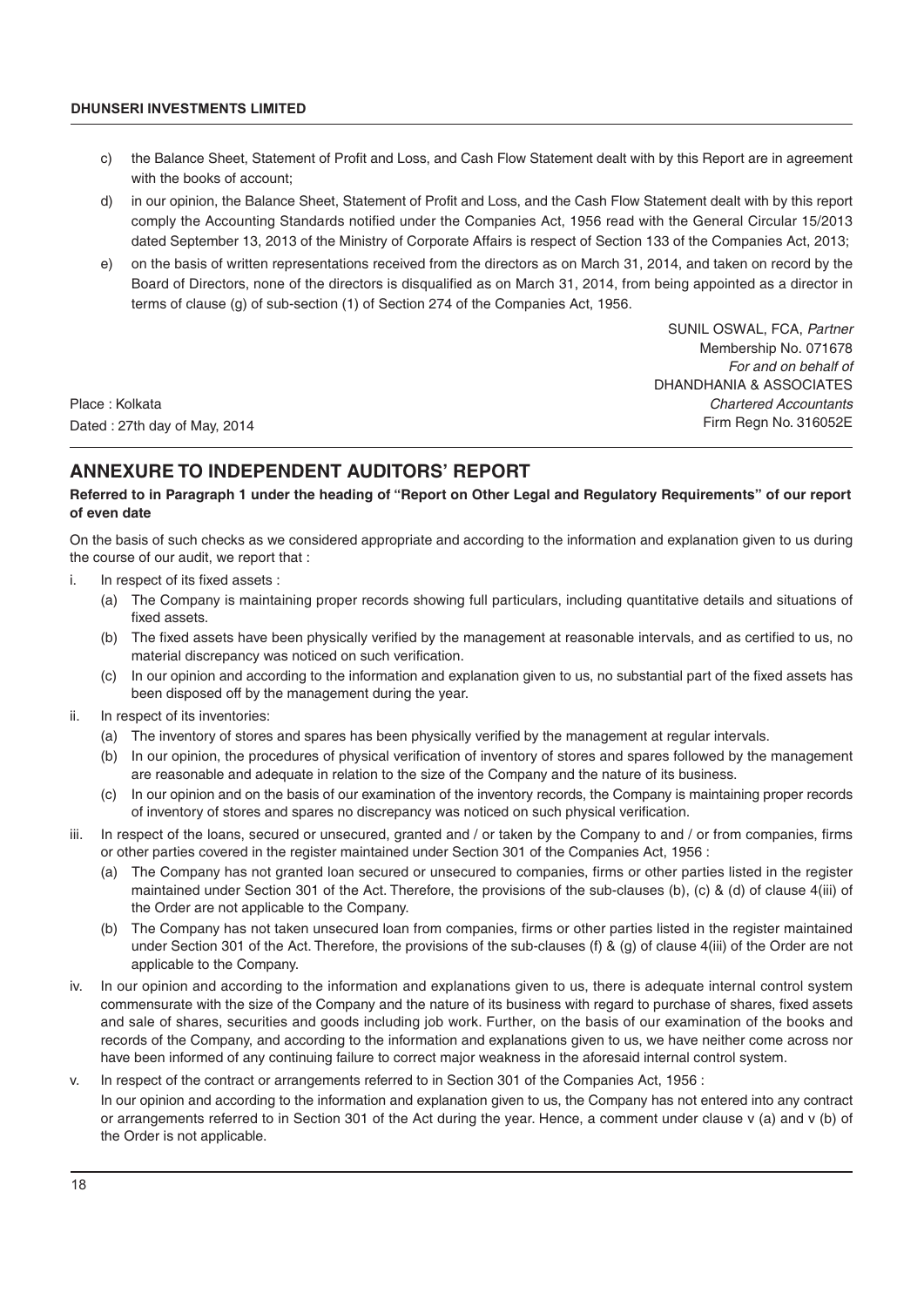- The Company has not accepted any deposit from public within the meaning of Section 58A, 58AA or any other relevant vi provision of the Act and the rules framed there under.
- vii. In view of the adequacy of internal control systems commensurate with the size of the Company and nature of its business, the Company has no separate internal audit system.
- viii. Maintenance of the cost records prescribed by Central Government of India under clause (d) of sub-section (1) of Section 209 of the Act is not applicable to the Company.
- ix. In respect of statutory dues :
	- (a) According to the information and explanations given to us and the records examined by us, the Company is generally regular in depositing with the appropriate authorities undisputed statutory dues including Provident Fund, Investor Education and Protection Fund, Income Tax, Sales Tax, Wealth Tax, Service Tax and other material statutory dues applicable to it with appropriate authorities.
	- (b) According to the information and explanation given to us, no undisputed amounts payable in respect of Provident Fund, Investor Education and Protection Fund, Income Tax, Wealth Tax, Service Tax, Sales Tax, Custom Duty, Excise Duty, Cess and other undisputed statutory dues were outstanding, at the year end, for a period more than six months from the date they became payable.
- $\mathsf{x}$ . The Company does not have accumulated losses as at 31st March, 2014. The Company has not incurred cash loss in the current financial year as well as in the immediately preceding financial year.
- According to the records of the Company examined by us and the information and explanations given to us, there are no xi. dues payable to Banks and Financial Institutions as at the Balance Sheet date.
- xii. The Company has not granted any loans and advances on the basis of security by way of pledge of shares, debentures and other securities. So paragraph 4(xii) of the Order is not applicable to the Company.
- xiii. In our opinion, the Company is neither a chit fund nor a nidhi mutual benefit fund/society. Therefore, the provisions of clause 4(xiii) of the Order are not applicable to the Company.
- xiv. The Company has maintained proper records of transactions and contracts entered into for purchase and investment in shares and securities during the year and proper entries have been made therein timely. All the shares and securities have been held by the Company in its own name.
- xv. In our opinion, and according to the information and explanations given to us, the Company has not given any quarantee for loans taken by others from Banks and Financial Institutions during the year.
- xvi. In our opinion, and according to the information and explanations given to us, the Company has not availed any Term Loan during the year under audit. There is no outstanding term loan at the end of the year.
- xvii. On the basis of our overall examination of the Balance Sheet, the funds raised on short-term basis have not been used for long-term investments.
- xviii. During the year under audit, the Company has not made any preferential allotment of shares to parties and companies covered in the register maintained under Section 301 of the Act.
- xix. The Company has not issued any debentures and hence clause 4 (XIX) of the Companies (Auditor's Report) Order 2004 is not applicable to the Company.
- xx. The Company has not raised any money by public issues during the year. So the paragraph 4(xx) of the Order is not applicable to the Company.
- xxi. During the course of our examination of the books and records of the Company, carried out in accordance with the generally accepted auditing practices in India, and according to the information and explanations given to us, we have neither come across any instance of fraud on or by the Company, noticed or reported nor we have been informed of such case by the management, during the year.

SUNIL OSWAL, FCA, Partner Membership No. 071678 For and on behalf of DHANDHANIA & ASSOCIATES **Chartered Accountants** Firm Regn No. 316052E

Place: Kolkata Dated: 27th day of May, 2014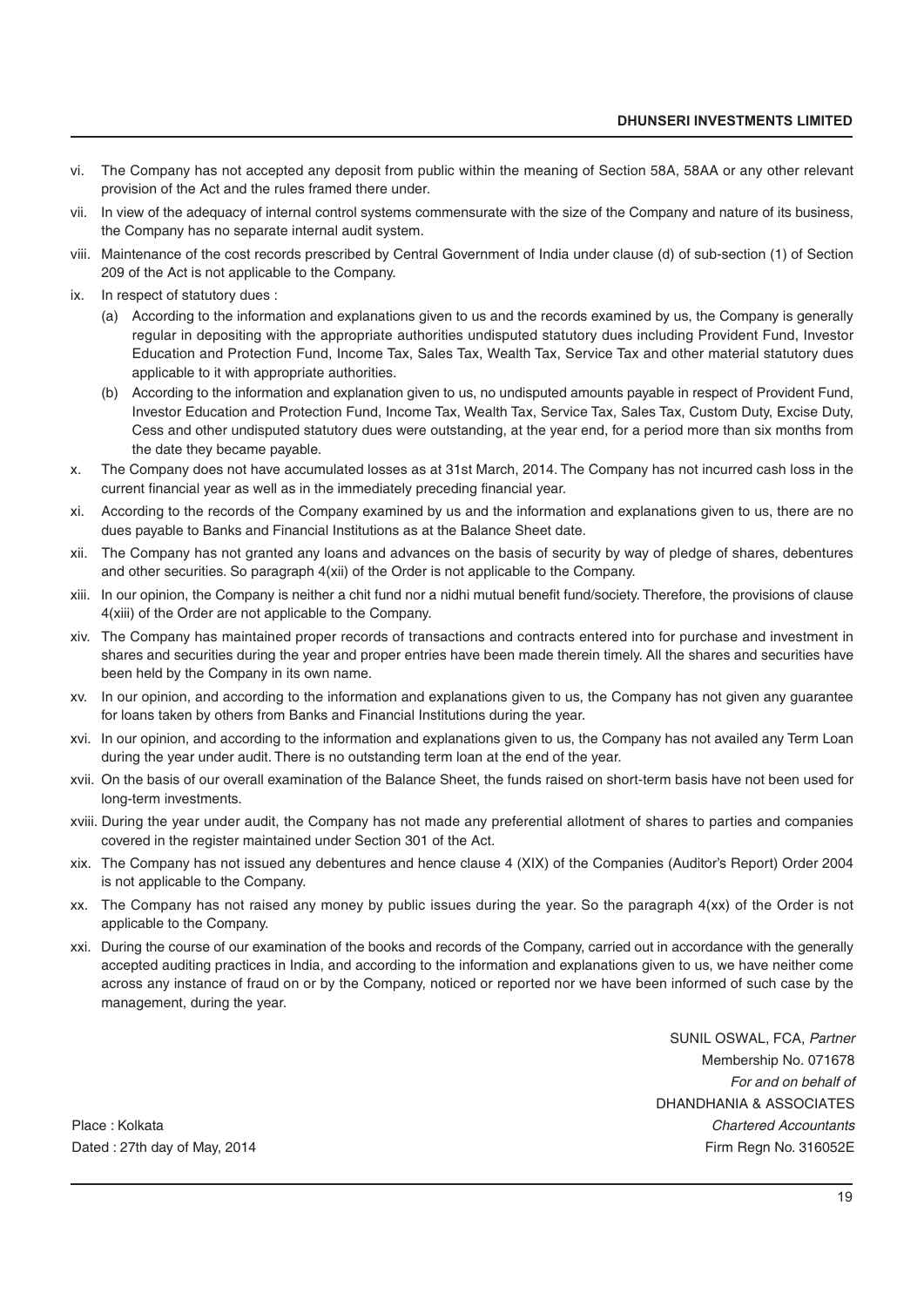## **BALANCE SHEET**

as at 31st March, 2014

|         | as at 31st March, 2014                  |                |            | $(3\pi)$ in Lac) |
|---------|-----------------------------------------|----------------|------------|------------------|
|         |                                         |                | As at      | As at            |
| SI. No. | Particulars                             | Note No.       | 31.03.2014 | 31.03.2013       |
| L.      | <b>EQUITY AND LIABILITIES</b>           |                |            |                  |
| (1)     | <b>Shareholders' Funds</b>              |                |            |                  |
|         | (a) Share Capital                       | $\overline{c}$ | 585.54     | 585.54           |
|         | (b) Reserves and Surplus                | 3              | 18,532.25  | 17,820.03        |
| (2)     | <b>Non-Current Liabilities</b>          |                |            |                  |
|         | (a) Deferred Tax Liabilities (Net)      | 4              | 19.21      | 12.68            |
|         | (b) Long-Term Provisions                | 5              | 102.92     | 109.45           |
| (3)     | <b>Current Liabilities</b>              |                |            |                  |
|         | (a) Trade Payables                      | 6              | 4.11       | 1.90             |
|         | (b) Other Current Liabilities           | $\overline{7}$ | 9.70       | 8.15             |
|         | (c) Short-Term Provisions               | 8              | 89.31      | 89.39            |
|         | <b>TOTAL OF EQUITY AND LIABILITIES</b>  |                | 19,343.04  | 18,627.14        |
| Ш.      | <b>ASSETS</b>                           |                |            |                  |
| (1)     | <b>Non-Current Assets</b>               |                |            |                  |
|         | (a) Fixed Assets                        |                |            |                  |
|         | (i) Tangible Assets                     | 9              | 193.06     | 163.87           |
|         | (b) Non-Current Investments             | 10             | 17,978.07  | 17,556.59        |
|         | (c) Long-Term Loan and Advances         | 11             | 86.63      | 110.23           |
| (2)     | <b>Current Assets</b>                   |                |            |                  |
|         | (a) Current Investments                 | 12             | 1,039.50   | 686.60           |
|         | (b) Inventories                         |                | 1.40       | 1.37             |
|         | (c) Trade Receivables                   | 13             |            | 8.10             |
|         | (d) Cash and Bank Balance               | 14             | 36.20      | 90.93            |
|         | (e) Short-Term Loans and Advances       | 15             | 0.95       | 2.45             |
|         | (f) Other Current Assets                | 16             | 7.23       | 7.00             |
|         | <b>TOTAL OF ASSETS</b>                  |                | 19,343.04  | 18,627.14        |
|         | <b>Singnificant Accounting Policies</b> | 1              |            |                  |

Notes referred to above form an integral part of the Balance Sheet.

As per our Report of even date attached.

| For and on behalf of the Board of Directors |
|---------------------------------------------|
|                                             |
| C. K. DHANUKA                               |
| Chairman & Mg. Director                     |
|                                             |
| B. D. BERIWALA<br>R. MAHADEVAN              |
| Director<br>Company Secretary               |
|                                             |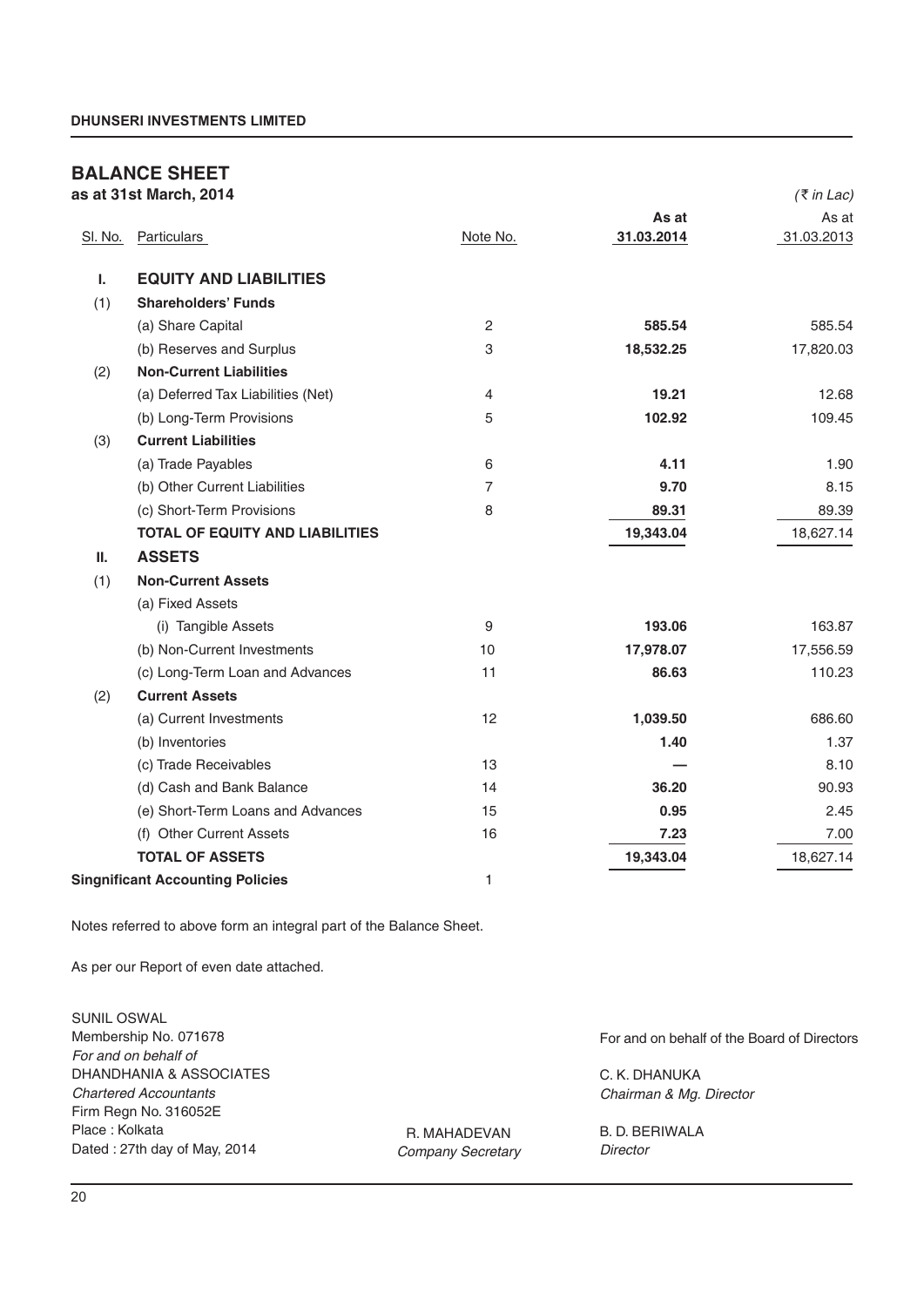# **STATEMENT OF PROFIT AND LOSS**

for the year ended 31st March, 2014

|              | for the year ended 31st March, 2014                                    |          |                    | $(3\overline{5}$ in Lac) |
|--------------|------------------------------------------------------------------------|----------|--------------------|--------------------------|
|              |                                                                        |          | For the year ended | For the year ended       |
| SI. No.      | <b>Particulars</b>                                                     | Note No. | 31.03.2014         | 31.03.2013               |
| L            | <b>Revenue from Operations</b>                                         | 17       | 977.33             | 834.71                   |
| $\mathbf{H}$ | <b>Other Income</b>                                                    | 18       | 1.70               | 1.15                     |
| III          | <b>Total Revenue (I+II)</b>                                            |          | 979.03             | 835.86                   |
| IV           | <b>Expenses:</b>                                                       |          |                    |                          |
|              | <b>Employee Benefits Expense</b>                                       | 19       | 43.87              | 40.10                    |
|              | <b>Finance Costs</b>                                                   | 20       |                    | 3.24                     |
|              | Depreciation and Amortization Expense                                  | 9        | 14.03              | 13.41                    |
|              | Other Expenses                                                         | 21       | 58.85              | 44.11                    |
|              | <b>Total Expenses</b>                                                  |          | 116.75             | 100.86                   |
| V            | <b>Profit before Exceptional and Extraordinary</b>                     |          | 862.28             | 735.00                   |
|              | Items and Tax (III-IV)                                                 |          |                    |                          |
| VI           | <b>Exceptional Items</b>                                               |          |                    |                          |
| VII          | Profit before Extraordinary Items and Tax (V-VI)                       |          | 862.28             | 735.00                   |
| VIII         | <b>Extraordinary Items</b>                                             |          |                    |                          |
| IX           | Profit before Tax (VII-VIII)                                           |          | 862.28             | 735.00                   |
| X            | <b>Tax Expense:</b>                                                    |          |                    |                          |
|              | (1) Current Tax                                                        |          | 60.00              | 37.50                    |
|              | (2) Deferred Tax                                                       | 4        | 6.53               | 7.57                     |
|              | (3) Provision For Taxation Written Back                                |          | (2.10)             |                          |
|              | (4) Earlier year Tax Adjustments                                       |          |                    | (4.23)                   |
| XI           | Profit/(Loss) for the period from                                      |          |                    |                          |
|              | <b>Continuing Operations</b>                                           |          | 797.85             | 694.16                   |
| XII          | Profit/(Loss) for the period                                           |          | 797.85             | 694.16                   |
| XIII         | <b>Earnings per Equity Share</b><br>(Face Value Rs.10/- fully paid up) |          |                    |                          |
|              | (1) Basic & Diluted                                                    |          | 13.63              | 11.85                    |
|              | <b>Singnificant Accounting Policies</b>                                | 1        |                    |                          |

Notes referred to above form an integral part of the Statement of Profit & Loss.

As per our Report of even date attached.

| <b>SUNIL OSWAL</b>           |                   |                                             |
|------------------------------|-------------------|---------------------------------------------|
| Membership No. 071678        |                   | For and on behalf of the Board of Directors |
| For and on behalf of         |                   |                                             |
| DHANDHANIA & ASSOCIATES      |                   | C. K. DHANUKA                               |
| <b>Chartered Accountants</b> |                   | Chairman & Mg. Director                     |
| Firm Regn No. 316052E        |                   |                                             |
| Place: Kolkata               | R. MAHADEVAN      | B.D. BERIWALA                               |
| Dated: 27th day of May, 2014 | Company Secretary | Director                                    |
|                              |                   |                                             |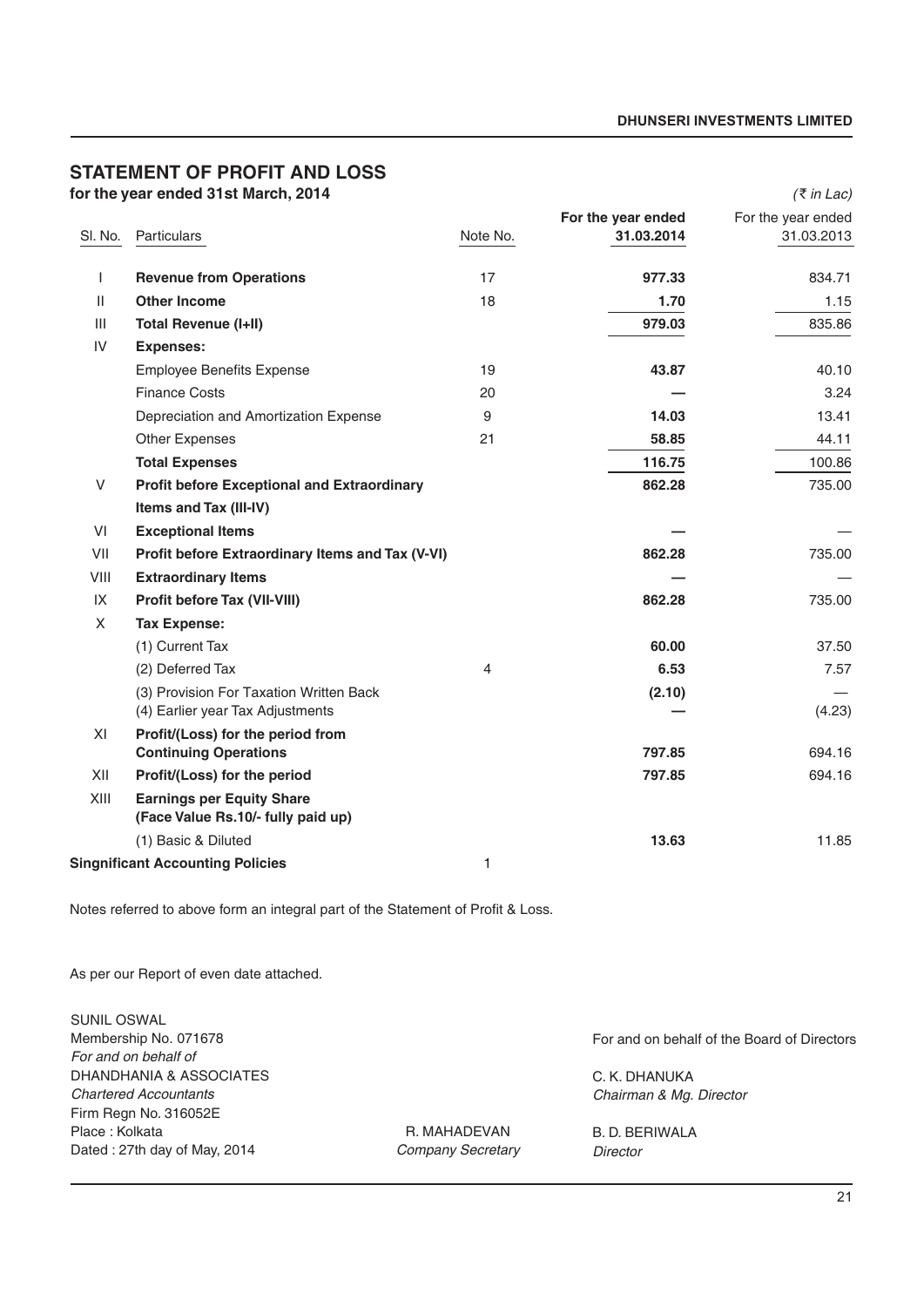# **CASH FLOW STATEMENT**<br>for the year ended 31st March. 2

|        | for the year ended 31st March, 2014<br>Particulars                                                                  |                   | For the year ended<br>31.03.2014 |                           | (₹ in Lac)<br>For the year ended<br>31.03.2013 |
|--------|---------------------------------------------------------------------------------------------------------------------|-------------------|----------------------------------|---------------------------|------------------------------------------------|
| SI No. |                                                                                                                     |                   |                                  |                           |                                                |
| А.     | <b>CASH FLOW FROM OPERATING ACTIVITIES</b><br>Net Profit before Tax<br><b>ADJUSTMENTS FOR :-</b>                    |                   | 862.28                           |                           | 735.00                                         |
|        | Depreciation<br>(Profit) / Loss on Sale of Investments<br><b>Interest Paid</b>                                      | 14.03<br>(290.40) |                                  | 13.41<br>(174.32)<br>3.24 |                                                |
|        | Investment W/off                                                                                                    |                   | (276.37)                         | 0.28                      | (157.39)                                       |
|        | <b>Operating Profit before Working Capital Changes</b><br>Adjustments for (Increase)/Decrease in Operating Assets : |                   | 585.91                           |                           | 577.61                                         |
|        | Inventory                                                                                                           | (0.03)            |                                  | (0.42)                    |                                                |
|        | <b>Trade Receivable</b>                                                                                             | 8.10              |                                  | 171.87                    |                                                |
|        | Short-Term Loans & Advances                                                                                         | 1.50              |                                  | (1.26)                    |                                                |
|        | Long-Term Loans and Advances                                                                                        | 10.52             |                                  | (9.00)                    |                                                |
|        | <b>Other Current Assets</b>                                                                                         | (0.23)            |                                  | (5.77)                    |                                                |
|        | <b>Other Non-Current Assets</b>                                                                                     | —                 | 19.86                            |                           | 155.42                                         |
|        |                                                                                                                     |                   | 605.77                           |                           | 733.03                                         |
|        | Adjustments for Increase/(Decrease) in Operating Liabilities :                                                      |                   |                                  |                           |                                                |
|        | <b>Trade Payable</b>                                                                                                | 2.21              |                                  | (1.57)                    |                                                |
|        | <b>Other Current Liabilities</b>                                                                                    | (0.03)            |                                  | 2.56                      |                                                |
|        | Short-Term Provision                                                                                                | (0.08)            |                                  | 0.20                      |                                                |
|        | Long-Term Provision                                                                                                 | (0.16)            | 1.94                             | 1.52                      | 2.71                                           |
|        | <b>Cash Generated from Operations</b>                                                                               |                   | 607.71                           |                           | 735.74                                         |
|        | Direct Tax (Paid) / Refund                                                                                          |                   | (51.19)                          |                           | (31.32)                                        |
|        | <b>Net Cash Flow from Operating Activities</b>                                                                      |                   | 556.52                           |                           | 704.42                                         |
| В.     | <b>CASH FLOW FROM INVESTING ACTIVITIES</b>                                                                          |                   |                                  |                           |                                                |
|        | Purchase of Long-Term Investments                                                                                   | (1,720.48)        |                                  | (1,782.79)                |                                                |
|        | Purchase of Current Investments                                                                                     | (2,625.93)        |                                  | (1,627.08)                |                                                |
|        | Sale of Long-Term Investments                                                                                       | 1,541.51          |                                  | 1,746.02                  |                                                |
|        | Sale of Current Investments                                                                                         | 2,320.93          |                                  | 1,147.15                  |                                                |
|        | Purchase of Fixed Assets                                                                                            | (43.50)           |                                  | (0.72)                    |                                                |
|        | Capital Work in Progress                                                                                            | 0.28              |                                  | (0.28)                    |                                                |
|        | <b>Net Cash Flow from Investing Activities</b>                                                                      |                   | (527.19)                         |                           | (517.70)                                       |
| C.     | <b>CASH FLOW FROM FINANCING ACTIVITIES</b>                                                                          |                   |                                  |                           |                                                |
|        | Auto Finance Loan refunded                                                                                          |                   |                                  | (27.22)                   |                                                |
|        | <b>Interest Paid</b>                                                                                                |                   |                                  | (3.24)                    |                                                |
|        | Dividend Paid                                                                                                       | (71.62)           |                                  | (71.68)                   |                                                |
|        | Corporate Dividend Tax Paid                                                                                         | (12.44)           |                                  | (11.87)                   |                                                |
|        | <b>Net Cash Flow from Financing Activities</b>                                                                      |                   | (84.06)                          |                           | (114.01)                                       |
|        | <b>NET INCREASE IN CASH &amp; CASH EQUIVALENT (A-B-C)</b>                                                           |                   | (54.73)                          |                           | 72.71                                          |
|        | Opening Balances of Cash & Cash Equivalent                                                                          |                   | 90.93                            |                           | 18.22                                          |
|        | Closing Balances of Cash & Cash Equivalent                                                                          |                   | 36.20                            |                           | 90.93                                          |
| Note:  | 1. The above Cash Flow Statement has been prepared under the "Indirect Method" set out in Accounting Standard-      |                   |                                  |                           |                                                |

1. The above Cash Flow Statement has been prepared under the "Indirect Method" set out in Accounting Standard-3 (revised) issued by the Institute of Chartered Accountants of India.

2. Previous year figures have been re-grouped and re-arranged wherever considered necessary.<br>3. This is the Cash Flow referred to in our report of even date.

**SUNIL OSWAL** Membership No. 071678 For and on behalf of the Board of Directors For and on behalf of **DHANDHANIA & ASSOCIATES** C. K. DHANUKA **Chartered Accountants** Chairman & Mg. Director Firm Regn No. 316052E R. MAHADEVAN Place: Kolkata **B. D. BERIWALA** Dated: 27th day of May, 2014 Company Secretary Director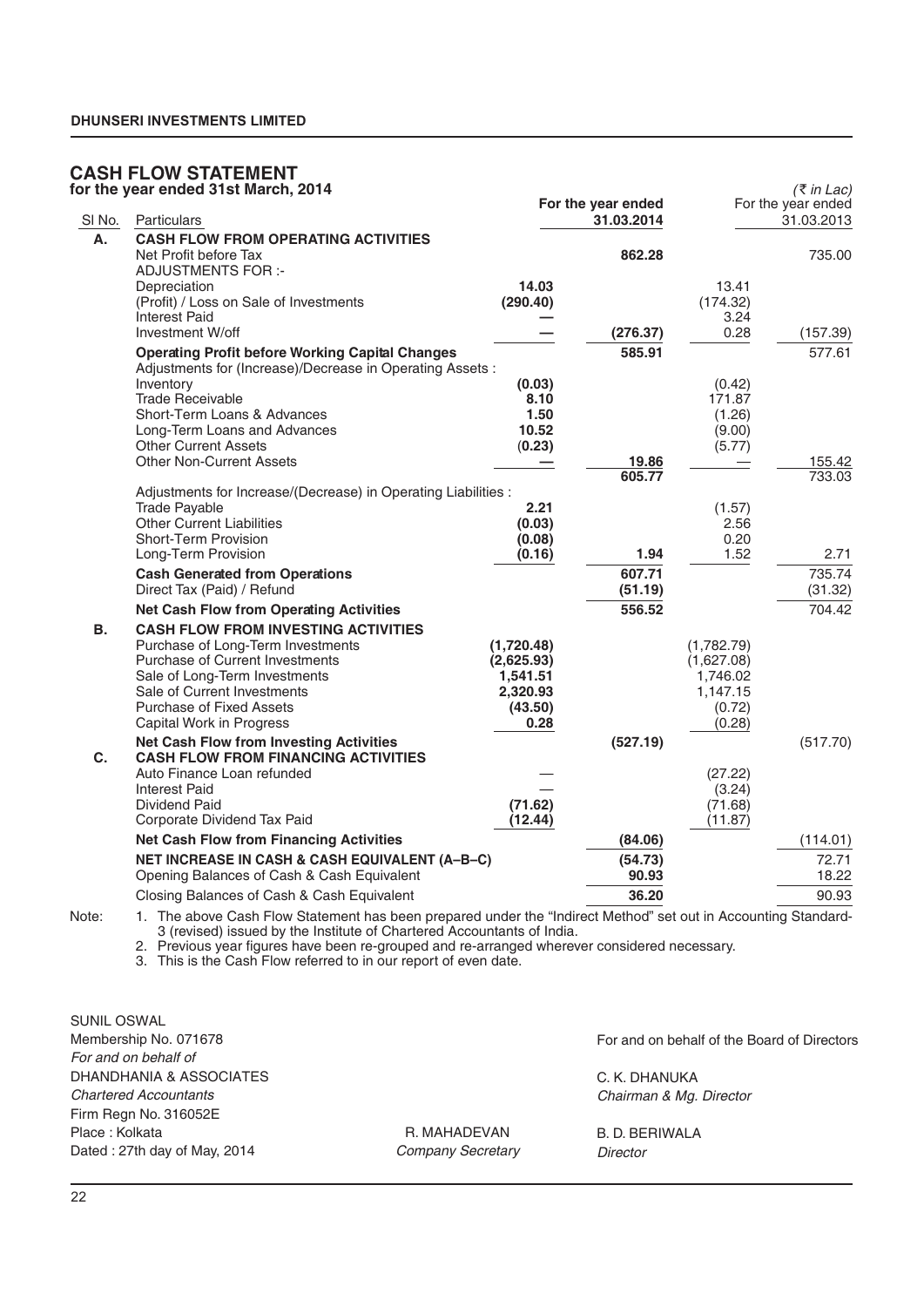## NOTE - 1

## **SIGNIFICANT ACCOUNTING POLICIES**

#### a) Basis of Preparation of Financial Statements

The financial statements have been prepared on accrual basis and under the historical cost convention and are in compliance, in all material aspects, with the applicable accounting policies in India, the applicable Accounting Standards notified under Section 211(3C) read with Circular no. 15/2013 dated 13th September 2013 of the Ministry of Corporate Affairs in respect of Section 133 of the Companies Act, 2013 and other relevant provisions of the Companies Act, 1956.

The Company follows the prudential norms issued by Reserve Bank of India (as amended) for asset classification, income recognition and provisioning for bad and doubtful debts in respect of Loans granted/Investments made by it.

#### b) Fixed Assets

Fixed Assets are stated at cost less accumulated depreciation. Cost includes expenditure incurred in the acquisition and construction/installation and other related expenses.

#### c) Depreciation

Depreciation on fixed assets has been provided on Straight Line Method at the rates specified in Schedule XIV of the Companies Act, 1956. Assets costing below Rs.5,000/- each are fully depreciated in the year of addition. Lease-hold land is amortised over the effective period of lease.

#### d) Investments

Long Term Investments are stated at cost. Diminution in value thereof as determined which are not temporary in nature are adjusted therefrom and charged to revenue. Current Investments are valued at cost or net realizable value, whichever is lower.

### e) Inventories

Stores & Spare parts are valued at cost. Cost calculated on FIFO basis.

## f) Use of Estimates

The preparation of financial statements requires estimates and assumptions to be made that affect the reported amount of assets and liabilities on the date of the financial statements and the reported amount of revenues and expenses during the reporting period. Difference between the actual results and estimates are recognized in the period in which the results are known / materialized.

#### g) Employee Benefits

Short term benefits are charged off at the undiscounted amount in the year in which the related service is rendered. Liabilities in respect of Defined Benefits plans namely retirement gratuities and encashment of unavailed leave are unfunded and calculated by an independent actuary at the year-end and provided for. Actuarial gains/losses are recognised in the statement.

#### h) Revenue Recognition

- i) Profit/(Loss) on sale of investments is taken to Statement of Profit and Loss and is being accounted for as and when the delivery is affected.
- ii) Dividend income is accounted for as and when right to receive dividend is established.
- iii) Interest Income is recognised on time proportion basis taking into account the amount outstanding and rate applicable.
- iv) Income arising on account of job work relating to packeting of Tea is accounted as and when bills are raised on the party after completion of the respective assignment.

#### i) Taxes on Income

- i) Current Tax is determined in accordance with the provision of Income Tax Act, 1961.
- ii) Deferred Tax has been recognised for all timing differences, subject to consideration of prudence in respect of Deferred **Tax Assets**
- iii) Tax credit is recognised in respect of Minimum Alternate Tax (MAT) as per the provisions of Section 115JAA of the Income Tax Act, 1961 based on the convincing evidence that the Company will pay normal Income-tax within statutory time frame and is reviewed at each Balance Sheet date.

#### i) Leases

Assets acquired on Finance Lease / Hire Charges are capitalised at the fair value of the lease assets. Equated monthly payments are apportioned between the finance charges and repayment of principal amount.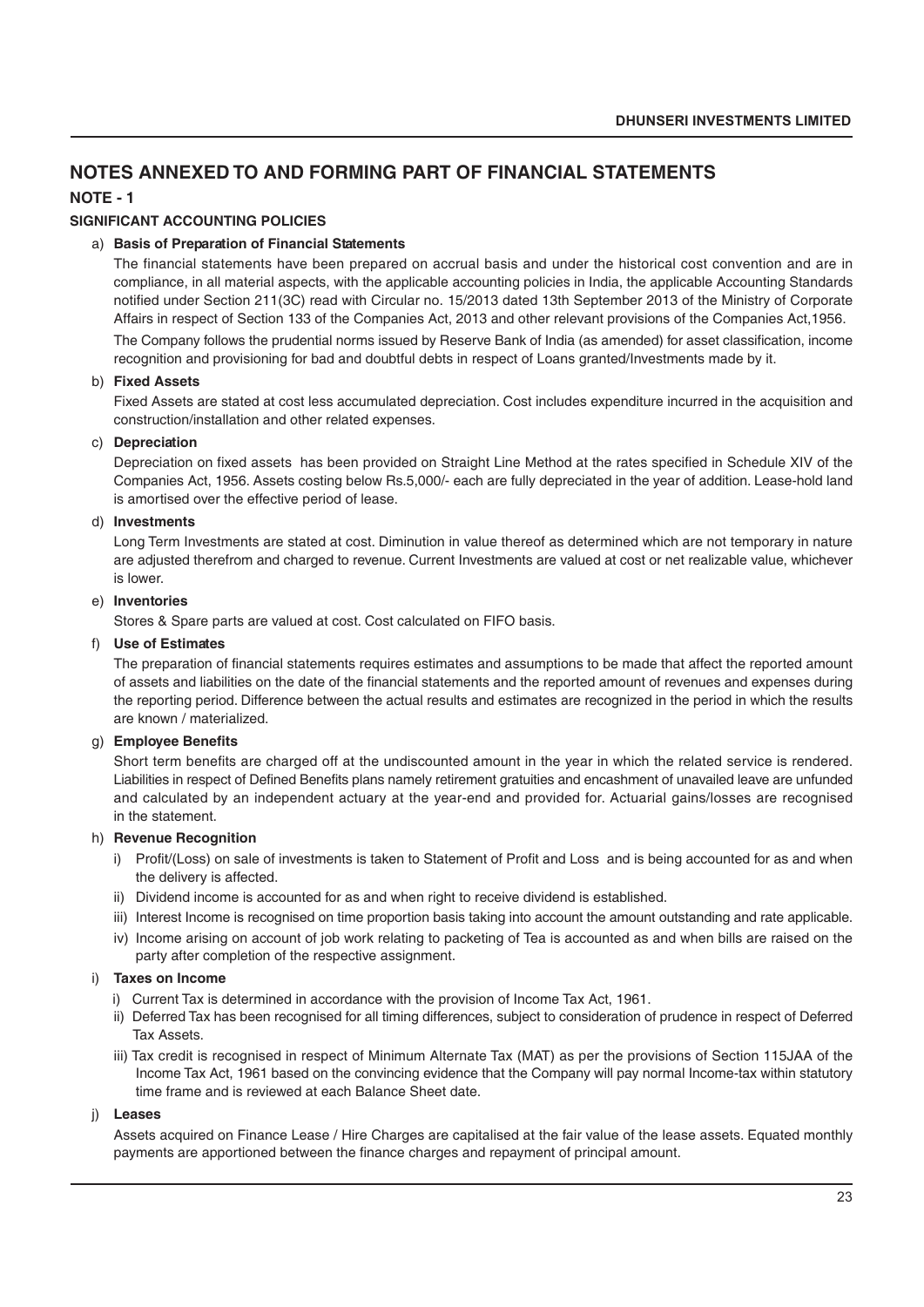| NOTES ANNEXED TO AND FORMING PART OF FINANCIAL STATEMENTS                       |            | ( ₹ in Lac) |
|---------------------------------------------------------------------------------|------------|-------------|
| $NOTE - 2$                                                                      | As at      | As at       |
| <b>SHARE CAPITAL</b>                                                            | 31.03.2014 | 31.03.2013  |
| <b>Authorised</b>                                                               |            |             |
| 59,05,448 (Previous Year 59,05,448) Equity Shares of Rs 10/- each               | 590.54     | 590.54      |
| <b>Issued, Subscribed &amp; Paid-up</b>                                         |            |             |
| 58,55,448 (Previous Year 58,55,448) Equity Shares of Rs 10/- each fully paid up | 585.54     | 585.54      |
|                                                                                 | 585.54     | 585.54      |

During the period of five years immediately preceeding the date of the Balance Sheet, the Company has allotted on 21.10.2010, 58,55,448 Equity Shares of Rs. 10/- each fully paid up to the Shareholders of Dhunseri Tea & Industries Limited (now known as Dhunseri Petrochem & Tea Limited-DPTL), pursuant to the scheme of arrangement sanctioned by the Hon'ble High Court at Calcutta by an order dated 06.05.2010, without payment being received in cash. As per the scheme 50,000 Equity Shares of the Company held by DPTL aggregating to Rs. 5,00,000/- have been extinguished.

#### Term / Rights attached to Equity Shares

The Company has one class of Equity Shares having a par value of Rs. 10/- per share. Each holder of equity shares is entitled to one vote per share held and dividend proposed by the Board of Directors subject to the approval of shareholders in the Annual General Meeting. In the event of Liquidation, the equity shareholders are eligible to receive the remaining assets of the Company, after distribution of all preferential amounts, in proportion to their shareholding.

As at

As at

#### Beconciliation of the number of shares outstanding

|                                    | 31.03.2014 | 31.03.2013 |
|------------------------------------|------------|------------|
| Number of Shares at the beginning  | 58,55,448  | 58,55,448  |
| Add: Shares issued during the year |            |            |
| Number of Shares at the closing    | 58,55,448  | 58,55,448  |

#### Details of Shareholders holding more than 5% Shares

| SI. | Name of the              | 2013-14                           |    | 2012-13                           |    |  |
|-----|--------------------------|-----------------------------------|----|-----------------------------------|----|--|
| No. | <b>Shareholders</b>      | Total No. of Shares   Holding (%) |    | Total No. of Shares   Holding (%) |    |  |
|     | Mint Investments Ltd.    | 24.42.668                         | 42 | 24.42.668                         | 42 |  |
|     | Naga Dhunseri Group Ltd. | 10.66.476                         | 18 | 10,66,476                         | 18 |  |
| ◠   | Plenty Valley Intra Ltd. | 3,83,270                          |    | 3,83,270                          |    |  |

| NOTE - 3                                                                 | As at      | As at      |
|--------------------------------------------------------------------------|------------|------------|
| <b>RESERVES &amp; SURPLUS</b>                                            | 31.03.2014 | 31.03.2013 |
| <b>General Reserve</b>                                                   |            |            |
| As per last Account                                                      | 17,000.00  | 16,500.00  |
| Add: Transferred from the Statement of Profit & Loss                     | 500.00     | 500.00     |
|                                                                          | 17,500.00  | 17,000.00  |
| <b>NBFC Reserve</b>                                                      |            |            |
| As per last Account                                                      | 646.31     | 507.48     |
| Add: Transferred from the Statement of Profit & Loss                     | 159.57     | 138.83     |
|                                                                          | 805.88     | 646.31     |
| <b>Surplus</b>                                                           |            |            |
| <b>Statement of Profit and Loss</b>                                      |            |            |
| Balance at the beginning                                                 | 173.72     | 204.02     |
| Add: Net Profit after Tax transferred from Statement of Profit & Loss    | 797.85     | 694.16     |
|                                                                          | 971.57     | 898.18     |
| Proposed Dividend (@ Rs.1.25 per share; Previous Year Rs.1.25 per share) | 73.19      | 73.19      |
| Dividend Distribution Tax                                                | 12.44      | 12.44      |
| Transferred to NBFC Reserve Fund                                         | 159.57     | 138.83     |
| Transferred to General Reserve                                           | 500.00     | 500.00     |
| Balance in Statement of Profit & Loss                                    | 226.37     | 173.72     |
|                                                                          | 18,532.25  | 17,820.03  |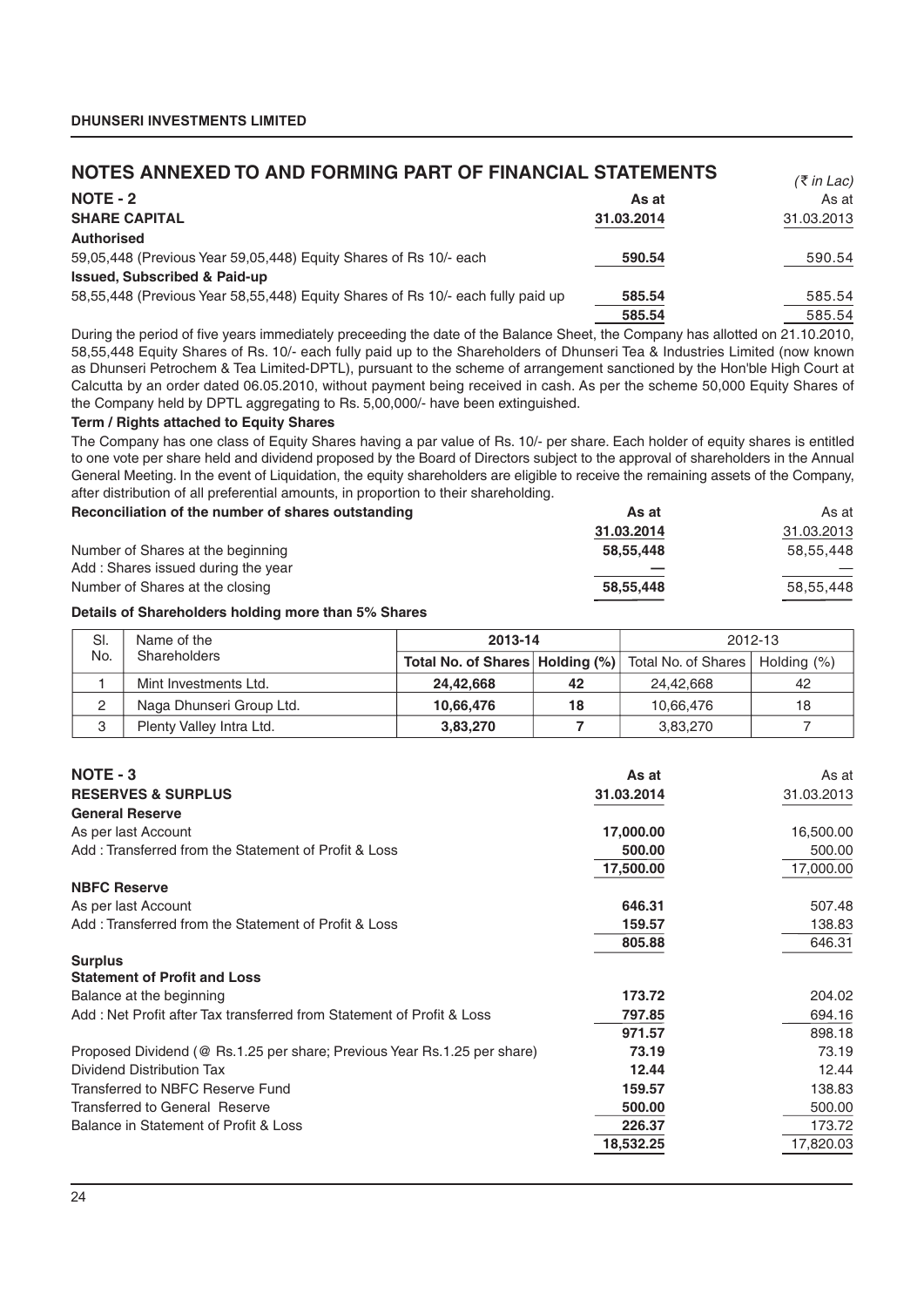|                                                       |                     |                                     | (₹ in Lac)          |
|-------------------------------------------------------|---------------------|-------------------------------------|---------------------|
|                                                       | As at<br>31.03.2014 |                                     | As at<br>31.03.2013 |
| <b>NOTE - 4</b><br><b>DEFFERED TAX LIABILITIES</b>    |                     | Charge/(Release)<br>during the Year |                     |
| On Written Down Value of Fixed Assets                 | 22.16               | 6.45                                | 15.71               |
| On Provision for Leave and Gratuity                   | (2.95)              | 0.08                                | (3.03)              |
| <b>Deferred Tax Liabilities</b>                       | 19.21               | 6.53                                | 12.68               |
| NOTE - 5<br><b>LONG-TERM PROVISIONS</b>               |                     |                                     |                     |
| <b>Provision for Taxation</b>                         | 97.50               |                                     | 103.87              |
| <b>Provision for Gratuity</b>                         | 4.86                |                                     | 5.02                |
| <b>Provision for Leave Encashment</b>                 | 0.56                |                                     | 0.56                |
|                                                       | 102.92              |                                     | 109.45              |
| <b>NOTE - 6</b>                                       |                     |                                     |                     |
| <b>TRADE PAYABLES</b>                                 |                     |                                     |                     |
| <b>Trade Payables</b>                                 | 4.11                |                                     | 1.90                |
|                                                       | 4.11                |                                     | 1.90                |
| <b>NOTE - 7</b><br><b>OTHER CURRENT LIABILITIES</b>   |                     |                                     |                     |
| <b>Unclaimed Dividend</b>                             | 5.68                |                                     | 4.10                |
| (Not due for more than 7 years as on 31.03.2014)      |                     |                                     |                     |
| <b>TDS Payable</b><br><b>Liabilities for Expenses</b> | 0.11<br>3.76        |                                     | 0.12<br>3.78        |
| Proceeds of Fractional Shares Payable                 | 0.15                |                                     | 0.15                |
|                                                       | 9.70                |                                     | 8.15                |
| NOTE - 8                                              |                     |                                     |                     |
| <b>SHORT TERM PROVISIONS</b>                          |                     |                                     |                     |
| Provision for Gratuity                                | 3.33                |                                     | 2.94                |
| <b>Provision for Leave Encashment</b>                 | 0.35                |                                     | 0.82                |
| Proposed Dividend                                     | 73.19               |                                     | 73.19               |
| Tax on Dividend                                       | 12.44               |                                     | 12.44               |
|                                                       | 89.31               |                                     | 89.39               |

## NOTE - 9 **FIXED ASSETS - Tangible Assets**

|                             | <b>Original Cost</b> |                  |                   |          |          | Depreciation and Amortization |            |          |          | Net Book Value |  |
|-----------------------------|----------------------|------------------|-------------------|----------|----------|-------------------------------|------------|----------|----------|----------------|--|
| <b>Particulars</b>          | As at                | <b>Additions</b> | <b>Deductions</b> | As at    | As at    | For the                       | Deductions | As at    | As at    | As at          |  |
|                             | 31.03.13             | during           | during            | 31.03.14 | 31.03.13 | period                        | during     | 31.03.14 | 31.03.14 | 31.03.13       |  |
|                             |                      | the period       | the period        |          |          |                               | the period |          |          |                |  |
| Lease Hold Land             | 37.62                | _                |                   | 37.62    | 4.57     | 0.45                          |            | 5.02     | 32.60    | 33.05          |  |
| <b>Building</b>             | 87.28                | 22.33            |                   | 109.61   | 41.42    | 3.03                          |            | 44.45    | 65.16    | 45.86          |  |
| Plant & Machinery           | 92.47                | 18.25            |                   | 110.72   | 54.76    | 4.68                          |            | 59.44    | 51.28    | 37.71          |  |
| Electrical Installation     | 19.29                | 1.32             |                   | 20.61    | 13.39    | 0.93                          |            | 14.32    | 6.29     | 5.90           |  |
| Furniture & Fixture         | 6.45                 | 0.88             |                   | 7.33     | 4.66     | 0.39                          |            | 5.05     | 2.28     | 1.79           |  |
| <b>Computer Data System</b> | 2.26                 | 0.72             |                   | 2.98     | 1.67     | 0.22                          |            | 1.89     | 1.09     | 0.59           |  |
| <b>Vehicles</b>             | 46.01                |                  | _                 | 46.01    | 7.32     | 4.33                          |            | 11.65    | 34.36    | 38.69          |  |
| <b>TOTAL</b>                | 291.38               | 43.50            |                   | 334.88   | 127.79   | 14.03                         |            | 141.82   | 193.06   | 163.59         |  |
| Capital Work in Progress    |                      |                  |                   |          |          |                               |            |          |          | 0.28           |  |
| <b>TOTAL</b>                | 291.38               | 43.50            |                   | 334.88   | 127.79   | 14.03                         | –          | 141.82   | 193.06   | 163.87         |  |
| Previous Year               | 290.66               | 0.72             |                   | 291.38   | 114.38   | 13.41                         |            | 127.79   | 163.59   |                |  |

 $(3\pi)$  in Lac)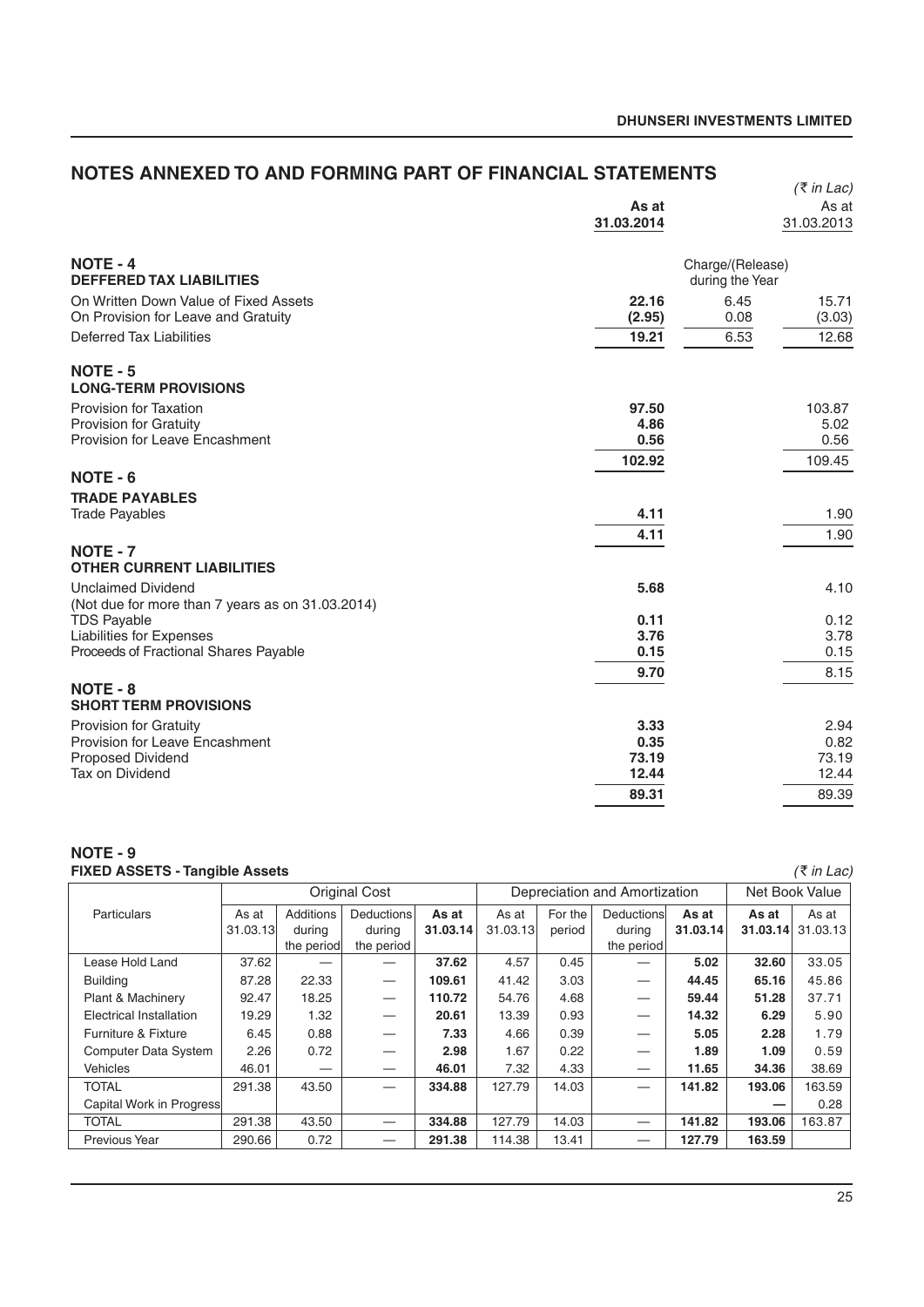$(\bar{z}$  in Lac)

| <b>NOTE - 10</b>               |  |
|--------------------------------|--|
|                                |  |
| <b>NON-CURRENT INVESTMENTS</b> |  |

|                                                                    | Face                      |               | As at 31.03.2014  |            | As at 31.3.2013   |
|--------------------------------------------------------------------|---------------------------|---------------|-------------------|------------|-------------------|
| Particulars                                                        | Value $(\overline{\tau})$ | Nos.          | <b>Book Value</b> | Nos.       | <b>Book Value</b> |
| <b>Trade Investments (Quoted)</b>                                  |                           |               |                   |            |                   |
| <b>Investments in Equity Instruments</b>                           |                           |               |                   |            |                   |
| Akzo Nobel India Ltd.                                              | 10                        | 1,707         | 16.24             | 1,707      | 16.24             |
| Bayer Cropscience Ltd.                                             | 10                        | 2,250         | 34.06             |            |                   |
| Bajaj Finance Ltd.                                                 | 10                        |               |                   | 33,842     | 245.46            |
| Bharat Forge Ltd.                                                  | $\sqrt{2}$                | 10,450        | 38.60             |            |                   |
| Divis Laboratories Ltd.                                            | $\overline{c}$            | 21,071        | 181.01            | 23,950     | 182.61            |
| Eicher Motors Ltd.                                                 | 10                        | 1,800         | 85.54             |            |                   |
| Godrej Properties Ltd.                                             | 5                         |               |                   | 11,557     | 74.47             |
| Gujrat Fluoro Chemicals Ltd.                                       | 1                         | 194,169       | 299.79            | 204,169    | 314.72            |
| HDFC Bank Ltd.                                                     | $\overline{c}$            | 6,000         | 36.18             |            |                   |
| Honda SIEL Power Products Ltd.                                     | 10                        |               |                   | 8,536      | 41.41             |
| ING Vysya Bank Ltd.                                                | 10                        |               |                   | 78,200     | 268.66            |
| Jammu and Kashmir Bank Ltd.                                        | 10                        | 29,575        | 340.88            |            |                   |
| Orient Cement Ltd.                                                 | 1                         |               |                   | 196,000    | 93.19             |
| Orient Paper & Industries Ltd.                                     | 1                         |               |                   | 196,000    | 67.73             |
| Rallis India Ltd.                                                  | 1                         | 28,800        | 42.91             | 18,800     | 29.62             |
| Tech Mahindra Ltd.                                                 | 10                        | 26,275        | 374.52            |            |                   |
| Tata Global Beverages Ltd.                                         | 1                         | 48,486        | 61.71             | 37,846     | 45.87             |
| Torrent Pharmaceuticals Ltd.                                       | 5                         | 74,761        | 447.24            | 49,761     | 307.38            |
| Torrent Pharmaceuticals Ltd. Bonus                                 | 5                         | 49,761        |                   |            |                   |
| United Spirits Ltd.                                                | 10                        | 6,020         | 150.16            |            |                   |
| <b>Aggregate of Equity Investments (Quoted)</b>                    |                           |               | 2,108.84          |            | 1,687.36          |
| <b>Trade Investments (Unquoted)</b>                                |                           |               |                   |            |                   |
| <b>Equity Shares</b>                                               |                           |               |                   |            |                   |
| Assam Bengal Cereals Ltd.                                          | 10                        | 2,630         | 0.26              | 2,630      | 0.26              |
| Assam Hospital Ltd.                                                | 10                        | 50,000        | 5.00              | 50,000     | 5.00              |
| Assam Financial Corporation Ltd.                                   | 100                       | 100           | 0.10              | 100        | 0.10              |
| Assam Co-Operative Apex Bank Ltd.                                  | 50                        | 300           | 0.15              | 300        | 0.15              |
| <b>Tectura Corporation</b>                                         | 100                       | 149,445       | 75.75             | 149,445    | 75.75             |
| Woodlands Multy Speciality Hospital Ltd.                           | 10                        | 250           | 0.03              | 250        | 0.03              |
| <b>Aggregate of Equity Investments (Unquoted)</b>                  |                           |               | 81.29             |            | 81.29             |
| <b>Aggregate of Trade Investments</b>                              |                           |               | 2,190.13          |            | 1,768.65          |
| <b>Others (Associates) Quoted</b><br>Dhunseri Petrochem & Tea Ltd. |                           | 10 124,38,778 | 15,709.91         | 124,38,778 | 15,709.91         |
|                                                                    |                           |               |                   |            |                   |
| <b>Aggregate of Other Investments - Quoted</b>                     |                           |               | 15,709.91         |            | 15,709.91         |
| <b>Others (Associates) Unquoted</b>                                |                           |               |                   |            |                   |
| Madhuting Tea Private Ltd.                                         | 10                        | 130,000       | 78.03             | 130,000    | 78.03             |
| <b>Aggregate of Other Investments - Unquoted</b>                   |                           |               | 78.03             |            | 78.03             |
| <b>Aggregate of Other Investments</b>                              |                           |               | 15,787.94         |            | 15,787.94         |
| <b>Aggregate of Book Value</b>                                     |                           |               |                   |            |                   |
| <b>Quoted Investments</b>                                          |                           |               | 17,818.75         |            | 17,397.27         |
| <b>Unquoted Investments</b>                                        |                           |               | 159.32            |            | 159.32            |
|                                                                    |                           |               | 17,978.07         |            | 17,556.59         |
| <b>Aggregate of Market Value</b>                                   |                           |               |                   |            |                   |
| Quoted Investments                                                 |                           |               | 17,195.49         |            | 13,266.82         |
| <b>Unquoted Investments</b>                                        |                           |               | 159.32            |            | 159.32            |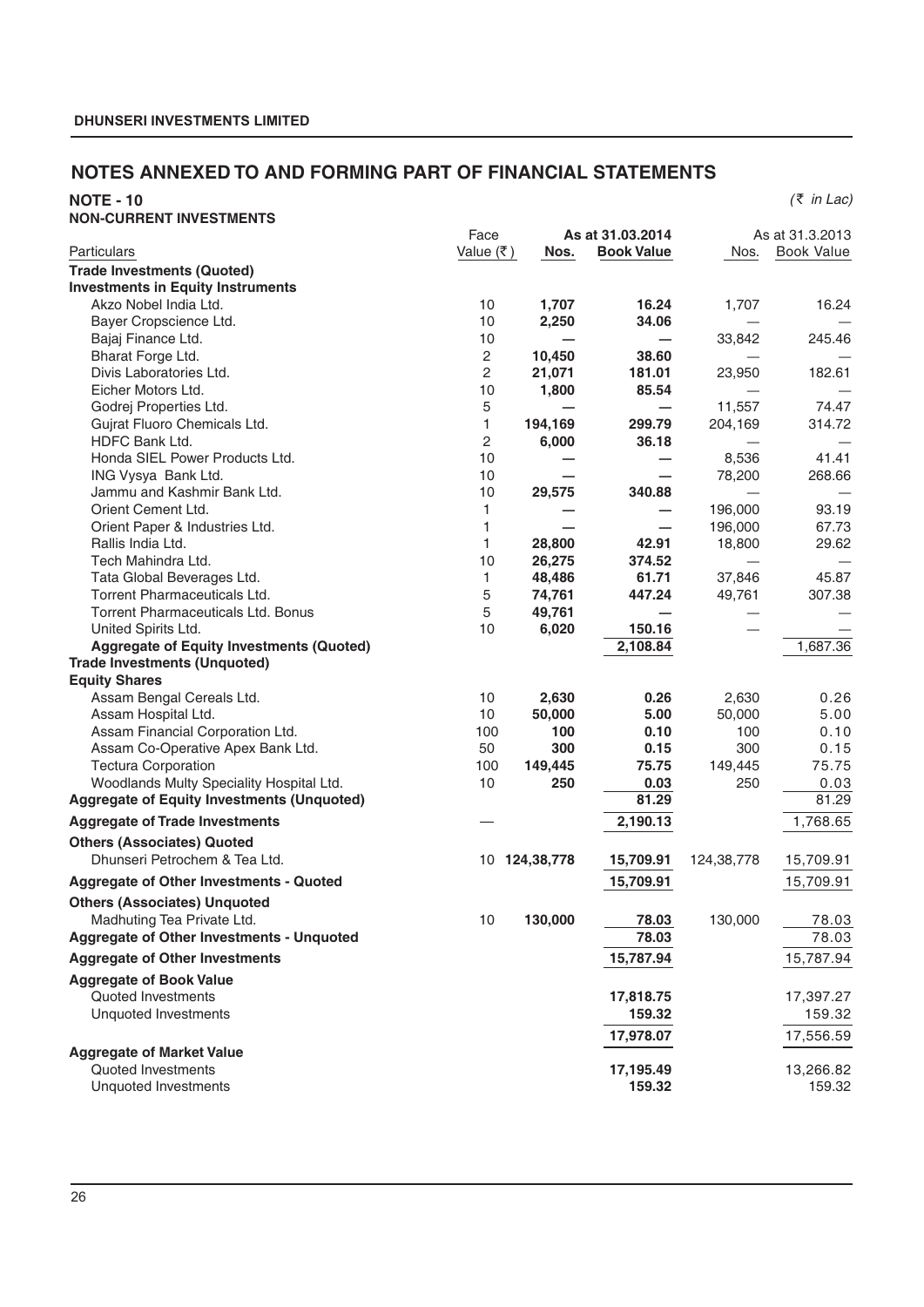|                                                   |            | ( ₹ in Lac) |
|---------------------------------------------------|------------|-------------|
| <b>NOTE - 11</b>                                  | As at      | As at       |
| <b>LONG-TERM LOANS &amp; ADVANCES</b>             | 31.03.2014 | 31.03.2013  |
| (Unsecured and considered good by the Management) |            |             |
| <b>Security Deposits</b>                          | 0.90       | 0.90        |
| Tax Deducted at Source                            | 4.83       | 6.66        |
| Income Tax Advances                               | 80.90      | 92.15       |
| Income Tax Receivable                             |            | 10.52       |
|                                                   | 86.63      | 110.23      |
|                                                   |            |             |

## **NOTE - 12**

## **CURRENT INVESTMENTS**

| <b>Particulars</b>                                                   | <b>Units</b>  | As at      | Units         | As at      |
|----------------------------------------------------------------------|---------------|------------|---------------|------------|
|                                                                      |               | 31.03.2014 |               | 31.03.2013 |
| <b>Other Investments</b>                                             |               |            |               |            |
| <b>Investments in Mutual Funds</b>                                   |               |            |               |            |
| HDFC - Cash Management Fund                                          | 3,417,545.852 | 831.29     | 1,916,703.513 | 478.39     |
| HDFC - Floating Rate Fund                                            | 1,081,123.153 | 208.21     | 1,081,123.153 | 208.21     |
| <b>TOTAL</b>                                                         |               | 1,039.50   |               | 686.60     |
| Aggregate of Market Value of Current Investment                      |               |            |               |            |
| Repurchase Value of Units of Mutual Funds                            |               | 1,101.75   |               | 708.54     |
| <b>NOTE - 13</b>                                                     |               | As at      |               | As at      |
| <b>TRADE RECEIVABLES</b>                                             |               | 31.03.2014 |               | 31.03.2013 |
| (Unsecured and considered good by the Management)                    |               |            |               |            |
| Debts for a period exceeding six months                              |               |            |               |            |
| <b>Other Debts</b>                                                   |               |            |               | 8.10       |
|                                                                      |               |            |               | 8.10       |
| <b>NOTE - 14</b>                                                     |               |            |               |            |
| <b>CASH &amp; BANK BALANCES</b>                                      |               |            |               |            |
| <b>Balances with Scheduled Banks:</b>                                |               |            |               |            |
| - On Current Accounts                                                |               | 19.24      |               | 85.93      |
| - On Unpaid Dividend Accounts                                        |               | 5.67       |               | 4.10       |
| - Cheque in hand                                                     |               | 9.24       |               |            |
| Cash in Hand                                                         |               | 2.05       |               | 0.90       |
|                                                                      |               | 36.20      |               | 90.93      |
| <b>NOTE - 15</b>                                                     |               |            |               |            |
| <b>SHORT-TERM LOANS &amp; ADVANCES</b>                               |               |            |               |            |
| (Advance recoverable in cash or in kind or for value to be received) |               |            |               |            |
| Advance to Suppliers                                                 |               | 0.11       |               | 0.33       |
| Advance to Employees                                                 |               | 0.84       |               | 2.12       |
|                                                                      |               | 0.95       |               | 2.45       |
| <b>NOTE - 16</b>                                                     |               |            |               |            |
| <b>OTHER CURRENT ASSETS</b>                                          |               |            |               |            |
| <b>Rent Receivable</b>                                               |               |            |               | 0.56       |
| <b>Prepaid Expenses</b>                                              |               | 7.23       |               | 6.44       |
|                                                                      |               | 7.23       |               | 7.00       |
|                                                                      |               |            |               |            |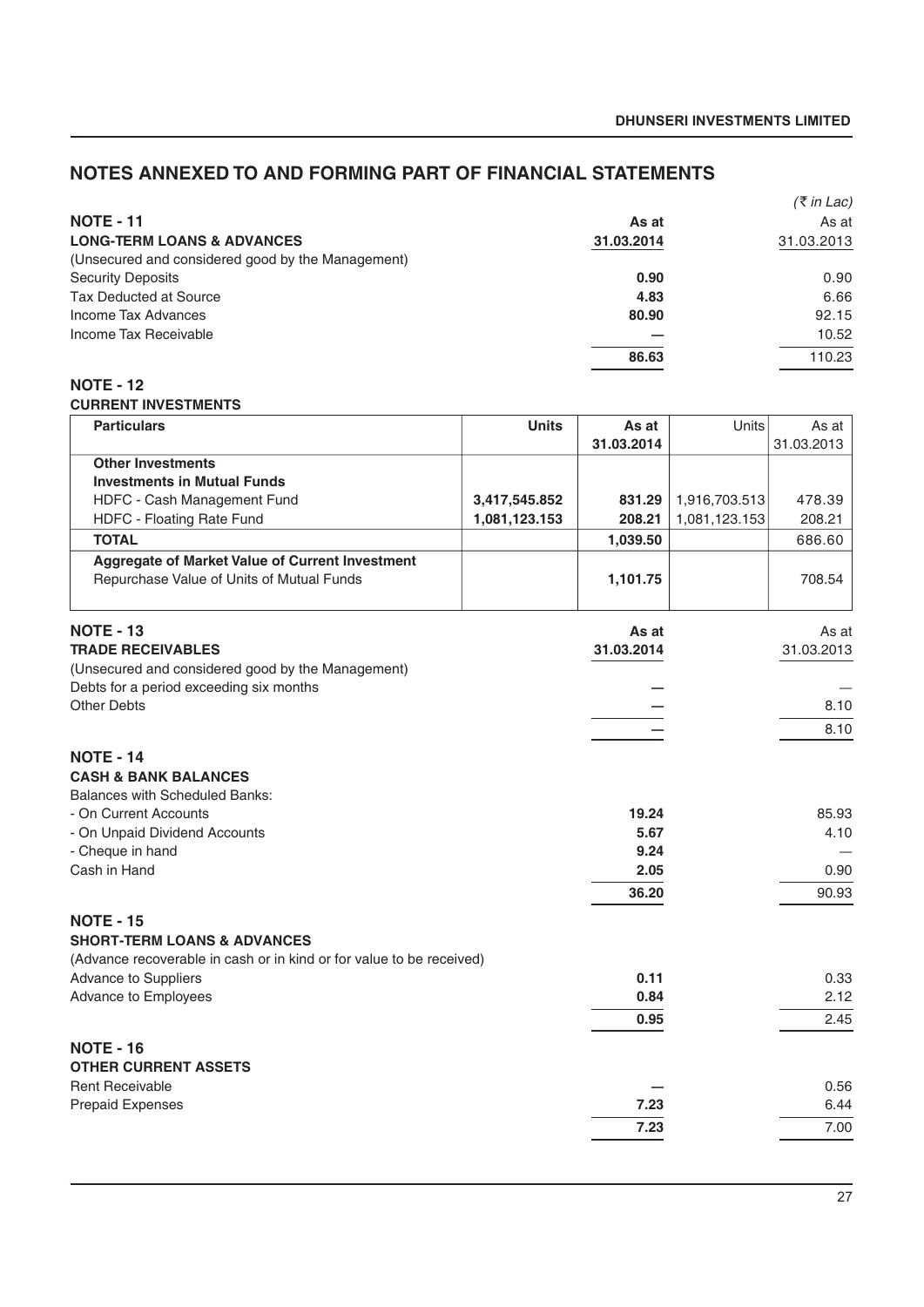|                                                              |                    | ( ₹ in Lac)        |
|--------------------------------------------------------------|--------------------|--------------------|
| <b>NOTE - 17</b>                                             | For the year ended | For the year ended |
| <b>REVENUE FROM OPERATIONS</b>                               | 31st March, 2014   | 31st March, 2013   |
| <b>Income from Operations</b>                                |                    |                    |
| Profit/(Loss) on Sale of Investments                         | 290.40             | 174.32             |
| Investments Written Off                                      |                    | (0.28)             |
| <b>Dividend Received</b>                                     | 599.95             | 576.50             |
| Tea Packing Charges Received                                 | 81.47              | 77.57              |
| (Tax deducted at source Rs. 1.77; P.Y. Rs. 1.74)             |                    |                    |
|                                                              | 971.82             | 828.11             |
| <b>Other Operating Income</b>                                |                    |                    |
| <b>Rent Received</b>                                         | 6.60               | 6.60               |
| (Tax deducted at source Rs. 0.66; P.Y. Rs. 0.66)             |                    |                    |
| <b>Share Difference Loss</b>                                 | (1.09)             |                    |
|                                                              |                    |                    |
|                                                              | 5.51               | 6.60               |
| <b>Total Operating Income</b>                                | 977.33             | 834.71             |
| <b>NOTE - 18</b>                                             |                    |                    |
| <b>OTHER INCOME</b>                                          |                    |                    |
| Interest Income                                              |                    | 1.14               |
| Miscellaneous Reciept                                        | 1.70               | 0.01               |
|                                                              | 1.70               | 1.15               |
|                                                              |                    |                    |
| <b>NOTE - 19</b>                                             |                    |                    |
| <b>EMPLOYEE BENEFITS EXPENSE</b>                             |                    |                    |
| Salary and Exgratia                                          | 36.25              | 31.80              |
| Bonus                                                        | 1.62               | 1.57               |
| Co's Contribution to Provident Fund & Other Fund             | 3.13               | 3.23               |
| Gratuity                                                     | 0.63               | 1.73               |
| Leave Pay                                                    | 0.49               | 0.33               |
| <b>Staff Welfare Expenses</b>                                | 1.75               | 1.44               |
|                                                              | 43.87              | 40.10              |
| <b>NOTE - 20</b>                                             |                    |                    |
| <b>FINANCE COSTS</b>                                         |                    |                    |
| Interest on Auto Loan                                        |                    | 3.24               |
|                                                              |                    |                    |
|                                                              |                    | 3.24               |
| <b>NOTE - 21</b>                                             |                    |                    |
| <b>OTHER EXPENSES</b>                                        |                    |                    |
| Power & Fuel                                                 | 5.39               | 5.05               |
| Motor Vehicle Running Expenses                               | 5.57               | 3.38               |
| <b>Building Maintenance</b>                                  | 2.19               | 2.24               |
| Repair & Maintenance - Plant & Machinery                     | 2.94               | 3.06               |
| <b>Other Maintenance</b>                                     | 9.21               | 7.70               |
| <b>Insurance Premium</b><br><b>Computer Software Charges</b> | 1.82<br>7.93       | 1.62<br>2.39       |
| <b>Professional Charges</b>                                  | 8.01               | 2.64               |
| Directors' Sitting Fees                                      | 1.48               | 1.49               |
| <b>Payment to Auditors</b>                                   |                    |                    |
| - Audit Fees                                                 | 0.34               | 0.28               |
| - Certification Charges                                      | 0.34               | 0.22               |
| - For Reimbursement of Expenses                              | 0.68               | 0.01<br>0.51       |
| Security Transaction Tax on Investment                       | 3.27               | 3.16               |
| Miscellaneous Expenses                                       | 10.36              | 10.87              |
|                                                              | 58.85              | 44.11              |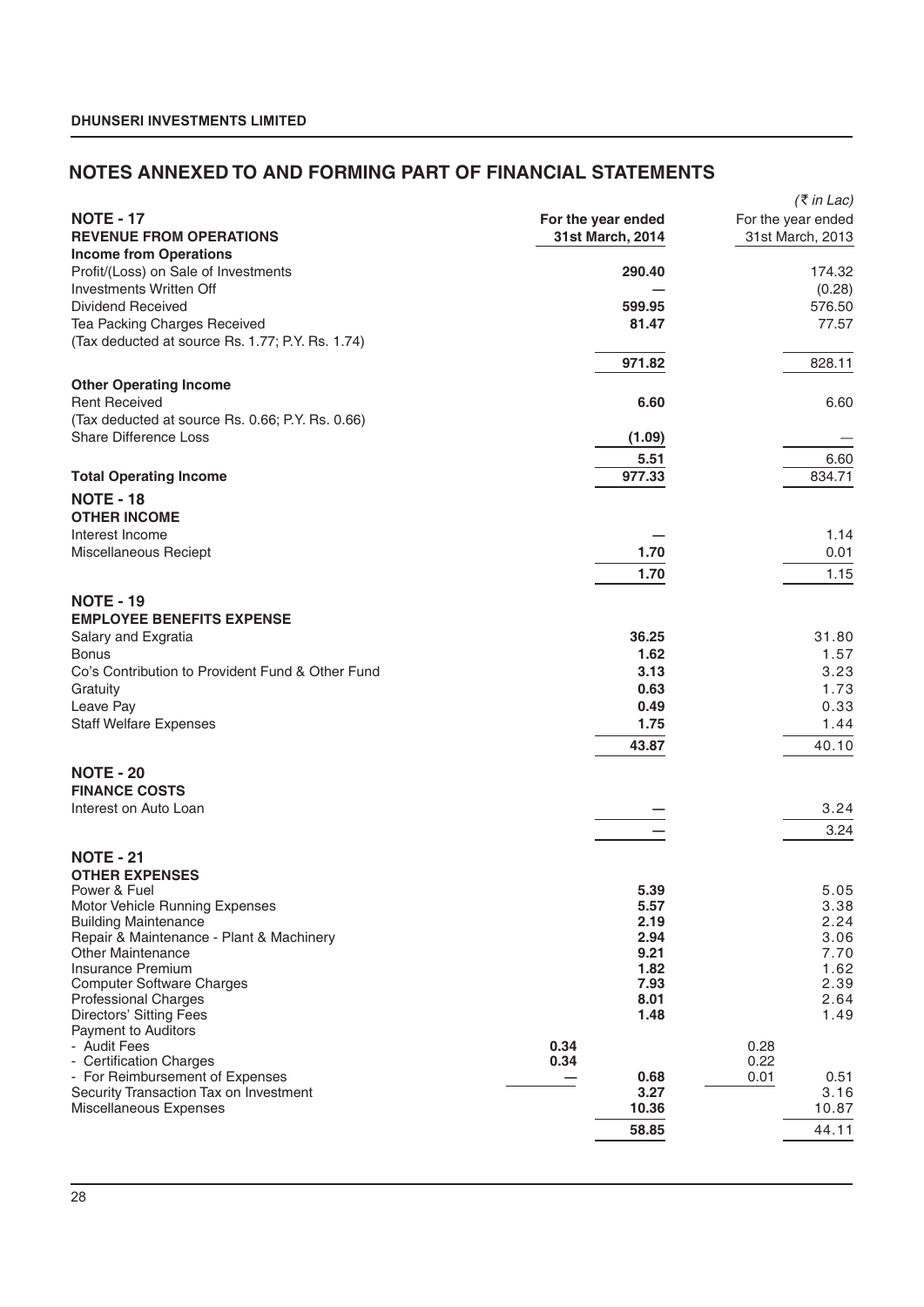$(\bar{z}$  in Lac)

## 23. Information required by the Non - Banking Financial Companies (Reserve Bank) Directions, 1977

#### a) Capital Adequacy Ratio

Capital Adequacy Ratios are derived as per the guidelines issued by the RBI :

| <b>Particulars</b>             | March 31, 2014 | March 31, 2013 |
|--------------------------------|----------------|----------------|
| Tier I Capital                 | 5,241.61       | 4,449.53       |
| <b>Tier II Capital</b>         |                |                |
| <b>Total Capital</b>           | 5,241.61       | 4,449.53       |
| <b>Risk Weighted Assets</b>    | 5,344.93       | 4,460.32       |
| Minimum Capital Required       | 801.74         | 669.05         |
| <b>Capital Adequacy Ratios</b> |                |                |
| Tier I                         | 98.07          | 99.76          |
| Tier II                        |                |                |
| Total                          | 98.07          | 99.76          |

The Company's Capital Fund as on March 31, 2014 are higher than the minimum required i.e. 15%.

#### b) Maturity Patterns of Assets and Liabilities

Assets and Liabilities are classified in the maturity buckets as per the guidelines issued by the RBI as at 31st March, 2014:

| SI.<br>No.     | Particulars                                           | 1 to 14<br>days | Over <sub>14</sub><br>days to<br>1 month | Over 1<br>month to<br>2 months | Over <sub>2</sub><br>months<br>to 3 months | Over <sub>3</sub><br>months<br>upto<br>6 months | Over <sub>6</sub><br>months<br>Upto<br>1 year | Over 1<br>vear<br>Upto<br>3 years | Over <sub>3</sub><br>years<br>Upto<br>5 years | Over<br>5 years | Total               |
|----------------|-------------------------------------------------------|-----------------|------------------------------------------|--------------------------------|--------------------------------------------|-------------------------------------------------|-----------------------------------------------|-----------------------------------|-----------------------------------------------|-----------------|---------------------|
|                | <b>Capital &amp; Liabilities</b>                      |                 |                                          |                                |                                            |                                                 |                                               |                                   |                                               |                 |                     |
| 1              | Capital                                               |                 |                                          |                                |                                            |                                                 |                                               |                                   |                                               | 585.54          | 585.54              |
| $\overline{2}$ | <b>Reserves</b><br>& Surplus                          |                 |                                          |                                |                                            |                                                 |                                               |                                   |                                               | 18,532.25       | 18,532.25           |
| 3              | Current<br>Liabilities                                |                 |                                          |                                |                                            |                                                 |                                               |                                   |                                               |                 | 103.12              |
|                | & Provisions                                          | 0.11            |                                          |                                |                                            | 89.31                                           | 13.70                                         |                                   |                                               |                 |                     |
| 4              | <b>Others</b><br><b>Total</b>                         | 0.11            |                                          |                                |                                            | 89.31                                           | 19.21<br>32.91                                | 97.50<br>97.50                    | 5.42<br>5.42                                  | 19,117.79       | 122.13<br>19,343.04 |
| <b>Assets</b>  |                                                       |                 |                                          |                                |                                            |                                                 |                                               |                                   |                                               |                 |                     |
| 1              | Cash                                                  | 2.05            |                                          |                                | $\overline{\phantom{0}}$                   |                                                 |                                               |                                   |                                               |                 | 2.05                |
| $\overline{2}$ | <b>Balances with</b><br>banks                         | 34.15           |                                          |                                |                                            |                                                 |                                               |                                   |                                               |                 | 34.15               |
| 3              | Investments<br>(Net of<br>Provisions)                 |                 |                                          |                                |                                            |                                                 | 1,039.50                                      |                                   |                                               | 17,97807        | 19,017.57           |
| 4              | <b>Fixed Assets</b><br>(excluding<br>assets on lease) |                 |                                          |                                |                                            |                                                 |                                               |                                   |                                               | 193.06          | 193.06              |
| 5              | Interest and<br>Other Income<br>receivable            |                 |                                          | 7.23                           |                                            |                                                 |                                               |                                   |                                               |                 | 7.23                |
| 6              | <b>Others</b>                                         |                 |                                          |                                | $\overline{\phantom{0}}$                   |                                                 | 2.35                                          | 86.63                             |                                               |                 | 88.98               |
|                | <b>Total</b>                                          | 36.20           |                                          | 7.23                           |                                            |                                                 | 1,041.85                                      | 86.63                             |                                               | 18,171.13       | 19,343.04           |

#### 24. Movement in Provisions held towards depreciation on investments

The Company is not holding any investment of such nature for which provision towards depreciation is to be maintained as on 31st March, 2014.

#### 25. Asset Quality (Movement in NPAs)

The Company is not having any NPA's in the books as on 31st March, 2014.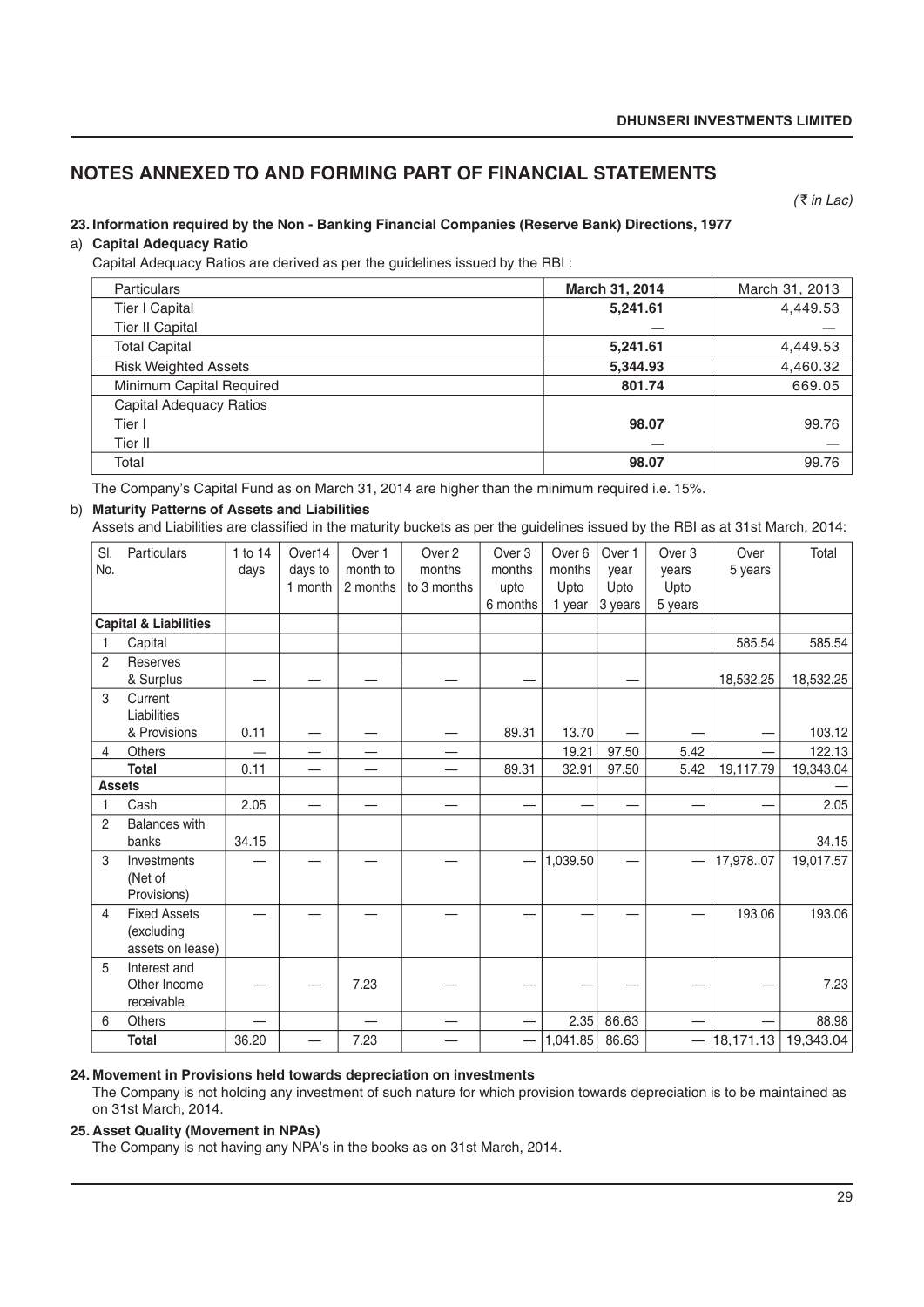#### 26. Details of exposure to real estate

The Company has not made any direct and indirect exposure to real estate in 2013-14.

#### 27. Capital Commitment

Capital Commitment net of advances NIL, (Previous year-Rs. 50 Lacs).

#### 28. Income in Foreign Currency

| Particulars                         | 2013-14 | 2012-       |
|-------------------------------------|---------|-------------|
| Sale of Shares and Securities<br>a) | __      | 44.30<br>44 |
|                                     | __      | 44.30       |

- 29. Based on information from vendors / service providers regarding their status under Micro, Small and Medium Enterprises Development Act, 2006 disclosures as required :
	- a) The Principal amount and the interest due thereon remaining unpaid to any supplier as at 31.03.2014 is Rs. Nil (Previous Year Rs. Nil);
	- b) No interest was paid by the Company in terms of Section 16 of MSMED Act during the year;
	- c) There was no interest for delay in making payment beyond the appointed day;
	- d) There is no interest accrued and remaining unpaid beyond the appointed day;
	- e) No interest is remaining due and payable even in the succeeding year, until such date when the interest dues as above are actually paid to Micro, Small and Medium Enterprises for the purpose of disallowance as a deductible expenditure under Section 23 of the aforesaid Act.

#### 30. Related Party disclosure under Accounting Standard -18

Name and nature of relationship with the Related Parties :

| <b>Related Parties</b>          | Relationship                             |
|---------------------------------|------------------------------------------|
| Dhunseri Petrochem and Tea Ltd. | Associate / Group Company                |
| Dhunseri Tea & Industries Ltd.  | Associate / Group Company                |
| Mint Investments Ltd.           | Associate / Group Company                |
| Madhuting Tea Pvt. Ltd.         | Associate / Group Company                |
| Naga Dhunseri Group Ltd.        | Associate / Group Company                |
| Plenty Valley Intra Ltd.        | Associate / Group Company                |
| Sewbhagwan & Sons               | Firm in which two Directors are Partners |
| Chandra Kumar Dhanuka           | Key Managerial Personnel                 |
| Aruna Dhanuka                   | Key Managerial Personnel                 |
| Mrigank Dhanuka                 | Key Managerial Personnel                 |

#### **Information about Related Party Transactions:**

 $(\bar{z}$  in Lac)

|                                                              | 2013-14 | 2012-13 |
|--------------------------------------------------------------|---------|---------|
| a. Reimbursement of Expenses (Paid)                          | 0.36    | 0.34    |
| b. Reimbursement of Expenses (Received)                      |         |         |
| <b>Rent Expenses</b><br>C.                                   | 0.72    | 0.72    |
| d. Other Income on account of Rent                           | 6.60    | 6.60    |
| e. Tea Packeting Charges Received                            | 81.48   | 77.57   |
| Balance Outstanding - Receivable on account of Tea Packeting |         |         |
| Charges, Rent and Others                                     |         | 8.66    |
| Dividend Paid to Shareholders<br>q.                          | 50.46   | 50.46   |
| Dividend Received<br>h.                                      | 561.05  | 548.48  |
| <b>Sitting Fees Paid</b>                                     | 0.43    | 0.38    |
| Repayment of advance from group company                      |         | 1.96    |
| Repurchase of shares                                         |         | 192.39  |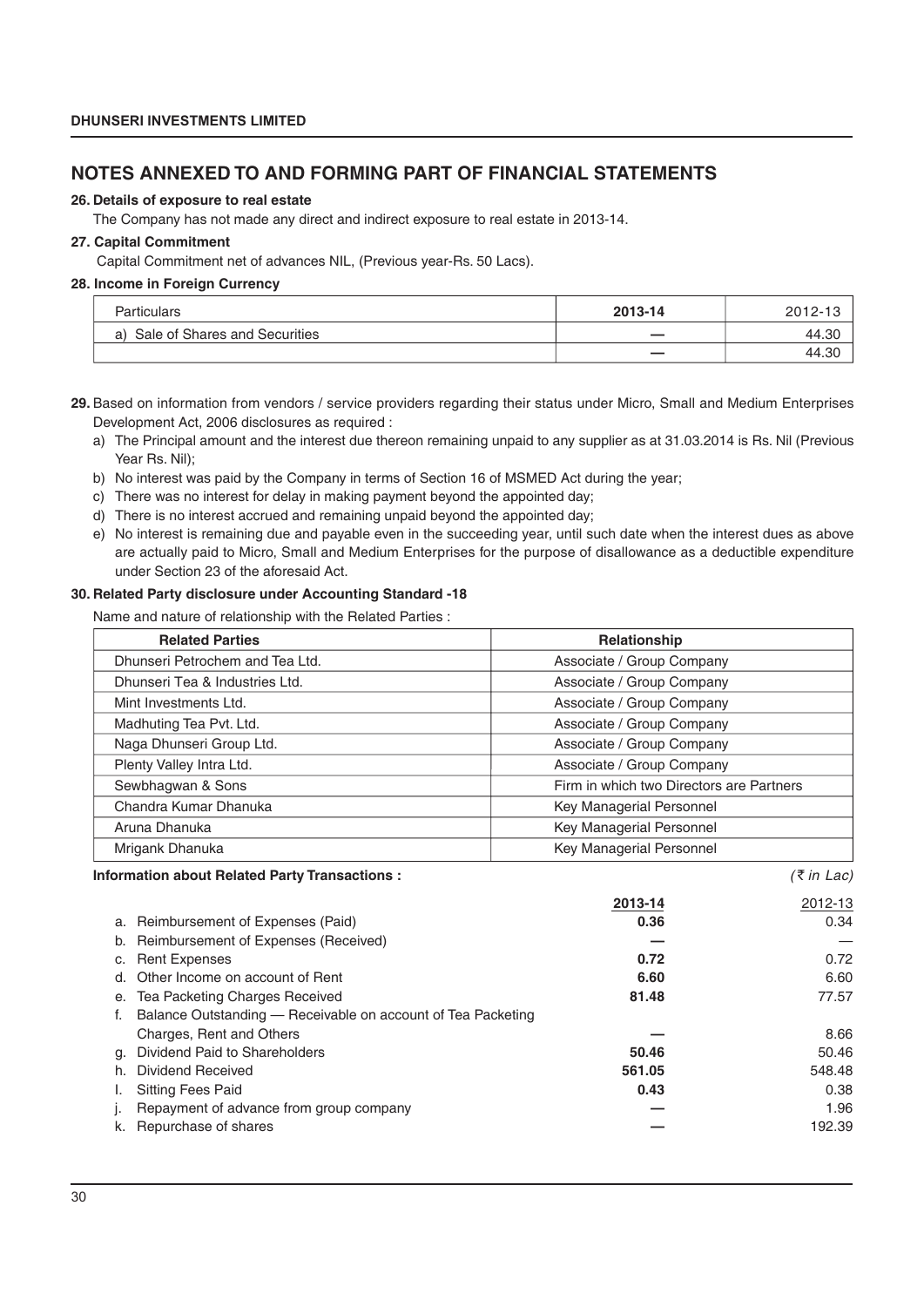|           | $(5$ <i>In Lac</i> ) |
|-----------|----------------------|
| 2013-14   | 2012-13              |
| 797.85    | 694.16               |
| 58,55,448 | 58.55.448            |
| 13.63     | 11.85                |
|           |                      |

#### 32. The Segment reporting as per Accounting Standard - 17

**Other Segment Primary Segment** Particulars (Investment in Shares) (Tea Packeting) 31.03.2014 31.03.2014 31.03.2013 31.03.2013 **SEGMENT REVENUE** 751.64 88.34 84.22 Net Sale / Income from 890.69 each Seament (including other operating income & other income) **Total Revenue** 890.69 751.64 88.34 84.22 **SEGMENT RESULT** Profit / Loss before Tax for 848.19 723.02 14.09 15.22 each Segment Less : Interest Expense  $3.24$ Un-allocated Expenditure **Total Profit before Tax** 848.19 719.78 14.09 15.22 **CAPITAL EMPLOYED** Seament Assets - Seament Liabilities Investment in Shares & Securities 18,877.08 18,164.04 Tea Packeting Unit 154.98 132.20 **Un-allocated Assets** 85.73 109.33 **Total** 18,962.81 154.98 132.20 18.273.37

a) The Company has disclosed business segment, as primary segment. Segments have been identified and reported taking into account the nature of business. The main business segment are 1) Investments in shares and securities 2) Other business segment consists of Tea Packeting.

b) Segment Revenue, Results, Assets and Liabilities include the respective amounts identifiable to each of the segment and amount allocated on a reasonable basis.

#### 33. Employee Benefit Obligation

a) Defined Contribution Plans:

Contribution for Defined Contribution Plan amounting to Rs. 3.13 Lacs ( Previous year Rs. 3.23 Lacs) has been recognised as expenses and included in Note 19 "Contribution to Provident and Other Funds" in the Statement of Profit & Loss.

 $(1 - 1)$ 

 $(3 \nvert$  in Lac)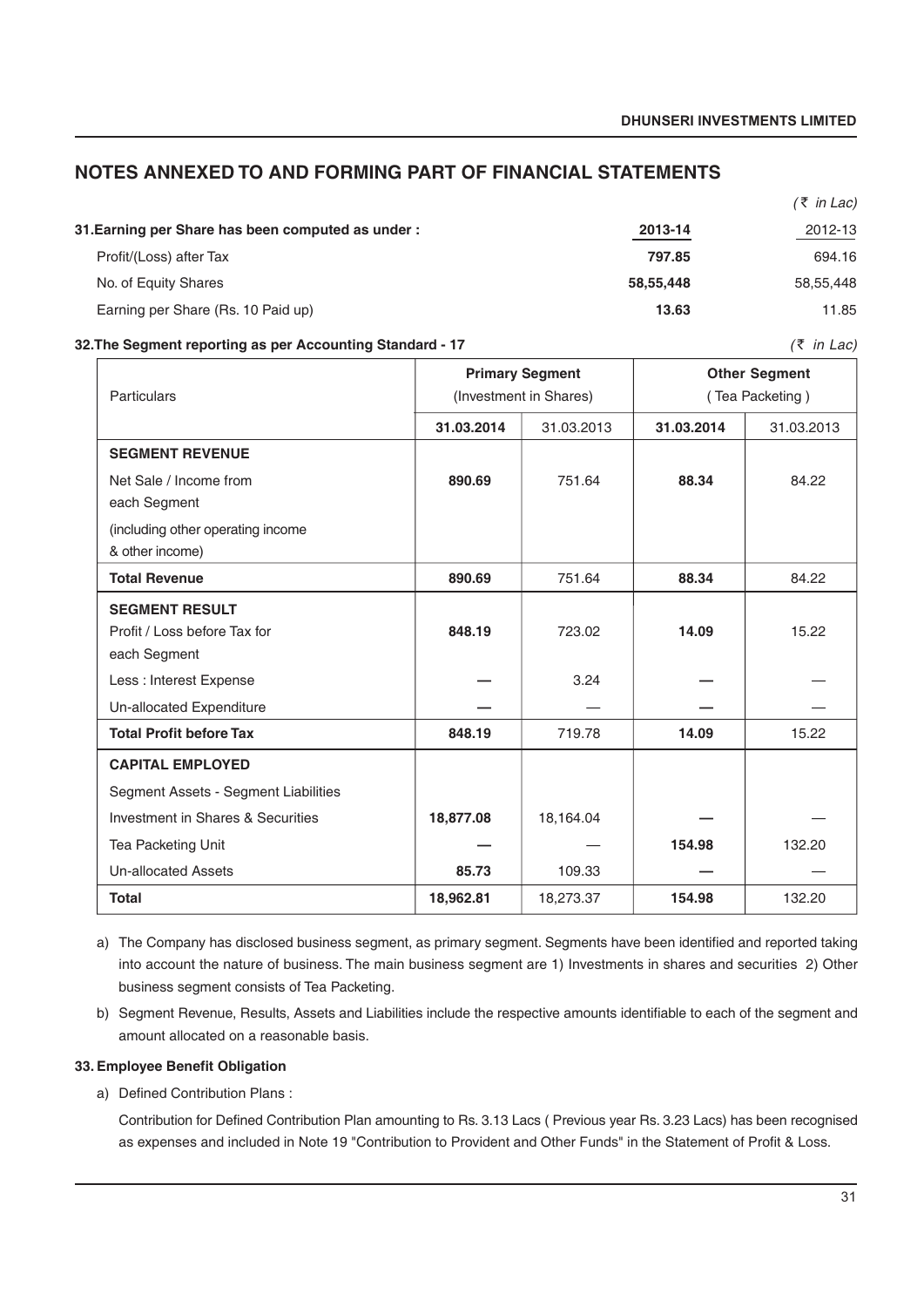#### **NOTE - 33 (Contd.)**

b) Defined Benefit Plans:

Current Service Cost

Particulars

Reconciliation of opening and closing balances of Defined Benefit obligation :-

 $(3 \nmid in Lac)$  $2013 - 2014$ Gratuity **Leave Encashment** Unfunded **Unfunded** Defined Benefit obligation at the beginning of the period 1.38 7.96  $0.44$  $0.04$ 

| 0.12             |
|------------------|
|                  |
|                  |
| (0.63)           |
| 0.91             |
|                  |
| 0.91             |
|                  |
| 0.04             |
| 0.12             |
| (0.63)           |
| (0.47)           |
|                  |
| 06 - 08 Ultimate |
| $9.00\%$         |
| 5%               |
| 12.3             |
|                  |

The present value of obligation for gratuity is determined based on actuarial valuation using the Projected Unit Credit Method. The estimates of future salary increase, considered in actuarial valuation, take into account inflation, seniority, promotion and other relevant factors including supply and demand in the employment market.

34. a) Recognition in respect to fall in market price of certain quoted investments has not been done since these are long term strategic investments and decline in the market prices at year end do not represent permanent dimunition in value of investments.

| The Company has earned Profit / (Loss) on account of sale of investments as below :<br>b) |             | $(\bar{z}$ in Lac)  |
|-------------------------------------------------------------------------------------------|-------------|---------------------|
| <b>Particulars</b>                                                                        | $2013 - 14$ | $2012 - 13$         |
| On Long Term Investments                                                                  | 356.48      | 174.32              |
| On Short Term Investments                                                                 | (66.08)     |                     |
|                                                                                           | 290.40      | 174.32              |
| <b>35.</b> Dividend Received includes:                                                    |             | $(3 \nvert$ in Lac) |
| <b>Particulars</b>                                                                        | $2013 - 14$ | $2012 - 13$         |
| Long Term Investments                                                                     | 599.94      | 576.50              |
| <b>Short Term Investments</b>                                                             |             |                     |
|                                                                                           | 599.94      | 576.50              |

36. Schedule to the Balance Sheet of a non-deposit taking Non-Banking Financial Company as required in terms of paragraph 13 of Non-Banking Financial (Non-Deposit Accepting or Holding) Companies Prudential Norms (Reserve Bank) Direction, 2007.

|                                                                                                   |                           | (₹ in Lac)            |
|---------------------------------------------------------------------------------------------------|---------------------------|-----------------------|
| <b>Liabilities Side</b>                                                                           | <b>Amount Outstanding</b> | <b>Amount Overdue</b> |
| 1. Loans and Advances availed by the NBFC inclusive of interest<br>accrued thereon but not paid : |                           |                       |
| a) Debentures : Secured                                                                           | <b>Nil</b>                | <b>Nil</b>            |
| Unsecured                                                                                         | Nil                       | Nil                   |
| (Other than falling within the meaning of public deposits)                                        |                           |                       |
| <b>Deferred Credits</b><br>b)                                                                     | Nil                       | Nil                   |
| Term Loans<br>C)                                                                                  | Nil                       | Nil                   |
| Inter-Corporate Loans & Borrowings<br>d)                                                          | Nil                       | Nil                   |
| e) Commercial Paper                                                                               | Nil                       | Nil                   |
| Other Loans                                                                                       | Nil                       | <b>Nil</b>            |
|                                                                                                   |                           |                       |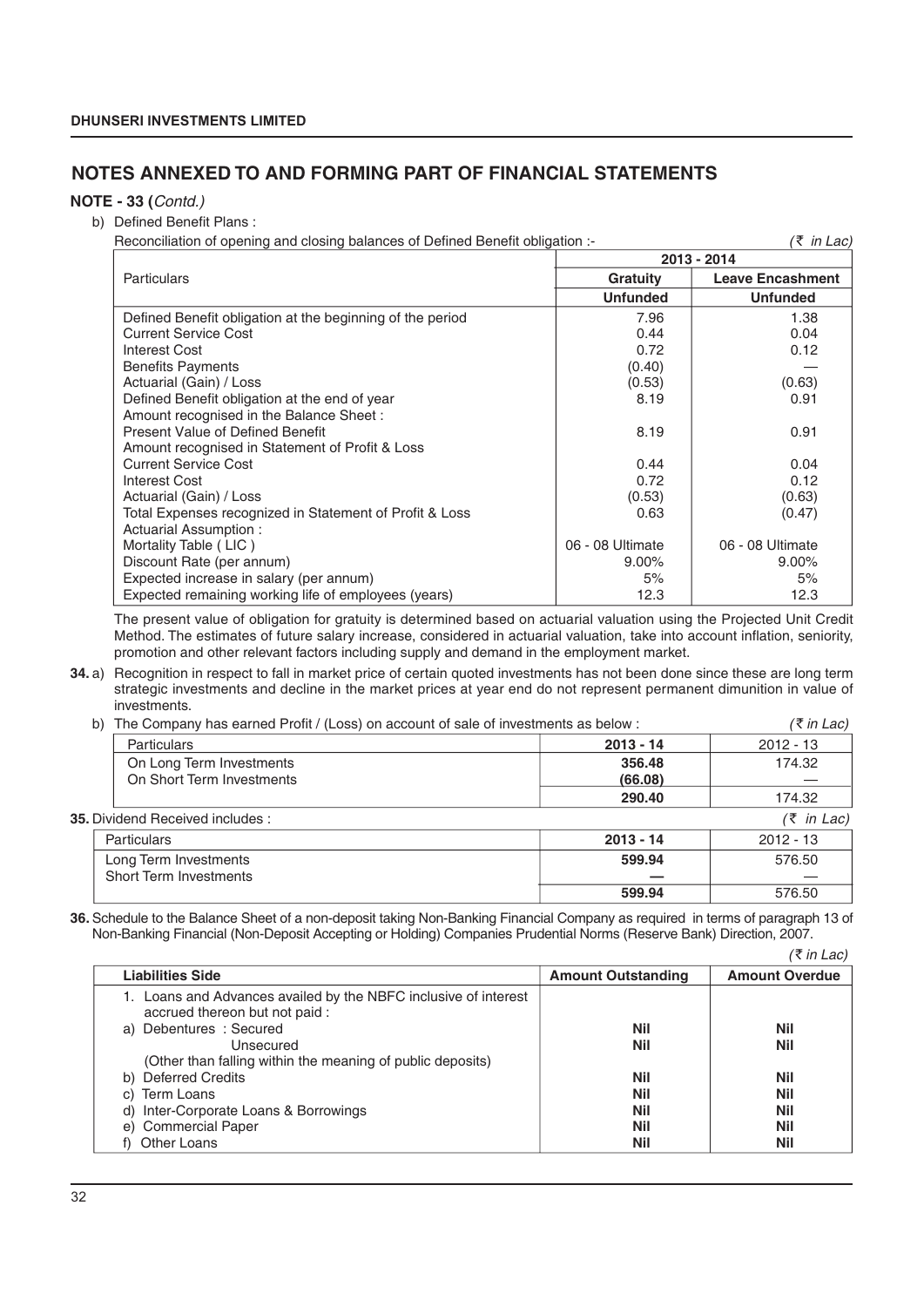| NOTE - 36 (Contd.)<br><b>Assets Side</b>                                                          | $(3 \nvert$ in Lac)<br><b>Amount</b> |
|---------------------------------------------------------------------------------------------------|--------------------------------------|
|                                                                                                   | Outstanding                          |
| 2. Break-up of Loans & Advances including bills                                                   |                                      |
| receivables [other than those included in (4) below] :                                            |                                      |
| a) Secured                                                                                        |                                      |
| b) Unsecured (excluding payment of Advance Taxes & TDS Rs.85.73 Lacs)                             | 1.85                                 |
| 3. Break up of Leased Assets and Stock on hire and other                                          |                                      |
| assets counting towards Assets Finance Companies activities                                       |                                      |
| (i) Lease Assets including lease rentals under Sundry Debtors :                                   |                                      |
| (a) Financial Lease                                                                               | Nil                                  |
| (b) Operating Lease                                                                               | <b>Nil</b>                           |
| (ii) Stock on hire including hire charges under Sundry Debtors :                                  |                                      |
| (a) Assets on Hire                                                                                | <b>Nil</b>                           |
| (b) Repossessed Assets                                                                            | <b>Nil</b>                           |
| (iii) Other Loans counting towards AFC activities<br>(a) Loans where assets have been repossessed | <b>Nil</b>                           |
| (b) Loans other than (a) above                                                                    | <b>Nil</b>                           |
|                                                                                                   |                                      |
| 4. Break-up of Investments :<br><b>Current Investments:</b>                                       |                                      |
| 1. Quoted:                                                                                        |                                      |
| (i) Shares: (a) Equity                                                                            |                                      |
| (b) Preference                                                                                    |                                      |
| (ii) Debentures and Bonds                                                                         | <b>Nil</b>                           |
| (iii) Units of Mutual Funds                                                                       | <b>Nil</b>                           |
| (iv) Government Securities                                                                        | <b>Nil</b>                           |
| (v) Others (please specify)                                                                       | <b>Nil</b>                           |
| 2. Unquoted:                                                                                      |                                      |
| Shares: (a) Equity<br>(i)                                                                         | <b>Nil</b>                           |
| (b) Preference                                                                                    | <b>Nil</b>                           |
| (ii) Debentures and Bonds                                                                         | <b>Nil</b>                           |
| (iii) Units of Mutual Funds                                                                       | 1,039.50                             |
| (iv) Government Securities                                                                        | <b>Nil</b>                           |
| (v) Others (please specify)                                                                       | <b>Nil</b>                           |
| <b>Long Term Investments:</b>                                                                     |                                      |
| 1. Quoted                                                                                         |                                      |
| Shares: (a) Equity<br>(i)                                                                         | 17,818.75                            |
| (b) Preferance                                                                                    | <b>Nil</b>                           |
| Debentures and Bonds<br>(ii)                                                                      | <b>Nil</b>                           |
| (iii) Units of Mutual Funds                                                                       | <b>Nil</b>                           |
| (iv) Government Securities                                                                        | <b>Nil</b>                           |
| Others<br>(v)                                                                                     | <b>Nil</b>                           |
| Unquoted<br>2.                                                                                    |                                      |
| Shares: (a) Equity<br>(i)                                                                         | 159.32                               |
| (b) Preferance                                                                                    | <b>Nil</b>                           |
| Debentures and Bonds<br>(ii)                                                                      | <b>Nil</b>                           |
| (iii) Units of Mutual Funds                                                                       | <b>Nil</b>                           |
| (iv) Government Securities                                                                        | <b>Nil</b>                           |
| (v) Others - Warrants                                                                             | <b>Nil</b>                           |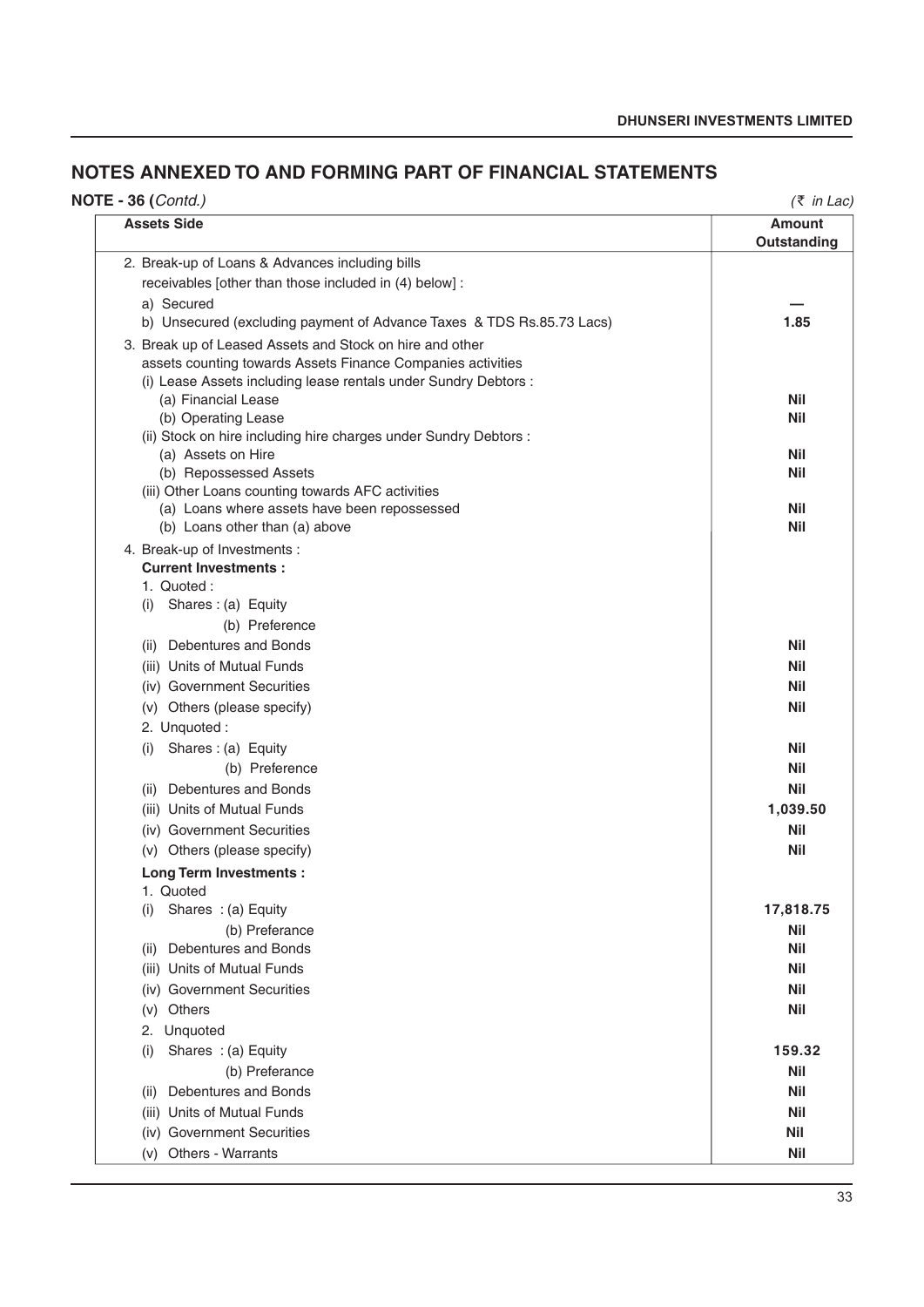| 5. Borrowers Group-wise classification of assets financed as in (2) and (3) above : |                |                                                                  |                              |
|-------------------------------------------------------------------------------------|----------------|------------------------------------------------------------------|------------------------------|
| Particulars                                                                         | <b>Secured</b> | <b>Unsecured</b>                                                 | <b>Total</b>                 |
| 1. Related Parties                                                                  |                |                                                                  |                              |
| a) Subsidiaries                                                                     | <b>Nil</b>     | <b>Nil</b>                                                       | <b>Nil</b>                   |
| b) Companies in the same group                                                      | <b>Nil</b>     | <b>Nil</b>                                                       | <b>Nil</b>                   |
| c) Other related parties                                                            | <b>Nil</b>     | <b>Nil</b>                                                       | <b>Nil</b>                   |
| 2. Other than related parties                                                       | <b>Nil</b>     | <b>Nil</b>                                                       | <b>Nil</b>                   |
| <b>TOTAL</b>                                                                        | <b>Nil</b>     | <b>Nil</b>                                                       | <b>Nil</b>                   |
| Particulars                                                                         |                | <b>Market Value/</b><br><b>Breakup or Fair</b><br>Value or N A V | <b>Book Value</b><br>(Net of |
|                                                                                     |                |                                                                  | <b>Provisions)</b>           |
| 1. Related Parties                                                                  |                |                                                                  |                              |
| a) Subsidiaries                                                                     |                | <b>Nil</b>                                                       | <b>Nil</b>                   |
| b) Companies in the same group                                                      |                | 14,258.24                                                        | 15,787.94                    |
| c) Other related parties                                                            |                | <b>Nil</b>                                                       | <b>Nil</b>                   |
| 2. Other than related parties                                                       |                | 4,294.76                                                         | 3,229.63                     |
| <b>TOTAL</b>                                                                        |                | 18,553.00                                                        | 19,017.57                    |
| 7. Other Information:                                                               |                |                                                                  |                              |
| <b>Particulars</b>                                                                  |                |                                                                  | Amount                       |
| <b>Gross Non-Performing Assets</b><br>i)<br>a) Related Parties                      |                |                                                                  | <b>Nil</b>                   |
|                                                                                     |                | Nil                                                              |                              |
| b) Other than related parties                                                       |                |                                                                  |                              |
| ii) Net Non-Performing Assets                                                       |                |                                                                  |                              |
| a) Related Parties                                                                  |                |                                                                  | <b>Nil</b>                   |
| b) Other than related parties                                                       |                |                                                                  | <b>Nil</b>                   |

37. Previous year's figures have been re-grouped and re-arranged wherever considered necessary.

Signatories to Notes 1 to 37.

**SUNIL OSWAL** Membership No. 071678 For and on behalf of **DHANDHANIA & ASSOCIATES Chartered Accountants** Firm Regn No. 316052E Place: Kolkata Dated: 27th day of May, 2014

R. MAHADEVAN **Company Secretary**  For and on behalf of the Board of Directors

C. K. DHANUKA Chairman & Mg. Director

**B. D. BERIWALA** Director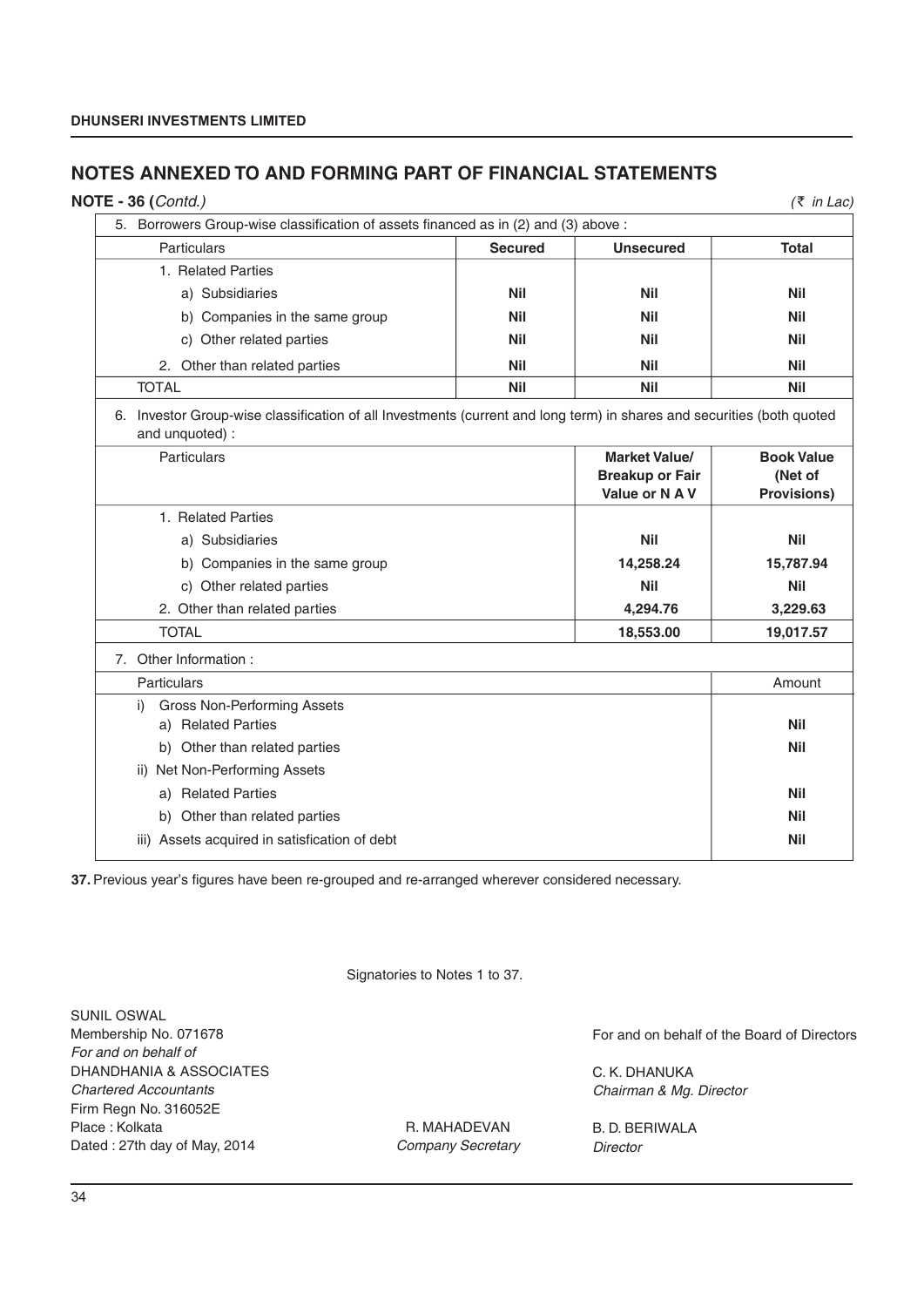## **DHUNSERI INVESTMENTS LIMITED**

CIN: L15491WB1997PLC082808:

Regd, Office: 'Dhunseri House' 4A, Woodburn Park, Kolkata 700 020

Phone: 2280-1950 (5 Lines); Fax: 91-33-2287 8995

E-mail: mail@dhunseriinvestments.com: Website: www.dhunseriinvestments.com

## **BALLOT FORM**

#### IN RESPECT OF ITEMS OF BUSINESS SET FORTH IN THE NOTICE DATED 27TH MAY, 2014 CONVENING THE 17TH ANNUAL GENERAL MEETING OF THE COMPANY

I do hereby cast my vote(s) with regard to the resolution(s) stated below by casting my vote(s) FOR / AGAINST the resolution(s) in the appropriate column and appending my signature (as per the specimen in the Company's record) therefor.

| Resolution     | Description                                                                                                                                                                                                                           |            | Option $(\checkmark)$ |         | No of         |
|----------------|---------------------------------------------------------------------------------------------------------------------------------------------------------------------------------------------------------------------------------------|------------|-----------------------|---------|---------------|
| Number         |                                                                                                                                                                                                                                       | Resolution | For                   | Against | <b>Shares</b> |
| 1              | Adoption of Accounts for the financial year ended 31st March,<br>2014 including the Balance Sheet, Statement of Profit &<br>Loss, Cash Flow Statement at that date together with the<br>Reports of the Directors and Auditors thereon | Ordinary   |                       |         |               |
| $\overline{2}$ | Declaration of Dividend for the financial year ended 31st<br>March, 2014                                                                                                                                                              | Ordinary   |                       |         |               |
| 3              | Appointment of Smt. Aruna Dhanuka, who retires by rotation<br>and offers herself for re-appointment.                                                                                                                                  | Ordinary   |                       |         |               |
| 4              | Appointment of M/s. Dhandhania & Associates, Chartered<br>Accountants, as Auditors, for a period of three years from<br>the conclusion of this AGM till conclusion of the 20th AGM<br>of the Company.                                 | Ordinary   |                       |         |               |
| 5              | Appointment of Sri Ashok Kumar Lohia as an Independent<br>Director for a period of five years with effect from the date<br>of this AGM.                                                                                               | Ordinary   |                       |         |               |
| 6              | Appointment of Sri Basudeo Beriwala as an Independent<br>Director for a period of five years with effect from the date<br>of this AGM                                                                                                 | Ordinary   |                       |         |               |
| 7              | Appointment of Sri Adarsh Garodia as an Independent<br>Director for a period of five years with effect from the date<br>of this AGM                                                                                                   | Ordinary   |                       |         |               |
| 8              | Retirement by rotation of director Sri Purushottam Lal Agarwal<br>on the conclusion of the AGM and to resolve not to fill up<br>the said casual vacancy.                                                                              | Ordinary   |                       |         |               |

Name of the Member

No. of Shares held

Date:

Signature of Member

Instructions:

1. A Member may submit the completed and signed Ballot Form in a sealed envelope (addressed to The Scrutinizer, Mr. Kailash Chandra Dhanuka), at the Registered Office of the Company, not later than Tuesday, 5th August, 2014.

2. The Company will not be responsible, if the said envelope containing the Ballot Form is lost in transit.

 $\mathcal{L} = \{ \frac{1}{2}, \frac{1}{2}, \frac{1}{2}, \frac{1}{2}, \frac{1}{2}, \frac{1}{2}, \frac{1}{2}, \frac{1}{2}, \frac{1}{2}, \frac{1}{2}, \frac{1}{2}, \frac{1}{2}, \frac{1}{2}, \frac{1}{2}, \frac{1}{2}, \frac{1}{2}, \frac{1}{2}, \frac{1}{2}, \frac{1}{2}, \frac{1}{2}, \frac{1}{2}, \frac{1}{2}, \frac{1}{2}, \frac{1}{2}, \frac{1}{2}, \frac{1}{2}, \frac{1}{2}, \frac{1}{2}, \frac{1}{2}, \frac{1}{2}, \$ 

 $\mathcal{L} = \{ \begin{bmatrix} 1 & 0 \\ 0 & 1 \end{bmatrix}, \begin{bmatrix} 1 & 0 \\ 0 & 1 \end{bmatrix}, \begin{bmatrix} 1 & 0 \\ 0 & 1 \end{bmatrix}, \begin{bmatrix} 1 & 0 \\ 0 & 1 \end{bmatrix}, \begin{bmatrix} 1 & 0 \\ 0 & 1 \end{bmatrix}, \begin{bmatrix} 1 & 0 \\ 0 & 1 \end{bmatrix}, \begin{bmatrix} 1 & 0 \\ 0 & 1 \end{bmatrix}, \begin{bmatrix} 1 & 0 \\ 0 & 1 \end{bmatrix}, \begin{bmatrix} 1 & 0 \\ 0 & 1 \end{bmatrix}, \begin{b$ 

- 3. Unsigned, incomplete or incorrectly ticked forms are liable to be rejected and the decision of the Scrutinizer on the validity of the forms will be final.
- 4. In the event a member casts votes through both the process i.e. e-voting and ballot form, the e-voting votes cast by the member will be considered and the ballot form would be janored.
- 5. The right of voting by Ballot Form shall not be exercised by a Proxy.
- 6. There will be only one ballot form for every Folio/DP id Client id irrespective of the number of joint holders.
- The ballot form shall be signed by the first named shareholder and in his/her absence by the next named shareholder.  $\overline{7}$
- Where the ballot form has been signed by the authorized representative of the body corporate/Trust/Society, etc., a certified 8. copy of the relevant resolution/board resolution to vote should accompany the Ballot Form.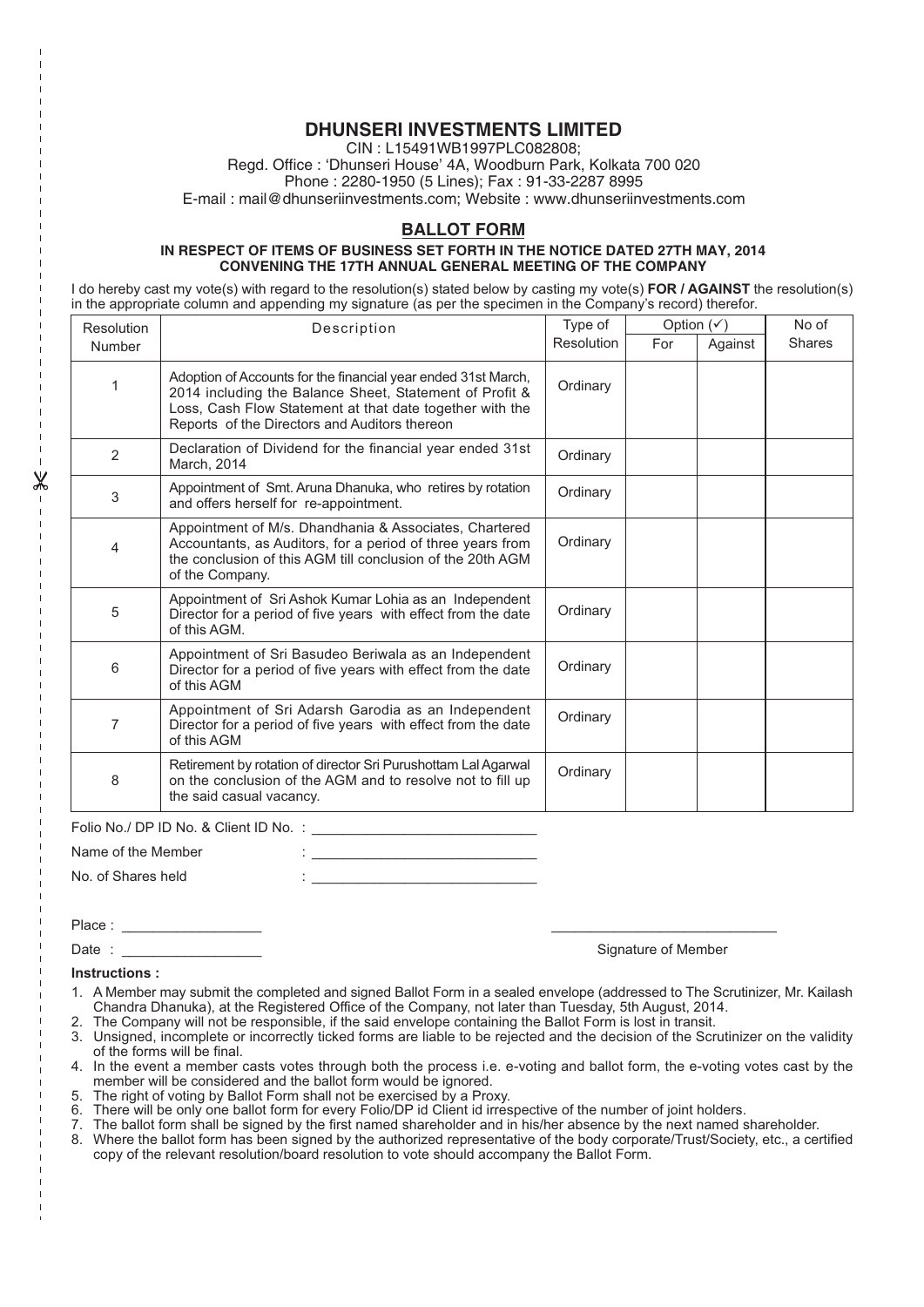| <b>DATE</b><br>MONDAY, 11TH AUGUST, 2014<br><b>TIME:</b> 10.30 A.M.<br>Name & Address of Member                                                                                  | <b>DHUNSERI INVESTMENTS LIMITED</b><br>Regd.Office: Dhunseri House, 4A, Woodburn Park, Kolkata-700020<br>CIN: L15491WB1997PLC082808<br>Tel: 2280 1950 (5 lines), Fax: 91 33 2287 8350<br>17 <sup>th</sup> ANNUAL GENERAL MEETING<br><b>ADMISSION SLIP</b> | E.mail: mail@dhunseriinvestments.com; Website: www.dhunseriinvestments.com<br><b>VENUE</b><br>KALAKUNJ', SANGIT KALA MANDIR<br>48, SHAKESPEARE SARANI, KOLKATA-700017<br>Serial No.                                                                                                                                   |                                                                      |                                                                                                                                                                             | <b>DHUNSERI INVESTMENTS LIMITED</b><br>Regd.Office: Dhunseri House, 4A, Woodburn Park, Kolkata-700020<br>CIN: L15491WB1997PLC082808<br>Tel: 2280 1950 (5 lines), Fax: 91 33 2287 8350<br>E.mail: mail@dhunseriinvestments.com; Website: www.dhunseriinvestments.com<br>17 <sup>th</sup> ANNUAL GENERAL MEETING<br><b>PROXY FORM</b>                                                                                                                                   |                                         |
|----------------------------------------------------------------------------------------------------------------------------------------------------------------------------------|-----------------------------------------------------------------------------------------------------------------------------------------------------------------------------------------------------------------------------------------------------------|-----------------------------------------------------------------------------------------------------------------------------------------------------------------------------------------------------------------------------------------------------------------------------------------------------------------------|----------------------------------------------------------------------|-----------------------------------------------------------------------------------------------------------------------------------------------------------------------------|-----------------------------------------------------------------------------------------------------------------------------------------------------------------------------------------------------------------------------------------------------------------------------------------------------------------------------------------------------------------------------------------------------------------------------------------------------------------------|-----------------------------------------|
|                                                                                                                                                                                  |                                                                                                                                                                                                                                                           |                                                                                                                                                                                                                                                                                                                       | $(1)$ Name:<br>$(2)$ Name:                                           | I / We, being the Member(s) of                                                                                                                                              | shares of Dhunseri Investments Ltd., hereby appoint<br>Signature: __________________________________, or failing him                                                                                                                                                                                                                                                                                                                                                  |                                         |
| I certify that I am a Member / Proxy for the Member holding<br>Please $\checkmark$ in the box<br>$\Box$ Proxy<br>$\Box$ Member                                                   |                                                                                                                                                                                                                                                           |                                                                                                                                                                                                                                                                                                                       | $(3)$ Name:                                                          | E-mail ID: E-mail ID:<br><u> 1989 - Johann Barbara, martin amerikan basal da</u>                                                                                            | Signature: __________________________________, or failing him<br>Address: Analysis and the state of the state of the state of the state of the state of the state of the state of the state of the state of the state of the state of the state of the state of the state of the state of the s                                                                                                                                                                       |                                         |
|                                                                                                                                                                                  |                                                                                                                                                                                                                                                           |                                                                                                                                                                                                                                                                                                                       |                                                                      |                                                                                                                                                                             | Signature: _______________________________<br>as my / our proxy to attend and vote (on a poll) for me / us and on my / our behalf at the 17 <sup>th</sup> Annual General Meeting (AGM) of the<br>Company to be held on the Monday, 11th August, 2014 at 10.30 a.m. at 'Kala Kunj', Sangit Kala Mandir Trust, 48, Shakespeare<br>Sarani, Kolkata-700017 and at any adjournment thereof in respect of such resolutions as are indicated below:                          |                                         |
| Name of the Proxy in Block Letters                                                                                                                                               | Slip which should be signed and deposited before entry to the Main Auditorium.<br>ii) Duplicate Admission Slip will not be issued at the venue.                                                                                                           | Signature of Member / Proxy attending<br>NOTES: i) Member / Proxy attending the Annual General Meeting (AGM) must bring his / her Admission                                                                                                                                                                           | Resolution<br><b>Number</b><br>$\overline{2}$<br>3<br>$\overline{4}$ | the Reports of the Directors and Auditors thereon.<br>Declaration of Dividend for the financial year ended 31 <sup>st</sup> March, 2014.<br>for the financial year 2014-15. | <b>Description</b><br>Adoption of Accounts for the financial year ended 31 <sup>st</sup> March, 2014, the Balance Sheet as at that date<br>Appointment of Smt. Aruna Dhanuka, who retires by rotation and offers himself for re-appointment.<br>Appointment of Messrs. Dhandhania & Associates, Chartered Accountants, as Auditors, for a period<br>of three years from the conclusion of this AGM till conclusion of the 20 <sup>th</sup> AGM and their remuneration | Option $(\sqrt{})$<br>For Against       |
|                                                                                                                                                                                  | <b>ELECTRONIC VOTING</b>                                                                                                                                                                                                                                  | Electronic voting (e-voting) facility is being provided in respect of the Resolutions proposed at the 17th<br>AGM, in accordance with Section 108 of the Companies Act, 2013 read with Rule 20 of the Companies<br>(Management and Administration) Rules, 2014. Please see Note 18 to the Notice dated 27th May, 2014 | -5<br>6<br>-7<br>8                                                   | effect from the date of this AGM.<br>from the date of this AGM.<br>from the date of this AGM.<br>not to fill up the said casual vacancy.                                    | Appointment of Sri Ashok Kumar Lohia as an Independent Director for a period of five years with<br>Appointment of Sri Basudeo Beriwala as an Independent Director for a period of five years with effect<br>Appointment of Sri Adarsh Garodia as an Independent Director for a period of five years with effect<br>Retirement by rotation of Sri Purushottam Lal Agarwal on the conclusion of the AGM and to resolve                                                  |                                         |
| covening the AGM for the procedure with respect to e-voting.<br>Your e-voting user ID and password are provided below:<br><b>Electronic Voting Event</b><br><b>Number (EVEN)</b> | <b>User ID</b>                                                                                                                                                                                                                                            | Password                                                                                                                                                                                                                                                                                                              |                                                                      | Signed this  day of  2014                                                                                                                                                   | Signature of Member:                                                                                                                                                                                                                                                                                                                                                                                                                                                  | Affix 0.15<br>Paise<br>Revenue<br>Stamp |
| 100468                                                                                                                                                                           |                                                                                                                                                                                                                                                           |                                                                                                                                                                                                                                                                                                                       | on 9 <sup>th</sup> August, 2014.                                     |                                                                                                                                                                             | Note: This form of proxy, in order to be effective, should be duly completed and deposited at the Registered Office of the Company at<br>Dhunseri House, 4A, Woodburn Park, Kolkata-700020 not less than 48 hours before the commencement of the AGM i.e. by 10.30 a.m                                                                                                                                                                                                |                                         |

Calcutta Marketing Ph. : 9836945105<br> $\frac{2}{\pi}$ Calcutta Marketing Ph. : 9836945105

 $\overline{\phantom{a}}$ 

 $\sqrt{2}$